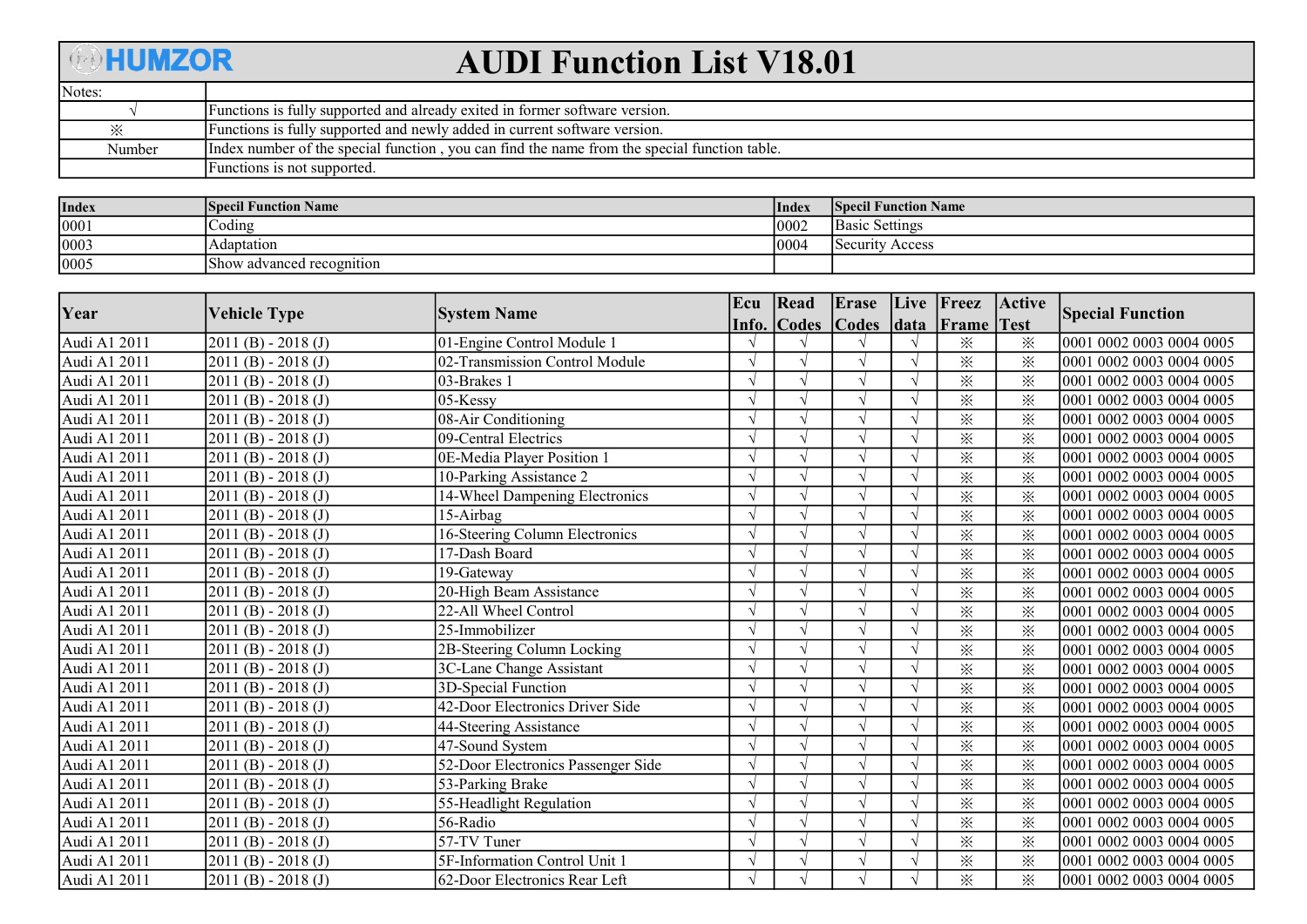| Audi A1 2011 | $2011(B) - 2018(J)$   | 69-Trailer Function                       |               | $\sqrt{ }$ | $\mathcal{N}$ |            | $\times$ | ⋇        | 0001 0002 0003 0004 0005  |
|--------------|-----------------------|-------------------------------------------|---------------|------------|---------------|------------|----------|----------|---------------------------|
| Audi A1 2011 | $2011(B) - 2018(J)$   | 6C-Camera System Rear View                |               |            |               |            | $\times$ | ⋇        | 0001 0002 0003 0004 0005  |
| Audi A1 2011 | $2011(B) - 2018(J)$   | 6D-Deck Lid Control Unit                  |               |            |               |            | $\times$ | $\times$ | 0001 0002 0003 0004 0005  |
| Audi A1 2011 | $2011(B) - 2018(J)$   | 72-Door Electronics Rear Right            |               |            |               |            | $\times$ | $\times$ | 0001 0002 0003 0004 0005  |
| Audi A1 2011 | $2011(B) - 2018(J)$   | 75-Telematics Communication Unit          |               |            |               |            | $\times$ | $\times$ | 0001 0002 0003 0004 0005  |
| Audi A1 2011 | $2011(B) - 2018(J)$   | A5-Front Sensors Driver Assistance System |               |            | $\mathcal{N}$ |            | $\times$ | $\times$ | 0001 0002 0003 0004 0005  |
| Audi A1 2011 | $2011(B) - 2018(J)$   | A9-Actuator For Structure-Borne Sound     |               |            |               |            | $\times$ | $\times$ | 0001 0002 0003 0004 0005  |
| Audi A2 2001 | $2001(1) - 2006(6)$   | 01-Engine Control Module 1                |               | $\Delta$   | $\sqrt{ }$    |            | $\times$ | $\times$ | 0001 0002 0003 0004 0005  |
| Audi A2 2001 | $2001(1) - 2006(6)$   | 02-Transmission Control Module            |               | $\sqrt{ }$ | $\sqrt{ }$    |            | $\times$ | $\times$ | 0001 0002 0003 0004 0005  |
| Audi A2 2001 | $2001(1) - 2006(6)$   | 03-Brakes 1                               |               | $\sqrt{ }$ | $\sqrt{ }$    |            | $\times$ | $\times$ | 0001 0002 0003 0004 0005  |
| Audi A2 2001 | $2001(1) - 2006(6)$   | 08-Air Conditioning                       |               |            |               |            | $\times$ | $\times$ | 0001 0002 0003 0004 0005  |
| Audi A2 2001 | $2001(1) - 2006(6)$   | 15-Airbag                                 |               |            |               |            | $\times$ | $\times$ | 0001 0002 0003 0004 0005  |
| Audi A2 2001 | $2001(1) - 2006(6)$   | 16-Steering Column Electronics            |               | $\sqrt{ }$ |               |            | $\times$ | $\times$ | 0001 0002 0003 0004 0005  |
| Audi A2 2001 | $2001(1) - 2006(6)$   | 17-Dash Board                             |               | $\sqrt{ }$ |               |            | $\times$ | ⋇        | 0001 0002 0003 0004 0005  |
| Audi A2 2001 | $2001(1) - 2006(6)$   | 37-Navigation                             |               | $\sqrt{ }$ |               |            | $\times$ | ⋇        | 0001 0002 0003 0004 0005  |
| Audi A2 2001 | $2001(1) - 2006(6)$   | 45-Interior Monitoring                    |               | $\sqrt{ }$ |               |            | $\times$ | $\times$ | 0001 0002 0003 0004 0005  |
| Audi A2 2001 | $2001(1) - 2006(6)$   | 46-Central Module Comfort System          |               | $\sqrt{ }$ |               |            | $\times$ | $\times$ | 0001 0002 0003 0004 0005  |
| Audi A2 2001 | $2001(1) - 2006(6)$   | 56-Radio                                  |               | $\sqrt{ }$ | $\sqrt{ }$    | $\Delta$   | $\times$ | $\times$ | 0001 0002 0003 0004 0005  |
| Audi A2 2001 | $2001(1) - 2006(6)$   | 75-Telematics Communication Unit          |               | $\sqrt{ }$ | $\sqrt{ }$    |            | $\times$ | $\times$ | 0001 0002 0003 0004 0005  |
| Audi A2 2001 | $2001(1) - 2006(6)$   | 76-Parking Assistance                     |               |            | $\sim$        |            | $\times$ | $\times$ | 0001 0002 0003 0004 0005  |
| Audi A2 2001 | $2001(1) - 2006(6)$   | 77-Telephone                              |               |            |               |            | $\times$ | $\times$ | 0001 0002 0003 0004 0005  |
| Audi A3 1997 | $1997$ (V) - 2003 (3) | 01-Engine Control Module 1                |               |            |               |            | $\times$ | $\times$ | 0001 0002 0003 0004 0005  |
| Audi A3 1997 | $1997$ (V) - 2003 (3) | 02-Transmission Control Module            |               |            |               |            | $\times$ | $\times$ | 0001 0002 0003 0004 0005  |
| Audi A3 1997 | $1997 (V) - 2003 (3)$ | 03-Brakes 1                               |               |            |               |            | $\times$ | $\times$ | 0001 0002 0003 0004 0005  |
| Audi A3 1997 | 1997 (V) - 2003 (3)   | 08-Air Conditioning                       |               | $\sqrt{ }$ | $\sqrt{ }$    |            | $\times$ | $\times$ | 0001 0002 0003 0004 0005  |
| Audi A3 1997 | 1997 (V) - 2003 (3)   | 15-Airbag                                 |               | $\sqrt{ }$ | $\sqrt{ }$    |            | $\times$ | $\times$ | 0001 0002 0003 0004 0005  |
| Audi A3 1997 | $1997$ (V) - 2003 (3) | 17-Dash Board                             |               |            | $\sqrt{ }$    |            | $\times$ | $\times$ | 0001 0002 0003 0004 0005  |
| Audi A3 1997 | 1997 (V) - 2003 (3)   | 22-All Wheel Control                      |               |            |               |            | $\times$ | $\times$ | 0001 0002 0003 0004 0005  |
| Audi A3 1997 | 1997 (V) - 2003 (3)   | 25-Immobilizer                            |               | $\sqrt{ }$ |               |            | $\times$ | $\times$ | 0001 0002 0003 0004 0005  |
| Audi A3 1997 | $1997$ (V) - 2003 (3) | 35-Central Locking Control Module         | $\gamma$      | $\sqrt{ }$ |               |            | $\times$ | $\times$ | 0001 0002 0003 0004 0005  |
| Audi A3 1997 | $1997$ (V) - 2003 (3) | 37-Navigation                             | $\mathcal{L}$ | $\sqrt{ }$ |               | $\sqrt{ }$ | $\times$ | $\times$ | 0001 0002 0003 0004 0005  |
| Audi A3 1997 | $1997 (V) - 2003 (3)$ | 45-Interior Monitoring                    |               | $\sqrt{ }$ |               | $\sqrt{ }$ | $\times$ | $\times$ | 0001 0002 0003 0004 0005  |
| Audi A3 1997 | 1997 (V) - 2003 (3)   | 56-Radio                                  | $\Delta$      | $\sqrt{ }$ | $\sqrt{ }$    | $\sqrt{ }$ | $\times$ | $\times$ | 0001 0002 0003 0004 0005  |
| Audi A3 1997 | 1997 (V) - 2003 (3)   | 76-Parking Assistance                     |               | $\sqrt{ }$ | $\sqrt{ }$    | $\sqrt{ }$ | $\times$ | $\times$ | 0001 0002 0003 0004 0005  |
| Audi A3 1997 | $1997$ (V) - 2003 (3) | 55-Headlight Regulation                   |               | $\sqrt{ }$ |               |            | $\times$ | $\times$ | 0001 0002 0003 0004 0005  |
| Audi A3 1997 | $1997 (V) - 2003 (3)$ | 75-Telematics Communication Unit          |               |            |               |            | $\times$ | $\times$ | 0001 0002 0003 0004 0005  |
| Audi A3 1997 | $1997$ (V) - 2003 (3) | 77-Telephone                              | V             | $\sqrt{ }$ | $\sqrt{ }$    | V          | ⋇        | $\times$ | 10001 0002 0003 0004 0005 |
| Audi A3 2004 | $2004(4) - 2013(D)$   | 01-Engine Control Module 1                |               | $\sqrt{ }$ |               |            | $\times$ | $\times$ | 0001 0002 0003 0004 0005  |
| Audi A3 2004 | $2004(4) - 2013(D)$   | 02-Transmission Control Module            |               | $\sqrt{ }$ |               |            | $\times$ | $\times$ | 0001 0002 0003 0004 0005  |
| Audi A3 2004 | $2004(4) - 2013(D)$   | 03-Brakes 1                               |               |            |               |            | $\times$ | $\times$ | 0001 0002 0003 0004 0005  |
| Audi A3 2004 | $2004(4) - 2013(D)$   | 08-Air Conditioning                       |               | $\sqrt{ }$ |               |            | $\times$ | $\times$ | 0001 0002 0003 0004 0005  |
| Audi A3 2004 | $2004(4) - 2013(D)$   | 09-Central Electrics                      |               | $\sqrt{ }$ |               |            | $\times$ | $\times$ | 0001 0002 0003 0004 0005  |
| Audi A3 2004 | $2004(4) - 2013(D)$   | 15-Airbag                                 |               | $\sqrt{ }$ |               |            | $\times$ | $\times$ | 0001 0002 0003 0004 0005  |
| Audi A3 2004 | $2004(4) - 2013(D)$   | 16-Steering Column Electronics            |               |            |               |            | $\times$ | $\times$ | 0001 0002 0003 0004 0005  |
| Audi A3 2004 | $2004(4) - 2013(D)$   | 17-Dash Board                             | $\sqrt{ }$    | $\sqrt{ }$ | $\mathcal{N}$ |            | $\times$ | $\times$ | 0001 0002 0003 0004 0005  |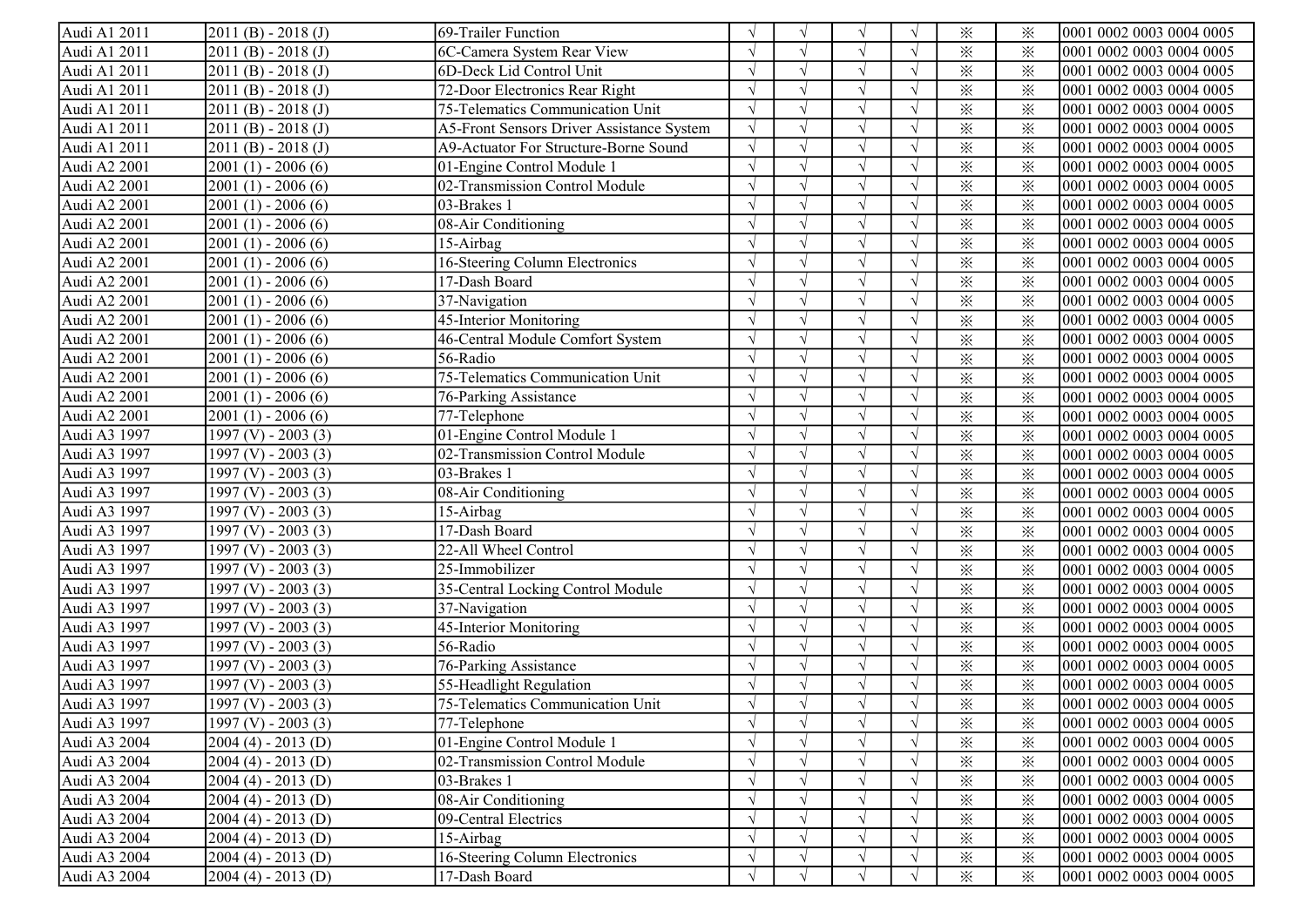| Audi A3 2004 | $2004(4) - 2013(D)$     | 18-Auxiliary Parking Heater             |            | $\sqrt{ }$    | V                 |            | $\times$                | ⋇        | 0001 0002 0003 0004 0005 |
|--------------|-------------------------|-----------------------------------------|------------|---------------|-------------------|------------|-------------------------|----------|--------------------------|
| Audi A3 2004 | $2004(4) - 2013(D)$     | 19-Gateway                              |            |               |                   |            | $\times$                | $\times$ | 0001 0002 0003 0004 0005 |
| Audi A3 2004 | $2004(4) - 2013(D)$     | 22-All Wheel Control                    |            |               |                   |            | $\times$                | $\times$ | 0001 0002 0003 0004 0005 |
| Audi A3 2004 | $2004(4) - 2013(D)$     | 25-Immobilizer                          |            |               |                   |            | $\times$                | $\times$ | 0001 0002 0003 0004 0005 |
| Audi A3 2004 | $2004(4) - 2013(D)$     | 37-Navigation                           |            |               | $\mathbf{\hat{}}$ |            | $\times$                | $\times$ | 0001 0002 0003 0004 0005 |
| Audi A3 2004 | $2004(4) - 2013(D)$     | 42-Door Electronics Driver Side         |            |               |                   |            | $\times$                | $\times$ | 0001 0002 0003 0004 0005 |
| Audi A3 2004 | $2004(4) - 2013(D)$     | 44-Steering Assistance                  |            | $\sqrt{ }$    | $\sqrt{ }$        |            | $\times$                | $\times$ | 0001 0002 0003 0004 0005 |
| Audi A3 2004 | $2004(4) - 2013(D)$     | 45-Interior Monitoring                  |            | $\mathcal{L}$ | $\sqrt{ }$        |            | $\times$                | $\times$ | 0001 0002 0003 0004 0005 |
| Audi A3 2004 | $2004(4) - 2013(D)$     | 46-Central Module Comfort System        |            | $\sqrt{ }$    | $\sqrt{ }$        |            | $\times$                | $\times$ | 0001 0002 0003 0004 0005 |
| Audi A3 2004 | $2004(4) - 2013(D)$     | 47-Sound System                         |            |               |                   |            | $\times$                | $\times$ | 0001 0002 0003 0004 0005 |
| Audi A3 2004 | $2004(4) - 2013(D)$     | 52-Door Electronics Passenger Side      |            | $\sqrt{ }$    |                   |            | $\times$                | $\times$ | 0001 0002 0003 0004 0005 |
| Audi A3 2004 | $2004(4) - 2013(D)$     | 55-Headlight Regulation                 |            | $\sqrt{ }$    |                   |            | $\times$                | $\times$ | 0001 0002 0003 0004 0005 |
| Audi A3 2004 | $2004(4) - 2013(D)$     | 56-Radio                                | $\sqrt{ }$ | $\sqrt{ }$    |                   | $\sqrt{ }$ | $\times$                | $\times$ | 0001 0002 0003 0004 0005 |
| Audi A3 2004 | $2004(4) - 2013(D)$     | 57-TV Tuner                             |            | $\sqrt{ }$    |                   | $\sqrt{ }$ | $\times$                | $\times$ | 0001 0002 0003 0004 0005 |
| Audi A3 2004 | $2004(4) - 2013(D)$     | 69-Trailer Function                     |            | $\sqrt{ }$    |                   |            | $\times$                | $\times$ | 0001 0002 0003 0004 0005 |
| Audi A3 2004 | $2004(4) - 2013(D)$     | 76-Parking Assistance                   |            | $\sqrt{ }$    | $\sqrt{ }$        | $\sqrt{ }$ | $\times$                | $\times$ | 0001 0002 0003 0004 0005 |
| Audi A3 2004 | $2004(4) - 2013(D)$     | 77-Telephone                            | $\sqrt{ }$ | $\sqrt{ }$    | $\sqrt{ }$        | $\sqrt{ }$ | $\times$                | $\times$ | 0001 0002 0003 0004 0005 |
| Audi A3 2004 | $2004(4) - 2013(D)$     | 7D-Auxiliary Heater                     |            |               |                   |            | $\times$                | $\times$ | 0001 0002 0003 0004 0005 |
| Audi A3 2004 | $2004(4) - 2013(D)$     | 62-Door Electronics Rear Left           |            |               |                   |            | $\times$                | $\times$ | 0001 0002 0003 0004 0005 |
| Audi A3 2004 | $2004(4) - 2013(D)$     | 72-Door Electronics Rear Right          |            | $\sqrt{ }$    |                   |            | $\times$                | $\times$ | 0001 0002 0003 0004 0005 |
| Audi A3 2004 | $2004(4) - 2013(D)$     | 0F-Radio Tuner - Digital                |            |               | $\mathcal{L}$     |            | $\times$                | $\times$ | 0001 0002 0003 0004 0005 |
| Audi A3 2004 | $2004(4) - 2013(D)$     | 65-Tire Pressure Monitoring 1           |            | $\sqrt{ }$    | $\mathcal{L}$     |            | $\times$                | $\times$ | 0001 0002 0003 0004 0005 |
| Audi A3 2004 | $2004(4) - 2013(D)$     | 10-Parking Assistance 2                 |            | $\sqrt{ }$    |                   |            | $\times$                | $\times$ | 0001 0002 0003 0004 0005 |
| Audi A3 2004 | $2004(4) - 2013(D)$     | 26-Electronic Roof Control              |            | $\sqrt{ }$    | $\sqrt{ }$        |            | $\times$                | $\times$ | 0001 0002 0003 0004 0005 |
| Audi A3 2004 | $2004(4) - 2013(D)$     | 0E-Media Player Position 1              |            | $\sqrt{ }$    | $\sqrt{ }$        |            | $\times$                | $\times$ | 0001 0002 0003 0004 0005 |
| Audi A3 2004 | $2004(4) - 2013(D)$     | 11-Engine Control Module 2              |            | $\sqrt{ }$    | $\mathcal{L}$     |            | $\times$                | $\times$ | 0001 0002 0003 0004 0005 |
| Audi A3 2004 | $2004(4) - 2013(D)$     | 14-Wheel Dampening Electronics          |            |               |                   |            | $\times$                | $\times$ | 0001 0002 0003 0004 0005 |
| Audi A3 2004 | $2004(4) - 2013(D)$     | 20-High Beam Assistance                 | $\sqrt{ }$ | $\sqrt{ }$    | $\sqrt{ }$        |            | $\overline{\mathbf{x}}$ | $\times$ | 0001 0002 0003 0004 0005 |
| Audi A3 2004 | $2004(4) - 2013(D)$     | 2E-Media Player Position 3              | $\sqrt{ }$ | $\sqrt{ }$    | $\sqrt{ }$        | $\sqrt{ }$ | $\times$                | $\times$ | 0001 0002 0003 0004 0005 |
| Audi A3 2004 | $2004(4) - 2013(D)$     | 3D-Special Function                     | $\sqrt{ }$ | $\sqrt{ }$    | $\sqrt{ }$        | $\sqrt{ }$ | $\times$                | $\times$ | 0001 0002 0003 0004 0005 |
| Audi A3 2004 | $2004(4) - 2013(D)$     | 4C-Tire Pressure Monitoring 2           |            | $\sqrt{ }$    |                   | $\sqrt{ }$ | $\times$                | $\times$ | 0001 0002 0003 0004 0005 |
| Audi A3 2004 | $2004(4) - 2013(D)$     | 61-Battery Regulation                   |            | $\sqrt{ }$    |                   |            | $\times$                | $\times$ | 0001 0002 0003 0004 0005 |
| Audi A3 2004 | $2004(4) - 2013(D)$     | 6C-Camera System Rear View              | $\sqrt{ }$ | $\sqrt{ }$    | $\sqrt{ }$        | $\sqrt{ }$ | $\times$                | $\times$ | 0001 0002 0003 0004 0005 |
| Audi A3 2004 | $2004(4) - 2013(D)$     | A6-Microphone Control Unit              |            | $\sqrt{ }$    | $\sqrt{ }$        | $\sqrt{ }$ | $\times$                | $\times$ | 0001 0002 0003 0004 0005 |
| Audi A3 2004 | $2004(4) - 2013(D)$     | <b>C2-Transmission Control Module 2</b> |            |               |                   |            | $\times$                | $\times$ | 0001 0002 0003 0004 0005 |
| Audi A3 2013 | $2013$ (D) - $2018$ (J) | 01-Engine Control Module 1              |            |               |                   |            | $\times$                | $\times$ | 0001 0002 0003 0004 0005 |
| Audi A3 2013 | $2013$ (D) - $2018$ (J) | 02-Transmission Control Module          | V          | $\sqrt{ }$    | V                 | $\sqrt{}$  | $\times$                | ፠        | 0001 0002 0003 0004 0005 |
| Audi A3 2013 | $2013(D) - 2018(J)$     | 03-Brakes 1                             |            | $\sqrt{ }$    |                   |            | $\times$                | $\times$ | 0001 0002 0003 0004 0005 |
| Audi A3 2013 | $2013(D) - 2018(J)$     | 06-Seat Adjustment Passenger Side       |            |               |                   |            | $\times$                | $\times$ | 0001 0002 0003 0004 0005 |
| Audi A3 2013 | $2013(D) - 2018(J)$     | 08-Air Conditioning                     |            |               |                   |            | $\times$                | $\times$ | 0001 0002 0003 0004 0005 |
| Audi A3 2013 | $2013$ (D) - $2018$ (J) | 09-Central Electrics                    |            |               |                   |            | $\times$                | $\times$ | 0001 0002 0003 0004 0005 |
| Audi A3 2013 | $2013(D) - 2018(J)$     | 13-Adaptive Cruise Control              |            |               | $\sqrt{ }$        |            | $\times$                | $\times$ | 0001 0002 0003 0004 0005 |
| Audi A3 2013 | $2013(D) - 2018(J)$     | 14-Wheel Dampening Electronics          |            |               |                   |            | $\times$                | $\times$ | 0001 0002 0003 0004 0005 |
| Audi A3 2013 | $2013(D) - 2018(J)$     | 15-Airbag                               | $\sqrt{ }$ |               | $\sqrt{ }$        |            | $\times$                | $\times$ | 0001 0002 0003 0004 0005 |
| Audi A3 2013 | $2013(D) - 2018(J)$     | 16-Steering Column Electronics          | $\sqrt{ }$ |               | $\sqrt{ }$        | $\sqrt{ }$ | $\times$                | $\times$ | 0001 0002 0003 0004 0005 |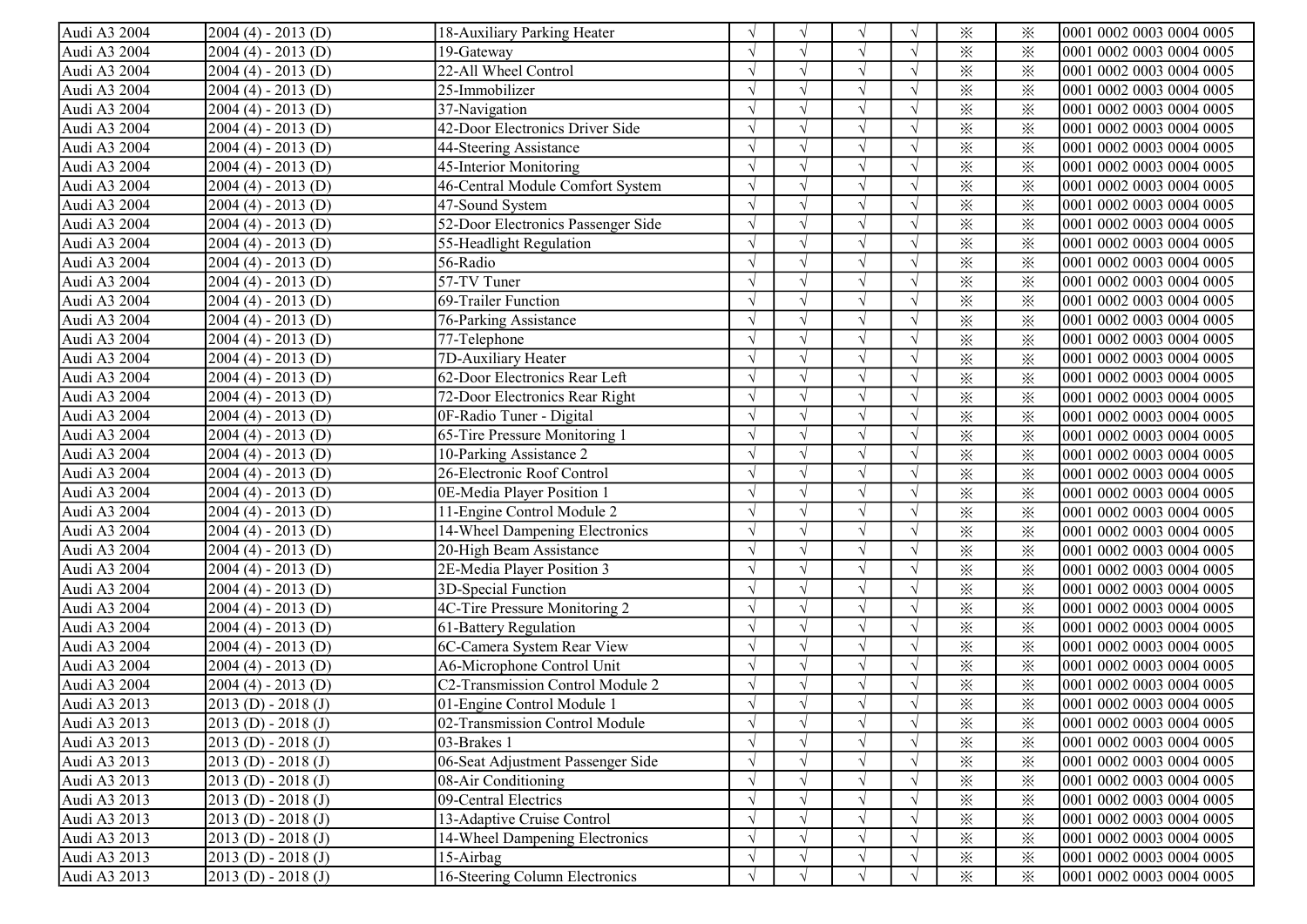| Audi A3 2013 | $2013$ (D) - $2018$ (J)       | 17-Dash Board                                    |               | $\sqrt{ }$    | N             |            | $\times$                | ⋇        | 0001 0002 0003 0004 0005 |
|--------------|-------------------------------|--------------------------------------------------|---------------|---------------|---------------|------------|-------------------------|----------|--------------------------|
| Audi A3 2013 | $2013(D) - 2018(J)$           | 18-Auxiliary Parking Heater                      |               |               |               |            | $\times$                | $\times$ | 0001 0002 0003 0004 0005 |
| Audi A3 2013 | $2013$ (D) - 2018 (J)         | 19-Gateway                                       |               |               |               |            | $\times$                | $\times$ | 0001 0002 0003 0004 0005 |
| Audi A3 2013 | $2013$ (D) - 2018 (J)         | 20-High Beam Assistance                          |               |               |               |            | $\times$                | $\times$ | 0001 0002 0003 0004 0005 |
| Audi A3 2013 | $2013(D) - 2018(J)$           | 22-All Wheel Control                             |               |               | $\mathcal{N}$ |            | $\times$                | $\times$ | 0001 0002 0003 0004 0005 |
| Audi A3 2013 | $2013(D) - 2018(J)$           | 23-Brake Boost                                   |               |               |               |            | $\times$                | $\times$ | 0001 0002 0003 0004 0005 |
| Audi A3 2013 | $2013$ (D) - 2018 (J)         | 26-Electronic Roof Control                       |               |               | $\sqrt{ }$    |            | $\times$                | $\times$ | 0001 0002 0003 0004 0005 |
| Audi A3 2013 | $2013$ (D) - 2018 (J)         | 29-Light Control Left                            |               | $\mathcal{L}$ | $\sim$        |            | $\times$                | $\times$ | 0001 0002 0003 0004 0005 |
| Audi A3 2013 | $2013$ (D) - 2018 (J)         | 2B-Steering Column Locking                       |               | $\sqrt{ }$    | $\sqrt{ }$    |            | $\times$                | $\times$ | 0001 0002 0003 0004 0005 |
| Audi A3 2013 | $2013(D) - 2018(J)$           | 30-Special Function 2                            |               |               |               |            | $\times$                | $\times$ | 0001 0002 0003 0004 0005 |
| Audi A3 2013 | $2013$ (D) - $2018$ (J)       | 36-Seat Adjustment Driver Side                   |               | $\sqrt{ }$    |               |            | $\times$                | $\times$ | 0001 0002 0003 0004 0005 |
| Audi A3 2013 | $2013$ (D) - $2018$ (J)       | 39-Light Control Right                           |               | $\sqrt{ }$    |               |            | $\times$                | $\times$ | 0001 0002 0003 0004 0005 |
| Audi A3 2013 | $2013(D) - 2018(J)$           | 3C-Lane Change Assistant                         | $\mathcal{L}$ | $\sqrt{ }$    |               | $\sqrt{ }$ | $\times$                | ⋇        | 0001 0002 0003 0004 0005 |
| Audi A3 2013 | $2013$ (D) - $2018$ (J)       | 3D-Special Function                              |               | $\sqrt{ }$    |               | $\sqrt{ }$ | $\times$                | $\times$ | 0001 0002 0003 0004 0005 |
| Audi A3 2013 | $2013(D) - 2018(J)$           | 42-Door Electronics Driver Side                  |               | $\sqrt{ }$    |               |            | $\times$                | $\times$ | 0001 0002 0003 0004 0005 |
| Audi A3 2013 | $2013(D) - 2018(J)$           | 44-Steering Assistance                           |               | $\sqrt{ }$    |               |            | $\times$                | $\times$ | 0001 0002 0003 0004 0005 |
| Audi A3 2013 | $2013(D) - 2018(J)$           | 47-Sound System                                  |               | $\sqrt{ }$    | $\sqrt{ }$    | $\sqrt{ }$ | $\times$                | $\times$ | 0001 0002 0003 0004 0005 |
| Audi A3 2013 | $2013(D) - 2018(J)$           | 4B-Multifunction Module                          |               | $\sqrt{ }$    |               |            | $\times$                | $\times$ | 0001 0002 0003 0004 0005 |
| Audi A3 2013 | $2013$ (D) - $2018$ (J)       | 51-Drive Motor Control Module                    |               |               |               |            | $\times$                | $\times$ | 0001 0002 0003 0004 0005 |
| Audi A3 2013 | $2013(D) - 2018(J)$           | 52-Door Electronics Passenger Side               |               | $\sqrt{ }$    |               |            | $\times$                | $\times$ | 0001 0002 0003 0004 0005 |
| Audi A3 2013 | $2013(D) - 2018(J)$           | 55-Headlight Regulation                          |               |               |               |            | $\times$                | $\times$ | 0001 0002 0003 0004 0005 |
| Audi A3 2013 | $2013(D) - 2018(J)$           | 57-TV Tuner                                      |               | $\mathcal{L}$ | $\mathcal{N}$ |            | $\times$                | $\times$ | 0001 0002 0003 0004 0005 |
| Audi A3 2013 | $2013(D) - 2018(J)$           | 5F-Information Control Unit 1                    |               | $\mathcal{L}$ |               |            | $\times$                | $\times$ | 0001 0002 0003 0004 0005 |
| Audi A3 2013 | $2013$ (D) - 2018 (J)         | 65-Tire Pressure Monitoring 1                    |               | $\sqrt{ }$    | $\sqrt{ }$    |            | $\times$                | $\times$ | 0001 0002 0003 0004 0005 |
| Audi A3 2013 | $2013$ (D) - 2018 (J)         | 69-Trailer Function                              |               | $\sqrt{ }$    | $\sqrt{ }$    |            | $\times$                | $\times$ | 0001 0002 0003 0004 0005 |
| Audi A3 2013 | $2013$ (D) - $2018$ (J)       | 6C-Camera System Rear View                       |               |               |               |            | $\times$                | $\times$ | 0001 0002 0003 0004 0005 |
| Audi A3 2013 | $2013(D) - 2018(J)$           | 6D-Deck Lid Control Unit                         |               |               |               |            | $\times$                | $\times$ | 0001 0002 0003 0004 0005 |
| Audi A3 2013 | $2013$ (D) - 2018 (J)         | 75-Telematics Communication Unit                 |               | $\sqrt{ }$    |               |            | $\overline{\mathbf{x}}$ | $\times$ | 0001 0002 0003 0004 0005 |
| Audi A3 2013 | $2013$ (D) - $2018$ (J)       | 76-Parking Assistance                            | $\mathcal{L}$ | $\sqrt{ }$    |               | $\sqrt{ }$ | $\times$                | $\times$ | 0001 0002 0003 0004 0005 |
| Audi A3 2013 | $2013$ (D) - $2018$ (J)       | 82-Head Up Display                               | $\mathcal{L}$ | $\sqrt{ }$    |               | $\sqrt{ }$ | $\times$                | $\times$ | 0001 0002 0003 0004 0005 |
| Audi A3 2013 | $2013$ (D) - 2018 (J)         | 8C-Battery Energy Control Module                 |               | $\sqrt{ }$    |               |            | $\times$                | $\times$ | 0001 0002 0003 0004 0005 |
| Audi A3 2013 | $2013(D) - 2018(J)$           | <b>A5-Front Sensors Driver Assistance System</b> | $\gamma$      | $\sqrt{ }$    |               |            | $\times$                | $\times$ | 0001 0002 0003 0004 0005 |
| Audi A3 2013 | $2013(D) - 2018(J)$           | A6-Microphone Control Unit                       |               | $\sqrt{ }$    | $\sqrt{ }$    |            | $\times$                | $\times$ | 0001 0002 0003 0004 0005 |
| Audi A3 2013 | $2013(D) - 2018(J)$           | A9-Actuator For Structure-Borne Sound            | $\mathcal{L}$ | $\sqrt{ }$    | $\sqrt{ }$    |            | $\times$                | $\times$ | 0001 0002 0003 0004 0005 |
| Audi A3 2013 | $2013(D) - 2018(J)$           | B7-Access Startsystem Interface                  |               |               |               |            | $\times$                | $\times$ | 0001 0002 0003 0004 0005 |
| Audi A3 2013 | $2013$ (D) - $2018$ (J)       | <b>BB-Door Electronics Rear Driver Side</b>      |               |               |               |            | $\times$                | $\times$ | 0001 0002 0003 0004 0005 |
| Audi A3 2013 | $[2013 (D) - 2018 (J)]$       | BC-Door Electronics Rear Passenger Side          | V             | V             | V             | V          | $\times$                | ፠        | 0001 0002 0003 0004 0005 |
| Audi A3 2013 | $2013(D) - 2018(J)$           | <b>C0-Actuator For Exterior Noise</b>            |               | $\sqrt{ }$    |               |            | $\times$                | ⋇        | 0001 0002 0003 0004 0005 |
| Audi A3 2013 | $2013(D) - 2018(J)$           | C6-Battery Charger Control Module                |               |               |               |            | $\times$                | $\times$ | 0001 0002 0003 0004 0005 |
| Audi A3 2013 | $2013$ (D) - 2018 (J)         | CA-Control Module For Sunroof                    |               |               |               |            | $\times$                | $\times$ | 0001 0002 0003 0004 0005 |
| Audi A3 2013 | $2013$ (D) - 2018 (J)         | CF-Control Unit Lane Change Assistant 2          |               | $\sqrt{ }$    |               |            | $\times$                | $\times$ | 0001 0002 0003 0004 0005 |
| Audi A3 2013 | $2013$ (D) - 2018 (J)         | D6-Light Control Left 2                          |               | $\sqrt{ }$    |               |            | $\times$                | $\times$ | 0001 0002 0003 0004 0005 |
| Audi A3 2013 | $2013$ (D) - 2018 (J)         | D7-Light Control Right 2                         |               |               |               |            | $\times$                | $\times$ | 0001 0002 0003 0004 0005 |
| Audi A3 2013 | $2013$ (D) - 2018 (J)         | DE-Charger 1 Mobile Devices                      |               | $\sqrt{ }$    |               |            | $\times$                | $\times$ | 0001 0002 0003 0004 0005 |
| Audi A4 1995 | 1995 / 1996 / 1997 - 2002 (2) | 01-Engine Control Module 1                       | $\sqrt{ }$    | $\sqrt{ }$    |               |            | $\times$                | $\times$ | 0001 0002 0003 0004 0005 |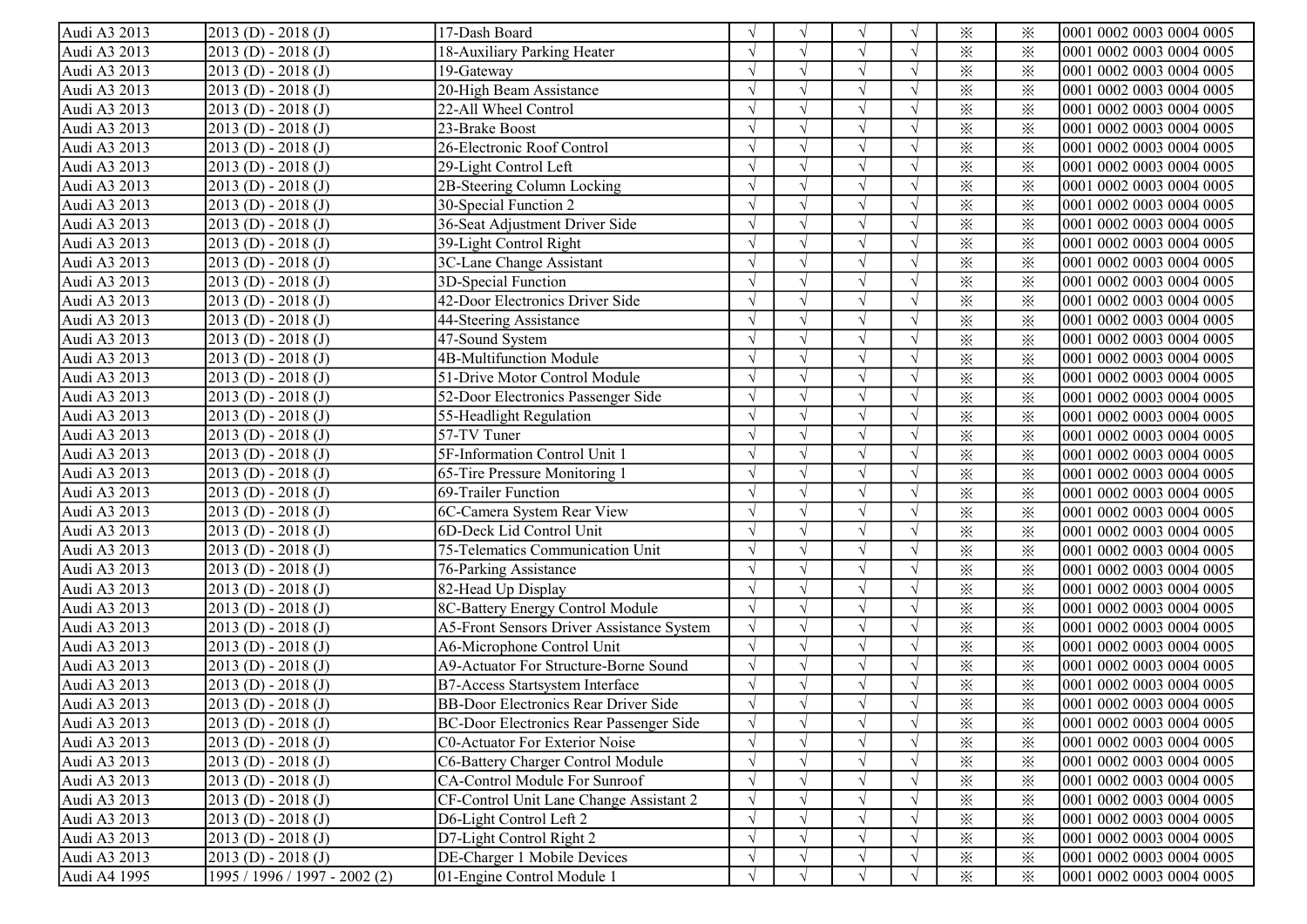| Audi A4 1995 | 1995 / 1996 / 1997 - 2002 (2) | 02-Transmission Control Module    |            |            |               |            | $\times$                | ⋇        | 0001 0002 0003 0004 0005 |
|--------------|-------------------------------|-----------------------------------|------------|------------|---------------|------------|-------------------------|----------|--------------------------|
| Audi A4 1995 | 1995 / 1996 / 1997 - 2002 (2) | 03-Brakes 1                       |            |            |               |            | $\times$                | $\times$ | 0001 0002 0003 0004 0005 |
| Audi A4 1995 | 1995 / 1996 / 1997 - 2002 (2) | 08-Air Conditioning               |            |            |               |            | $\times$                | $\times$ | 0001 0002 0003 0004 0005 |
| Audi A4 1995 | 1995 / 1996 / 1997 - 2002 (2) | 15-Airbag                         |            |            | $\mathcal{L}$ |            | $\times$                | $\times$ | 0001 0002 0003 0004 0005 |
| Audi A4 1995 | 1995 / 1996 / 1997 - 2002 (2) | 17-Dash Board                     |            |            |               |            | $\times$                | $\times$ | 0001 0002 0003 0004 0005 |
| Audi A4 1995 | 1995 / 1996 / 1997 - 2002 (2) | 25-Immobilizer                    |            |            |               |            | $\times$                | $\times$ | 0001 0002 0003 0004 0005 |
| Audi A4 1995 | 1995 / 1996 / 1997 - 2002 (2) | 35-Central Locking Control Module |            |            | $\sqrt{ }$    |            | $\times$                | $\times$ | 0001 0002 0003 0004 0005 |
| Audi A4 1995 | 1995 / 1996 / 1997 - 2002 (2) | 37-Navigation                     |            | $\sqrt{ }$ | $\sqrt{ }$    |            | $\times$                | $\times$ | 0001 0002 0003 0004 0005 |
| Audi A4 1995 | 1995 / 1996 / 1997 - 2002 (2) | 45-Interior Monitoring            |            |            |               |            | $\times$                | $\times$ | 0001 0002 0003 0004 0005 |
| Audi A4 1995 | 1995 / 1996 / 1997 - 2002 (2) | 55-Headlight Regulation           |            | $\sqrt{ }$ |               |            | $\times$                | $\times$ | 0001 0002 0003 0004 0005 |
| Audi A4 1995 | 1995 / 1996 / 1997 - 2002 (2) | 56-Radio                          |            |            |               |            | $\times$                | $\times$ | 0001 0002 0003 0004 0005 |
| Audi A4 1995 | 1995 / 1996 / 1997 - 2002 (2) | 76-Parking Assistance             |            | $\sqrt{ }$ |               |            | $\times$                | $\times$ | 0001 0002 0003 0004 0005 |
| Audi A4 1995 | 1995 / 1996 / 1997 - 2002 (2) | 16-Steering Column Electronics    |            | $\sqrt{ }$ |               |            | $\times$                | $\times$ | 0001 0002 0003 0004 0005 |
| Audi A4 1995 | 1995 / 1996 / 1997 - 2002 (2) | 75-Telematics Communication Unit  |            | $\sqrt{ }$ |               |            | $\times$                | $\times$ | 0001 0002 0003 0004 0005 |
| Audi A4 1995 | 1995 / 1996 / 1997 - 2002 (2) | 67-Voice Control                  |            | $\sqrt{ }$ |               |            | $\overline{\mathbf{x}}$ | $\times$ | 0001 0002 0003 0004 0005 |
| Audi A4 2001 | $2001(1) - 2008(8)$           | 01-Engine Control Module 1        |            | $\sqrt{ }$ | $\sqrt{ }$    |            | $\times$                | $\times$ | 0001 0002 0003 0004 0005 |
| Audi A4 2001 | $2001(1) - 2008(8)$           | 02-Transmission Control Module    |            | $\gamma$   |               |            | $\times$                | $\times$ | 0001 0002 0003 0004 0005 |
| Audi A4 2001 | $2001(1) - 2008(8)$           | 03-Brakes 1                       |            |            |               |            | $\times$                | $\times$ | 0001 0002 0003 0004 0005 |
| Audi A4 2001 | $2001(1) - 2008(8)$           | 08-Air Conditioning               |            | $\sqrt{ }$ | $\sqrt{ }$    |            | $\times$                | $\times$ | 0001 0002 0003 0004 0005 |
| Audi A4 2001 | $2001(1) - 2008(8)$           | 09-Central Electrics              |            |            |               |            | $\times$                | $\times$ | 0001 0002 0003 0004 0005 |
| Audi A4 2001 | $2001(1) - 2008(8)$           | $15-Airbag$                       |            |            |               |            | $\times$                | $\times$ | 0001 0002 0003 0004 0005 |
| Audi A4 2001 | $2001(1) - 2008(8)$           | 16-Steering Column Electronics    |            |            |               |            | $\times$                | $\times$ | 0001 0002 0003 0004 0005 |
| Audi A4 2001 | $2001(1) - 2008(8)$           | 17-Dash Board                     |            | $\sqrt{ }$ |               |            | $\times$                | $\times$ | 0001 0002 0003 0004 0005 |
| Audi A4 2001 | $2001(1) - 2008(8)$           | 18-Auxiliary Parking Heater       |            | $\sqrt{ }$ | $\sqrt{ }$    |            | $\times$                | $\times$ | 0001 0002 0003 0004 0005 |
| Audi A4 2001 | $2001(1) - 2008(8)$           | 25-Immobilizer                    |            | $\sqrt{ }$ | $\mathcal{L}$ |            | $\times$                | $\times$ | 0001 0002 0003 0004 0005 |
| Audi A4 2001 | $2001(1) - 2008(8)$           | 36-Seat Adjustment Driver Side    |            |            |               |            | $\times$                | $\times$ | 0001 0002 0003 0004 0005 |
| Audi A4 2001 | $2001(1) - 2008(8)$           | 37-Navigation                     |            | $\sqrt{ }$ |               |            | $\overline{\mathbf{x}}$ | $\times$ | 0001 0002 0003 0004 0005 |
| Audi A4 2001 | $2001(1) - 2008(8)$           | 45-Interior Monitoring            | $\sqrt{ }$ | $\sqrt{ }$ |               | $\sqrt{ }$ | $\times$                | $\times$ | 0001 0002 0003 0004 0005 |
| Audi A4 2001 | $2001(1) - 2008(8)$           | 46-Central Module Comfort System  | $\sqrt{ }$ | $\sqrt{ }$ |               | $\sqrt{ }$ | $\times$                | $\times$ | 0001 0002 0003 0004 0005 |
| Audi A4 2001 | $2001(1) - 2008(8)$           | 55-Headlight Regulation           |            | $\sqrt{ }$ |               | $\sqrt{ }$ | $\times$                | $\times$ | 0001 0002 0003 0004 0005 |
| Audi A4 2001 | $2001(1) - 2008(8)$           | 56-Radio                          | $\sqrt{ }$ | $\sqrt{ }$ | $\sqrt{ }$    | $\sqrt{ }$ | $\times$                | $\times$ | 0001 0002 0003 0004 0005 |
| Audi A4 2001 | $2001(1) - 2008(8)$           | 57-TV Tuner                       | $\sqrt{ }$ | $\sqrt{ }$ | $\sqrt{ }$    | $\sqrt{ }$ | $\times$                | $\times$ | 0001 0002 0003 0004 0005 |
| Audi A4 2001 | $2001(1) - 2008(8)$           | 67-Voice Control                  |            | $\sqrt{ }$ | $\sqrt{ }$    | $\sqrt{ }$ | $\times$                | $\times$ | 0001 0002 0003 0004 0005 |
| Audi A4 2001 | $2001(1) - 2008(8)$           | 75-Telematics Communication Unit  |            |            |               |            | $\times$                | $\times$ | 0001 0002 0003 0004 0005 |
| Audi A4 2001 | $2001(1) - 2008(8)$           | 76-Parking Assistance             |            |            |               |            | $\times$                | $\times$ | 0001 0002 0003 0004 0005 |
| Audi A4 2001 | $2001(1) - 2008(8)$           | 77-Telephone                      |            |            |               |            | $\times$                | $\times$ | 0001 0002 0003 0004 0005 |
| Audi A4 2001 | $2001(1) - 2008(8)$           | OF-Radio Tuner - Digital          | $\sqrt{ }$ | $\sqrt{ }$ | V             | V          | $\times$                | ፠        | 0001 0002 0003 0004 0005 |
| Audi A4 2001 | $2001(1) - 2008(8)$           | 65-Tire Pressure Monitoring 1     |            |            |               |            | $\times$                | $\times$ | 0001 0002 0003 0004 0005 |
| Audi A4 2001 | $2001(1) - 2008(8)$           | 11-Engine Control Module 2        |            |            |               |            | $\times$                | $\times$ | 0001 0002 0003 0004 0005 |
| Audi A4 2008 | $2008(8) - 2017(H)$           | 01-Engine Control Module 1        |            |            |               |            | $\times$                | $\times$ | 0001 0002 0003 0004 0005 |
| Audi A4 2008 | $2008(8) - 2017(H)$           | 02-Transmission Control Module    |            |            |               |            | $\times$                | $\times$ | 0001 0002 0003 0004 0005 |
| Audi A4 2008 | $2008(8) - 2017(H)$           | 03-Brakes 1                       |            |            |               |            | $\times$                | $\times$ | 0001 0002 0003 0004 0005 |
| Audi A4 2008 | $2008(8) - 2017(H)$           | 05-Kessy                          |            |            |               |            | $\times$                | $\times$ | 0001 0002 0003 0004 0005 |
| Audi A4 2008 | $2008(8) - 2017(H)$           | 06-Seat Adjustment Passenger Side | $\sqrt{ }$ |            |               |            | $\times$                | $\times$ | 0001 0002 0003 0004 0005 |
| Audi A4 2008 | $2008(8) - 2017(H)$           | 07-Display Control Unit           | $\sqrt{ }$ |            |               |            | $\times$                | $\times$ | 0001 0002 0003 0004 0005 |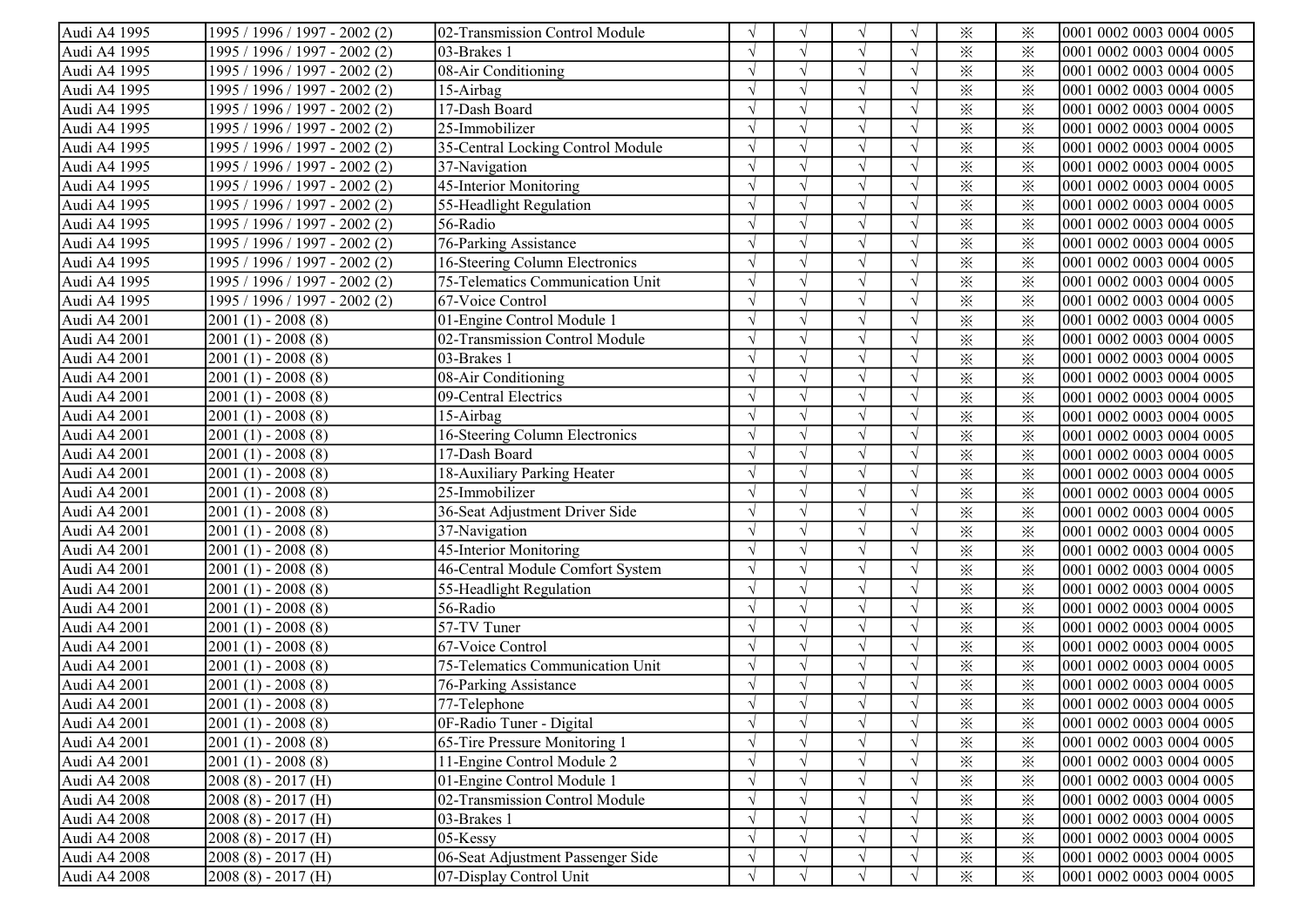| Audi A4 2008 | $2008(8) - 2017(H)$ | 08-Air Conditioning                |               | $\sqrt{ }$ | V             |            | $\times$                | ⋇        | 0001 0002 0003 0004 0005 |
|--------------|---------------------|------------------------------------|---------------|------------|---------------|------------|-------------------------|----------|--------------------------|
| Audi A4 2008 | $2008(8) - 2017(H)$ | 09-Central Electrics               |               |            |               |            | $\times$                | $\times$ | 0001 0002 0003 0004 0005 |
| Audi A4 2008 | $2008(8) - 2017(H)$ | 0E-Media Player Position 1         |               |            |               |            | $\times$                | $\times$ | 0001 0002 0003 0004 0005 |
| Audi A4 2008 | $2008(8) - 2017(H)$ | 0F-Radio Tuner - Digital           |               |            |               |            | $\times$                | $\times$ | 0001 0002 0003 0004 0005 |
| Audi A4 2008 | $2008(8) - 2017(H)$ | 10-Parking Assistance 2            |               |            | $\mathcal{L}$ |            | $\times$                | $\times$ | 0001 0002 0003 0004 0005 |
| Audi A4 2008 | $2008(8) - 2017(H)$ | 13-Adaptive Cruise Control         |               |            |               |            | $\times$                | $\times$ | 0001 0002 0003 0004 0005 |
| Audi A4 2008 | $2008(8) - 2017(H)$ | 14-Wheel Dampening Electronics     |               |            |               |            | $\times$                | $\times$ | 0001 0002 0003 0004 0005 |
| Audi A4 2008 | $2008(8) - 2017(H)$ | 15-Airbag                          |               |            | $\sqrt{ }$    |            | $\times$                | $\times$ | 0001 0002 0003 0004 0005 |
| Audi A4 2008 | $2008(8) - 2017(H)$ | 16-Steering Column Electronics     |               | $\sqrt{ }$ | $\sqrt{ }$    |            | $\times$                | $\times$ | 0001 0002 0003 0004 0005 |
| Audi A4 2008 | $2008(8) - 2017(H)$ | 17-Dash Board                      |               |            |               |            | $\times$                | $\times$ | 0001 0002 0003 0004 0005 |
| Audi A4 2008 | $2008(8) - 2017(H)$ | 18-Auxiliary Parking Heater        |               |            |               |            | $\times$                | $\times$ | 0001 0002 0003 0004 0005 |
| Audi A4 2008 | $2008(8) - 2017(H)$ | 19-Gateway                         |               |            |               |            | $\times$                | $\times$ | 0001 0002 0003 0004 0005 |
| Audi A4 2008 | $2008(8) - 2017(H)$ | 1B-Active Steering                 |               | $\sqrt{ }$ |               |            | $\times$                | $\times$ | 0001 0002 0003 0004 0005 |
| Audi A4 2008 | $2008(8) - 2017(H)$ | 1E-Media Player Position 2         |               | $\sqrt{ }$ |               | $\sqrt{ }$ | $\times$                | $\times$ | 0001 0002 0003 0004 0005 |
| Audi A4 2008 | $2008(8) - 2017(H)$ | 20-High Beam Assistance            |               | $\sqrt{ }$ |               |            | $\times$                | $\times$ | 0001 0002 0003 0004 0005 |
| Audi A4 2008 | $2008(8) - 2017(H)$ | 22-All Wheel Control               |               |            |               |            | $\times$                | $\times$ | 0001 0002 0003 0004 0005 |
| Audi A4 2008 | $2008(8) - 2017(H)$ | 26-Electronic Roof Control         | $\sqrt{ }$    | $\sqrt{ }$ | $\sqrt{ }$    | $\sqrt{ }$ | $\times$                | $\times$ | 0001 0002 0003 0004 0005 |
| Audi A4 2008 | $2008(8) - 2017(H)$ | 2E-Media Player Position 3         |               |            |               |            | $\times$                | $\times$ | 0001 0002 0003 0004 0005 |
| Audi A4 2008 | $2008(8) - 2017(H)$ | 30-Special Function 2              |               |            |               |            | $\times$                | $\times$ | 0001 0002 0003 0004 0005 |
| Audi A4 2008 | $2008(8) - 2017(H)$ | 36-Seat Adjustment Driver Side     |               |            |               |            | $\times$                | $\times$ | 0001 0002 0003 0004 0005 |
| Audi A4 2008 | $2008(8) - 2017(H)$ | 37-Navigation                      |               |            |               |            | $\times$                | $\times$ | 0001 0002 0003 0004 0005 |
| Audi A4 2008 | $2008(8) - 2017(H)$ | 3C-Lane Change Assistant           |               | $\gamma$   | $\mathcal{L}$ |            | $\times$                | $\times$ | 0001 0002 0003 0004 0005 |
| Audi A4 2008 | $2008(8) - 2017(H)$ | 3D-Special Function                |               |            |               |            | $\times$                | $\times$ | 0001 0002 0003 0004 0005 |
| Audi A4 2008 | $2008(8) - 2017(H)$ | 40-Air Conditioning Compressor     |               | $\sqrt{ }$ | $\sqrt{ }$    |            | $\times$                | $\times$ | 0001 0002 0003 0004 0005 |
| Audi A4 2008 | $2008(8) - 2017(H)$ | 42-Door Electronics Driver Side    |               | $\sqrt{ }$ | $\sqrt{ }$    |            | $\times$                | $\times$ | 0001 0002 0003 0004 0005 |
| Audi A4 2008 | $2008(8) - 2017(H)$ | 44-Steering Assistance             |               |            |               |            | $\times$                | $\times$ | 0001 0002 0003 0004 0005 |
| Audi A4 2008 | $2008(8) - 2017(H)$ | 46-Central Module Comfort System   |               |            |               |            | $\times$                | $\times$ | 0001 0002 0003 0004 0005 |
| Audi A4 2008 | $2008(8) - 2017(H)$ | 47-Sound System                    | $\sqrt{ }$    | $\sqrt{ }$ |               |            | $\overline{\mathbf{x}}$ | $\times$ | 0001 0002 0003 0004 0005 |
| Audi A4 2008 | $2008(8) - 2017(H)$ | 51-Drive Motor Control Module      | $\sqrt{ }$    | $\sqrt{ }$ |               | $\sqrt{ }$ | $\times$                | $\times$ | 0001 0002 0003 0004 0005 |
| Audi A4 2008 | $2008(8) - 2017(H)$ | 52-Door Electronics Passenger Side | $\sqrt{ }$    | $\sqrt{ }$ |               | $\sqrt{ }$ | $\times$                | $\times$ | 0001 0002 0003 0004 0005 |
| Audi A4 2008 | $2008(8) - 2017(H)$ | 53-Parking Brake                   |               | $\sqrt{ }$ |               |            | $\times$                | $\times$ | 0001 0002 0003 0004 0005 |
| Audi A4 2008 | $2008(8) - 2017(H)$ | 55-Headlight Regulation            |               | $\sqrt{ }$ |               |            | $\times$                | $\times$ | 0001 0002 0003 0004 0005 |
| Audi A4 2008 | $2008(8) - 2017(H)$ | 56-Radio                           | $\mathcal{L}$ | $\sqrt{ }$ | $\sqrt{ }$    |            | $\times$                | $\times$ | 0001 0002 0003 0004 0005 |
| Audi A4 2008 | $2008(8) - 2017(H)$ | 57-TV Tuner                        |               | $\sqrt{ }$ | $\sqrt{ }$    |            | $\times$                | $\times$ | 0001 0002 0003 0004 0005 |
| Audi A4 2008 | $2008(8) - 2017(H)$ | 5C-Lane Departure Warning System   |               |            |               |            | $\times$                | $\times$ | 0001 0002 0003 0004 0005 |
| Audi A4 2008 | $2008(8) - 2017(H)$ | 5F-Information Control Unit 1      |               |            |               |            | $\times$                | $\times$ | 0001 0002 0003 0004 0005 |
| Audi A4 2008 | $2008(8) - 2017(H)$ | [62-Door Electronics Rear Left     | V             | $\gamma$   | V             | $\sqrt{}$  | $\times$                | ፠        | 0001 0002 0003 0004 0005 |
| Audi A4 2008 | $2008(8) - 2017(H)$ | 65-Tire Pressure Monitoring 1      | $\sqrt{ }$    |            |               |            | $\times$                | ⋇        | 0001 0002 0003 0004 0005 |
| Audi A4 2008 | $2008(8) - 2017(H)$ | 67-Voice Control                   |               |            |               |            | $\times$                | $\times$ | 0001 0002 0003 0004 0005 |
| Audi A4 2008 | $2008(8) - 2017(H)$ | 69-Trailer Function                |               |            |               |            | $\times$                | $\times$ | 0001 0002 0003 0004 0005 |
| Audi A4 2008 | $2008(8) - 2017(H)$ | 6C-Camera System Rear View         |               |            |               |            | $\times$                | $\times$ | 0001 0002 0003 0004 0005 |
| Audi A4 2008 | $2008(8) - 2017(H)$ | 6D-Deck Lid Control Unit           |               | $\sqrt{ }$ | $\sqrt{ }$    |            | $\times$                | $\times$ | 0001 0002 0003 0004 0005 |
| Audi A4 2008 | $2008(8) - 2017(H)$ | 72-Door Electronics Rear Right     |               |            |               |            | $\times$                | $\times$ | 0001 0002 0003 0004 0005 |
| Audi A4 2008 | $2008(8) - 2017(H)$ | 77-Telephone                       |               |            |               |            | $\times$                | $\times$ | 0001 0002 0003 0004 0005 |
| Audi A4 2008 | $2008(8) - 2017(H)$ | 8C-Battery Energy Control Module   | $\sqrt{ }$    |            | $\sqrt{ }$    | $\sqrt{ }$ | $\times$                | $\times$ | 0001 0002 0003 0004 0005 |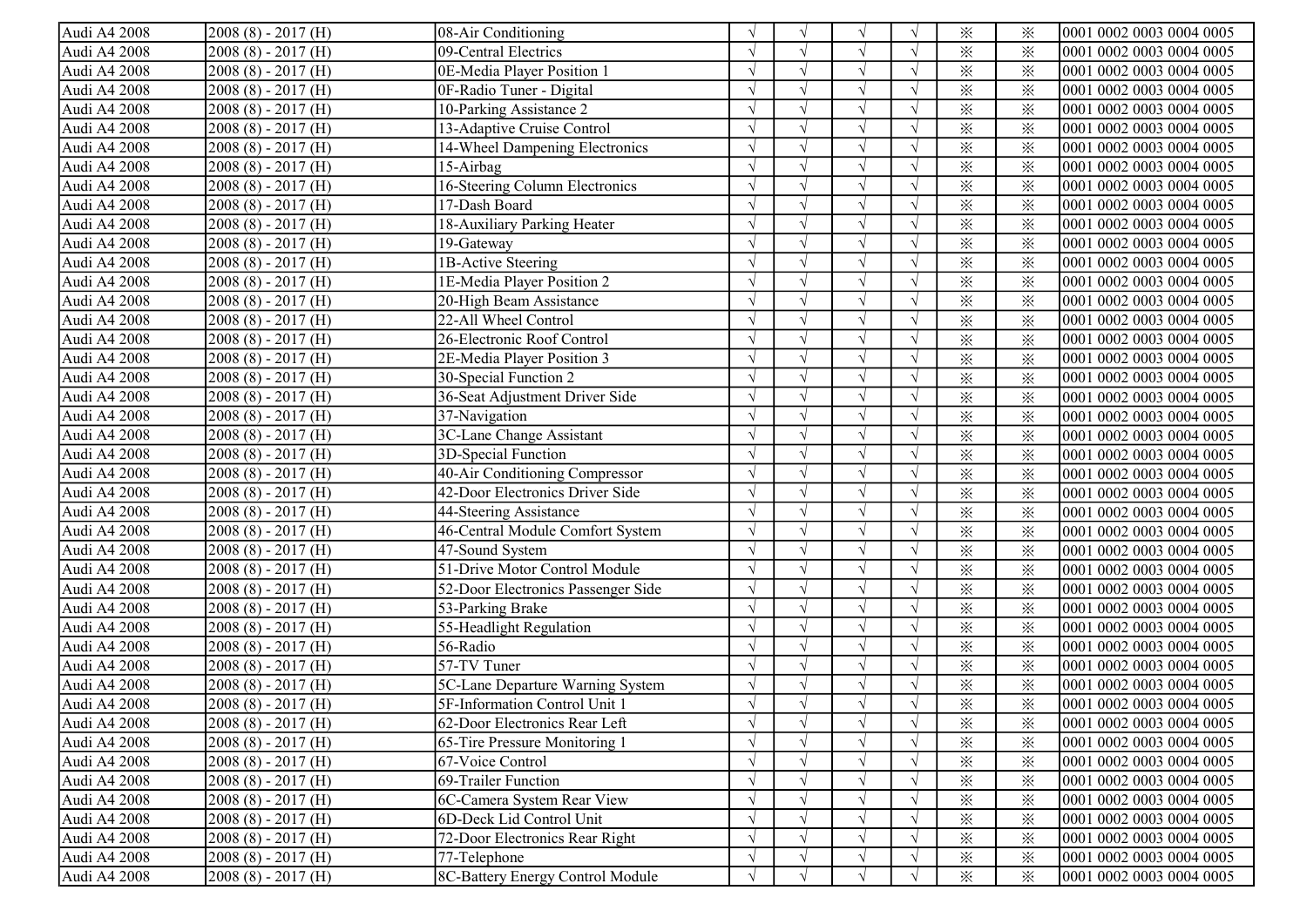| Audi A4 2008 | $2008(8) - 2017(H)$     | A9-Actuator For Structure-Borne Sound | $\sqrt{ }$ | $\mathcal{N}$ | $\sqrt{ }$ | $\sqrt{ }$               | $\times$                | ⋇        | 0001 0002 0003 0004 0005  |
|--------------|-------------------------|---------------------------------------|------------|---------------|------------|--------------------------|-------------------------|----------|---------------------------|
| Audi A4 2008 | $2008(8) - 2017(H)$     | <b>AC-Reductant Control Module</b>    |            |               |            |                          | $\times$                | $\times$ | 0001 0002 0003 0004 0005  |
| Audi A4 2008 | $2008(8) - 2017(H)$     | <b>C0-Actuator For Exterior Noise</b> |            |               |            |                          | $\times$                | $\times$ | 0001 0002 0003 0004 0005  |
| Audi A4 2016 | $2016$ (G) - 2018 (J)   | 01-Engine Control Module 1            |            |               |            |                          | $\times$                | $\times$ | 0001 0002 0003 0004 0005  |
| Audi A4 2016 | $2016$ (G) - $2018$ (J) | 02-Transmission Control Module        |            |               |            |                          | $\times$                | $\times$ | 0001 0002 0003 0004 0005  |
| Audi A4 2016 | $2016$ (G) - $2018$ (J) | 03-Brakes 1                           |            |               |            |                          | $\times$                | $\times$ | 0001 0002 0003 0004 0005  |
| Audi A4 2016 | $2016$ (G) - $2018$ (J) | 06-Seat Adjustment Passenger Side     |            |               |            |                          | $\times$                | $\times$ | 0001 0002 0003 0004 0005  |
| Audi A4 2016 | $2016$ (G) - 2018 (J)   | 08-Air Conditioning                   |            |               |            |                          | $\times$                | $\times$ | 0001 0002 0003 0004 0005  |
| Audi A4 2016 | $2016$ (G) - 2018 (J)   | 09-Central Electrics                  |            |               | $\sqrt{}$  |                          | $\times$                | $\times$ | 0001 0002 0003 0004 0005  |
| Audi A4 2016 | $2016$ (G) - 2018 (J)   | 13-Adaptive Cruise Control            |            | $\sqrt{2}$    | $\sqrt{}$  |                          | $\times$                | $\times$ | 0001 0002 0003 0004 0005  |
| Audi A4 2016 | $2016$ (G) - 2018 (J)   | 15-Airbag                             |            |               |            |                          | $\times$                | $\times$ | 0001 0002 0003 0004 0005  |
| Audi A4 2016 | $2016$ (G) - 2018 (J)   | 16-Steering Column Electronics        |            |               |            |                          | $\times$                | $\times$ | 0001 0002 0003 0004 0005  |
| Audi A4 2016 | $2016$ (G) - 2018 (J)   | 17-Dash Board                         | $\sqrt{ }$ |               |            | $\sqrt{ }$               | $\times$                | $\times$ | 0001 0002 0003 0004 0005  |
| Audi A4 2016 | $2016$ (G) - $2018$ (J) | 18-Auxiliary Parking Heater           | $\sqrt{ }$ |               |            | $\sqrt{ }$               | $\times$                | $\times$ | 0001 0002 0003 0004 0005  |
| Audi A4 2016 | $2016$ (G) - $2018$ (J) | 19-Gateway                            |            |               |            | $\sqrt{ }$               | $\times$                | $\times$ | 0001 0002 0003 0004 0005  |
| Audi A4 2016 | $2016$ (G) - 2018 (J)   | 1B-Active Steering                    |            |               |            | $\sqrt{ }$               | $\times$                | $\times$ | 0001 0002 0003 0004 0005  |
| Audi A4 2016 | $2016$ (G) - 2018 (J)   | 20-High Beam Assistance               |            | $\gamma$      |            | $\sqrt{ }$               | $\overline{\mathbf{x}}$ | $\times$ | 0001 0002 0003 0004 0005  |
| Audi A4 2016 | $2016$ (G) - $2018$ (J) | 21-Battery Energy Control Module 2    | $\sqrt{ }$ | $\sqrt{ }$    | $\sqrt{ }$ | $\sqrt{ }$               | $\times$                | $\times$ | 0001 0002 0003 0004 0005  |
| Audi A4 2016 | $2016$ (G) - $2018$ (J) | 22-All Wheel Control                  | $\sqrt{ }$ | $\sqrt{ }$    | $\sqrt{ }$ | $\sqrt{ }$               | $\times$                | ⋇        | 0001 0002 0003 0004 0005  |
| Audi A4 2016 | $2016$ (G) - $2018$ (J) | 23-Brake Boost                        |            |               | $\sqrt{ }$ | $\overline{\mathcal{N}}$ | $\times$                | $\times$ | 0001 0002 0003 0004 0005  |
| Audi A4 2016 | $2016$ (G) - $2018$ (J) | 26-Electronic Roof Control            |            | $\mathcal{N}$ |            |                          | $\times$                | $\times$ | 0001 0002 0003 0004 0005  |
| Audi A4 2016 | $2016$ (G) - $2018$ (J) | 29-Light Control Left                 |            |               |            |                          | $\times$                | $\times$ | 0001 0002 0003 0004 0005  |
| Audi A4 2016 | $2016$ (G) - $2018$ (J) | 2B-Steering Column Locking            |            |               |            |                          | $\times$                | $\times$ | 0001 0002 0003 0004 0005  |
| Audi A4 2016 | $2016$ (G) - 2018 (J)   | 32-Lock Electronics                   |            |               |            |                          | $\times$                | $\times$ | 0001 0002 0003 0004 0005  |
| Audi A4 2016 | $2016$ (G) - 2018 (J)   | 36-Seat Adjustment Driver Side        |            | $\gamma$      | $\sqrt{ }$ |                          | $\times$                | $\times$ | 0001 0002 0003 0004 0005  |
| Audi A4 2016 | $2016$ (G) - 2018 (J)   | 39-Light Control Right                |            | $\gamma$      | $\sqrt{ }$ |                          | $\times$                | $\times$ | 0001 0002 0003 0004 0005  |
| Audi A4 2016 | $2016$ (G) - 2018 (J)   | 3C-Lane Change Assistant              |            |               | $\sqrt{ }$ |                          | $\times$                | $\times$ | 0001 0002 0003 0004 0005  |
| Audi A4 2016 | $2016$ (G) - 2018 (J)   | 3D-Special Function                   |            |               |            |                          | $\times$                | $\times$ | 0001 0002 0003 0004 0005  |
| Audi A4 2016 | $2016$ (G) - 2018 (J)   | 42-Door Electronics Driver Side       |            | $\sqrt{ }$    |            |                          | $\times$                | $\times$ | 0001 0002 0003 0004 0005  |
| Audi A4 2016 | $2016$ (G) - $2018$ (J) | 44-Steering Assistance                | $\sqrt{ }$ |               |            | $\sqrt{ }$               | $\times$                | $\times$ | 0001 0002 0003 0004 0005  |
| Audi A4 2016 | $2016$ (G) - $2018$ (J) | 46-Central Module Comfort System      | $\sqrt{ }$ | $\sqrt{ }$    |            | $\sqrt{ }$               | $\times$                | $\times$ | 0001 0002 0003 0004 0005  |
| Audi A4 2016 | $2016$ (G) - $2018$ (J) | 47-Sound System                       | $\sqrt{ }$ | $\gamma$      |            | $\sqrt{ }$               | $\times$                | $\times$ | 0001 0002 0003 0004 0005  |
| Audi A4 2016 | $2016$ (G) - $2018$ (J) | 4E-Control Head Rear Right            | $\sqrt{ }$ | $\sqrt{ }$    | $\sqrt{ }$ | $\sqrt{ }$               | $\times$                | $\times$ | 0001 0002 0003 0004 0005  |
| Audi A4 2016 | $2016$ (G) - $2018$ (J) | 51-Drive Motor Control Module         | $\sqrt{ }$ | $\sqrt{2}$    | $\sqrt{ }$ | $\sqrt{ }$               | $\times$                | $\times$ | 0001 0002 0003 0004 0005  |
| Audi A4 2016 | $2016$ (G) - $2018$ (J) | 52-Door Electronics Passenger Side    |            |               | $\sqrt{ }$ |                          | $\times$                | $\times$ | 0001 0002 0003 0004 0005  |
| Audi A4 2016 | $2016$ (G) - 2018 (J)   | 57-TV Tuner                           |            |               |            |                          | $\times$                | $\times$ | 0001 0002 0003 0004 0005  |
| Audi A4 2016 | $2016$ (G) - 2018 (J)   | 5D-Operation                          | $\sqrt{ }$ | $\sqrt{ }$    | $\sqrt{}$  | V                        | ⋇                       | $\times$ | 10001 0002 0003 0004 0005 |
| Audi A4 2016 | $2016$ (G) - 2018 (J)   | 5E-Control Head Rear Left             | $\sqrt{ }$ |               |            | $\sqrt{ }$               | $\times$                | ⋇        | 0001 0002 0003 0004 0005  |
| Audi A4 2016 | $2016$ (G) - $2018$ (J) | 5F-Information Control Unit 1         |            |               |            | $\sqrt{ }$               | $\times$                | ⋇        | 0001 0002 0003 0004 0005  |
| Audi A4 2016 | $2016$ (G) - $2018$ (J) | 65-Tire Pressure Monitoring 1         |            |               |            |                          | $\times$                | $\times$ | 0001 0002 0003 0004 0005  |
| Audi A4 2016 | $2016$ (G) - 2018 (J)   | 69-Trailer Function                   |            |               |            |                          | $\times$                | ⋇        | 0001 0002 0003 0004 0005  |
| Audi A4 2016 | $2016$ (G) - 2018 (J)   | 6C-Camera System Rear View            |            |               |            |                          | $\times$                | $\times$ | 0001 0002 0003 0004 0005  |
| Audi A4 2016 | $2016$ (G) - 2018 (J)   | 6D-Deck Lid Control Unit              |            |               | $\sqrt{}$  |                          | $\times$                | $\times$ | 0001 0002 0003 0004 0005  |
| Audi A4 2016 | $2016$ (G) - $2018$ (J) | 74-Chassis Control                    |            |               |            |                          | $\times$                | $\times$ | 0001 0002 0003 0004 0005  |
| Audi A4 2016 | $2016$ (G) - 2018 (J)   | 75-Telematics Communication Unit      | $\sqrt{ }$ |               | $\sqrt{ }$ | $\sqrt{ }$               | $\times$                | $\times$ | 0001 0002 0003 0004 0005  |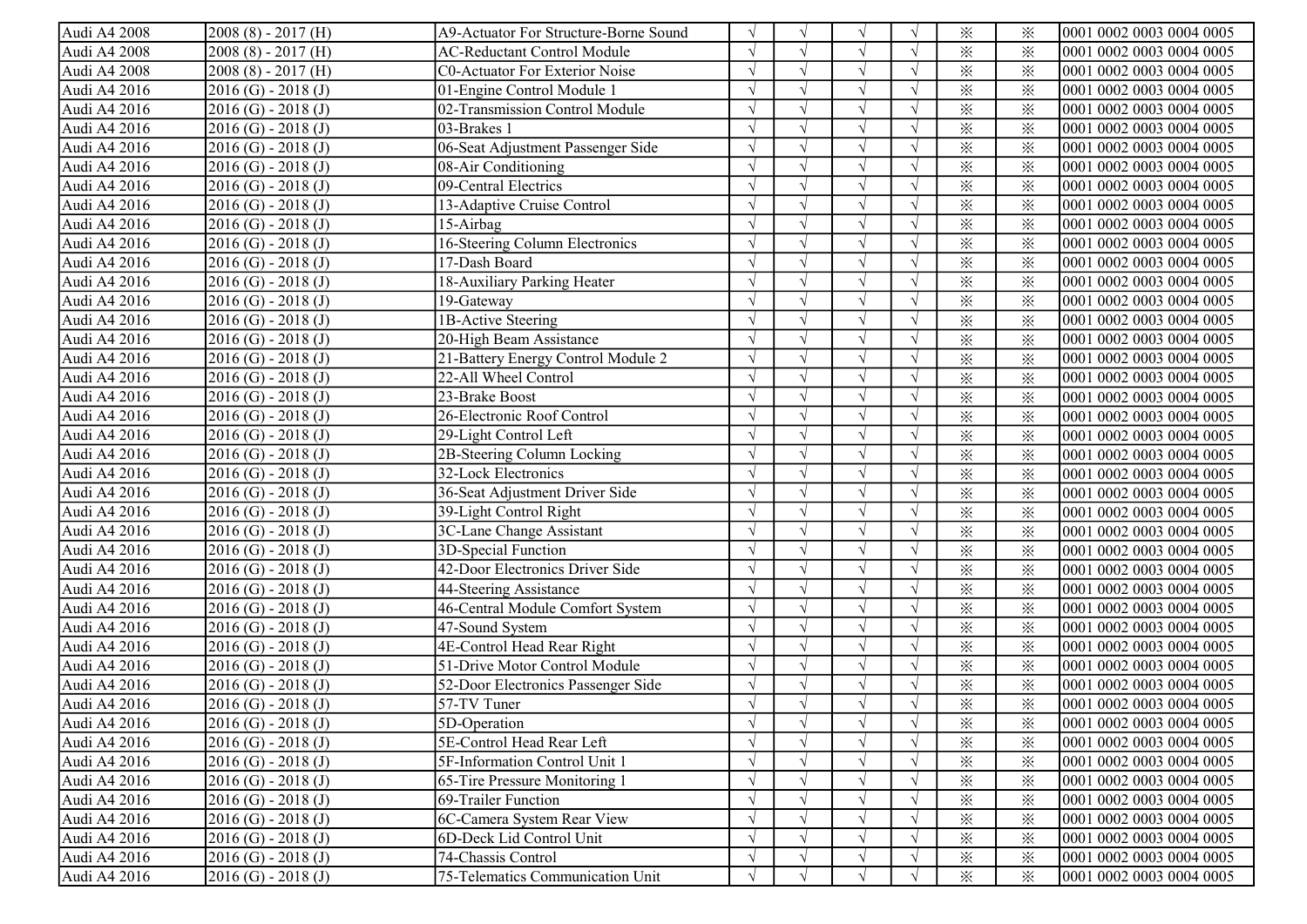| Audi A4 2016 | $2016$ (G) - 2018 (J)   | 80-Battery Regulation Auxiliary Accumulator    | $\sqrt{ }$ | $\sqrt{ }$    | V          | $\sqrt{ }$ | ⋇               | $\ddot{\times}$ | 0001 0002 0003 0004 0005 |
|--------------|-------------------------|------------------------------------------------|------------|---------------|------------|------------|-----------------|-----------------|--------------------------|
| Audi A4 2016 | $2016$ (G) - 2018 (J)   | 81-Gear Shift Control Module                   |            |               | $\sqrt{ }$ |            | ⋇               | ⋇               | 0001 0002 0003 0004 0005 |
| Audi A4 2016 | $2016$ (G) - $2018$ (J) | 82-Head Up Display                             |            |               |            |            | ፠               | $\times$        | 0001 0002 0003 0004 0005 |
| Audi A4 2016 | $2016$ (G) - $2018$ (J) | 8B-Adaptive Cruise Control 2                   |            |               | $\sqrt{ }$ |            | $\times$        | $\times$        | 0001 0002 0003 0004 0005 |
| Audi A4 2016 | $2016$ (G) - $2018$ (J) | 8C-Battery Energy Control Module               |            |               | $\sqrt{ }$ |            | $\times$        | $\times$        | 0001 0002 0003 0004 0005 |
| Audi A4 2016 | $2016$ (G) - $2018$ (J) | A5-Front Sensors Driver Assistance System      |            |               | $\sqrt{ }$ |            | $\times$        | $\times$        | 0001 0002 0003 0004 0005 |
| Audi A4 2016 | $2016$ (G) - $2018$ (J) | A6-Microphone Control Unit                     |            |               |            |            | $\times$        | $\times$        | 0001 0002 0003 0004 0005 |
| Audi A4 2016 | $2016$ (G) - $2018$ (J) | A9-Actuator For Structure-Borne Sound          |            | $\sqrt{2}$    |            |            | $\times$        | $\times$        | 0001 0002 0003 0004 0005 |
| Audi A4 2016 | $2016$ (G) - $2018$ (J) | <b>AC-Reductant Control Module</b>             |            |               |            | $\sqrt{ }$ | $\times$        | $\times$        | 0001 0002 0003 0004 0005 |
| Audi A4 2016 | $2016$ (G) - $2018$ (J) | <b>BB-Door Electronics Rear Driver Side</b>    | $\sqrt{ }$ | $\mathcal{N}$ |            | $\sqrt{ }$ | $\times$        | $\times$        | 0001 0002 0003 0004 0005 |
| Audi A4 2016 | $2016$ (G) - $2018$ (J) | <b>BC-Door Electronics Rear Passenger Side</b> | $\sqrt{ }$ |               |            | $\sqrt{ }$ | $\times$        | $\times$        | 0001 0002 0003 0004 0005 |
| Audi A4 2016 | $2016$ (G) - $2018$ (J) | <b>C0-Actuator For Exterior Noise</b>          |            | $\mathcal{N}$ |            | $\sqrt{ }$ | $\times$        | $\times$        | 0001 0002 0003 0004 0005 |
| Audi A4 2016 | $2016$ (G) - $2018$ (J) | C4-DC/DC Converter Control Module              |            | $\gamma$      | $\sqrt{ }$ | $\sqrt{ }$ | $\times$        | $\times$        | 0001 0002 0003 0004 0005 |
| Audi A4 2016 | $2016$ (G) - $2018$ (J) | C5-Thermal Management                          | $\sqrt{ }$ |               | $\sqrt{ }$ |            | $\times$        | $\times$        | 0001 0002 0003 0004 0005 |
| Audi A4 2016 | $2016$ (G) - $2018$ (J) | C6-Battery Charger Control Module              |            |               |            |            | $\times$        | $\times$        | 0001 0002 0003 0004 0005 |
| Audi A4 2016 | $2016$ (G) - $2018$ (J) | CA-Control Module For Sunroof                  | $\sqrt{ }$ |               |            |            | $\times$        | $\times$        | 0001 0002 0003 0004 0005 |
| Audi A4 2016 | $2016$ (G) - $2018$ (J) | CC-Starter / Generator Control Module          |            | $\gamma$      |            |            | $\times$        | $\times$        | 0001 0002 0003 0004 0005 |
| Audi A4 2016 | $2016$ (G) - $2018$ (J) | CF-Control Unit Lane Change Assistant 2        |            |               |            |            | $\ddot{\times}$ | $\times$        | 0001 0002 0003 0004 0005 |
| Audi A4 2016 | $2016$ (G) - $2018$ (J) | D6-Light Control Left 2                        |            |               |            |            | $\times$        | $\times$        | 0001 0002 0003 0004 0005 |
| Audi A4 2016 | $2016$ (G) - $2018$ (J) | D7-Light Control Right 2                       |            |               |            |            | ፠               | $\times$        | 0001 0002 0003 0004 0005 |
| Audi A5 2008 | $2008(8) - 2017(H)$     | 01-Engine Control Module 1                     |            | $\mathcal{N}$ | $\sqrt{ }$ |            | $\times$        | $\times$        | 0001 0002 0003 0004 0005 |
| Audi A5 2008 | $2008(8) - 2017(H)$     | 02-Transmission Control Module                 |            | $\mathcal{N}$ | $\sqrt{ }$ |            | $\times$        | $\times$        | 0001 0002 0003 0004 0005 |
| Audi A5 2008 | $2008(8) - 2017(H)$     | 03-Brakes 1                                    |            |               | $\sqrt{ }$ |            | $\times$        | $\times$        | 0001 0002 0003 0004 0005 |
| Audi A5 2008 | $2008(8) - 2017(H)$     | 05-Kessy                                       |            |               |            |            | $\times$        | $\times$        | 0001 0002 0003 0004 0005 |
| Audi A5 2008 | $2008(8) - 2017(H)$     | 06-Seat Adjustment Passenger Side              |            | $\sqrt{ }$    |            | $\sqrt{ }$ | $\times$        | $\times$        | 0001 0002 0003 0004 0005 |
| Audi A5 2008 | $2008(8) - 2017(H)$     | 07-Display Control Unit                        | $\sqrt{ }$ | $\mathcal{N}$ |            | $\sqrt{ }$ | $\times$        | $\times$        | 0001 0002 0003 0004 0005 |
| Audi A5 2008 | $2008(8) - 2017(H)$     | 08-Air Conditioning                            | $\sqrt{ }$ | $\sqrt{ }$    |            | $\sqrt{ }$ | $\times$        | $\ddot{\times}$ | 0001 0002 0003 0004 0005 |
| Audi A5 2008 | $2008(8) - 2017(H)$     | 09-Central Electrics                           | $\sqrt{ }$ | $\mathcal{N}$ |            | $\sqrt{ }$ | $\times$        | $\times$        | 0001 0002 0003 0004 0005 |
| Audi A5 2008 | $2008(8) - 2017(H)$     | 0E-Media Player Position 1                     | $\sqrt{ }$ | $\gamma$      | $\sqrt{ }$ | $\sqrt{ }$ | $\times$        | $\times$        | 0001 0002 0003 0004 0005 |
| Audi A5 2008 | $2008(8) - 2017(H)$     | 0F-Radio Tuner - Digital                       | $\sqrt{ }$ | $\gamma$      | $\sqrt{ }$ | $\sqrt{ }$ | $\times$        | $\times$        | 0001 0002 0003 0004 0005 |
| Audi A5 2008 | $2008(8) - 2017(H)$     | 10-Parking Assistance 2                        | $\sqrt{ }$ |               |            |            | $\times$        | $\times$        | 0001 0002 0003 0004 0005 |
| Audi A5 2008 | $2008(8) - 2017(H)$     | 13-Adaptive Cruise Control                     |            |               |            |            | $\times$        | $\times$        | 0001 0002 0003 0004 0005 |
| Audi A5 2008 | $2008(8) - 2017(H)$     | 14-Wheel Dampening Electronics                 |            | $\mathcal{N}$ |            |            | $\times$        | $\times$        | 0001 0002 0003 0004 0005 |
| Audi A5 2008 | $2008(8) - 2017(H)$     | 15-Airbag                                      |            |               |            |            | $\ddot{\times}$ | $\times$        | 0001 0002 0003 0004 0005 |
| Audi A5 2008 | $2008(8) - 2017(H)$     | 16-Steering Column Electronics                 |            |               |            |            | $\ddot{\times}$ | $\times$        | 0001 0002 0003 0004 0005 |
| Audi A5 2008 | $2008(8) - 2017(H)$     | 17-Dash Board                                  | $\sqrt{ }$ | V             | $\sqrt{ }$ | $\sqrt{ }$ | ⋇               | ⋇               | 0001 0002 0003 0004 0005 |
| Audi A5 2008 | $2008(8) - 2017(H)$     | 18-Auxiliary Parking Heater                    |            |               |            |            | $\times$        | $\times$        | 0001 0002 0003 0004 0005 |
| Audi A5 2008 | $2008(8) - 2017(H)$     | 19-Gateway                                     |            |               |            |            | $\times$        | $\times$        | 0001 0002 0003 0004 0005 |
| Audi A5 2008 | $2008(8) - 2017(H)$     | 1B-Active Steering                             |            |               |            |            | $\times$        | $\times$        | 0001 0002 0003 0004 0005 |
| Audi A5 2008 | $2008(8) - 2017(H)$     | 1E-Media Player Position 2                     |            |               |            |            | $\times$        | $\times$        | 0001 0002 0003 0004 0005 |
| Audi A5 2008 | $2008(8) - 2017(H)$     | 20-High Beam Assistance                        |            |               |            |            | $\times$        | $\times$        | 0001 0002 0003 0004 0005 |
| Audi A5 2008 | $2008(8) - 2017(H)$     | 22-All Wheel Control                           | $\sqrt{ }$ |               |            | $\sqrt{ }$ | $\times$        | $\times$        | 0001 0002 0003 0004 0005 |
| Audi A5 2008 | $2008(8) - 2017(H)$     | 26-Electronic Roof Control                     | $\sqrt{ }$ |               |            | $\sqrt{ }$ | ⋇               | $\times$        | 0001 0002 0003 0004 0005 |
| Audi A5 2008 | $2008(8) - 2017(H)$     | 2E-Media Player Position 3                     | $\sqrt{}$  |               |            |            | ⋇               | ⋇               | 0001 0002 0003 0004 0005 |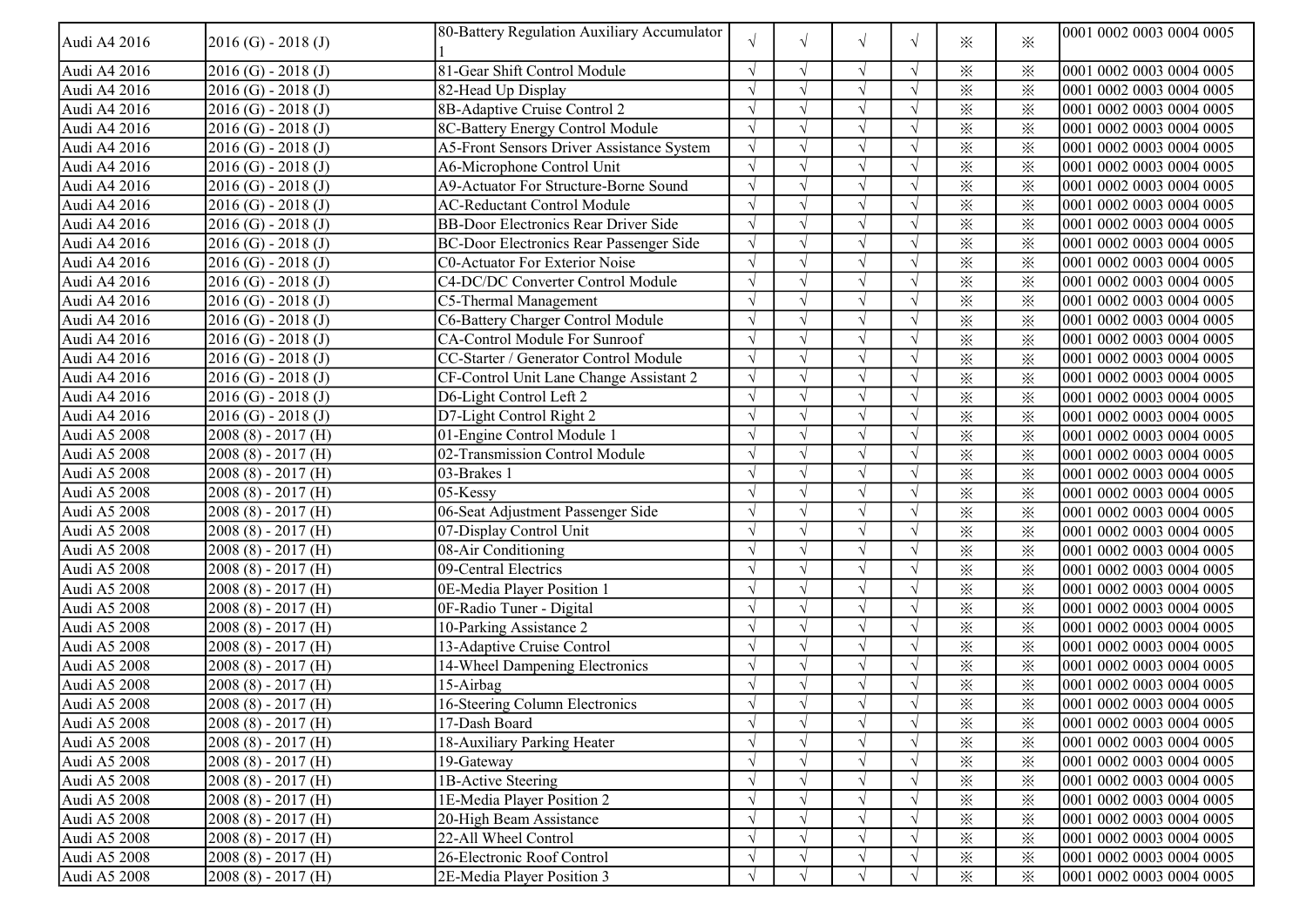| Audi A5 2008 | $2008(8) - 2017(H)$     | 30-Special Function 2                 |            | $\sqrt{ }$ | V             |            | $\times$                | ⋇        | 0001 0002 0003 0004 0005 |
|--------------|-------------------------|---------------------------------------|------------|------------|---------------|------------|-------------------------|----------|--------------------------|
| Audi A5 2008 | $2008(8) - 2017(H)$     | 36-Seat Adjustment Driver Side        |            |            |               |            | $\times$                | $\times$ | 0001 0002 0003 0004 0005 |
| Audi A5 2008 | $2008(8) - 2017(H)$     | 37-Navigation                         |            |            |               |            | $\times$                | $\times$ | 0001 0002 0003 0004 0005 |
| Audi A5 2008 | $2008(8) - 2017(H)$     | 3C-Lane Change Assistant              |            |            |               |            | $\times$                | $\times$ | 0001 0002 0003 0004 0005 |
| Audi A5 2008 | $2008(8) - 2017(H)$     | 3D-Special Function                   |            |            | $\mathcal{L}$ |            | $\times$                | $\times$ | 0001 0002 0003 0004 0005 |
| Audi A5 2008 | $2008(8) - 2017(H)$     | 40-Air Conditioning Compressor        |            |            |               |            | $\times$                | $\times$ | 0001 0002 0003 0004 0005 |
| Audi A5 2008 | $2008(8) - 2017(H)$     | 42-Door Electronics Driver Side       |            |            | $\sqrt{ }$    |            | $\times$                | $\times$ | 0001 0002 0003 0004 0005 |
| Audi A5 2008 | $2008(8) - 2017(H)$     | 44-Steering Assistance                |            |            | $\sqrt{ }$    |            | $\times$                | $\times$ | 0001 0002 0003 0004 0005 |
| Audi A5 2008 | $2008(8) - 2017(H)$     | 46-Central Module Comfort System      |            | $\sqrt{ }$ | $\sqrt{ }$    |            | $\times$                | $\times$ | 0001 0002 0003 0004 0005 |
| Audi A5 2008 | $2008(8) - 2017(H)$     | 47-Sound System                       |            |            |               |            | $\times$                | $\times$ | 0001 0002 0003 0004 0005 |
| Audi A5 2008 | $2008(8) - 2017(H)$     | 51-Drive Motor Control Module         |            |            |               |            | $\times$                | $\times$ | 0001 0002 0003 0004 0005 |
| Audi A5 2008 | $2008(8) - 2017(H)$     | 52-Door Electronics Passenger Side    |            |            |               |            | $\times$                | $\times$ | 0001 0002 0003 0004 0005 |
| Audi A5 2008 | $2008(8) - 2017(H)$     | 53-Parking Brake                      | $\sqrt{ }$ | $\sqrt{ }$ |               | $\sqrt{ }$ | $\times$                | $\times$ | 0001 0002 0003 0004 0005 |
| Audi A5 2008 | $2008(8) - 2017(H)$     | 55-Headlight Regulation               |            | $\sqrt{ }$ |               | $\sqrt{ }$ | $\times$                | $\times$ | 0001 0002 0003 0004 0005 |
| Audi A5 2008 | $2008(8) - 2017(H)$     | 56-Radio                              |            | $\sqrt{ }$ |               |            | $\times$                | $\times$ | 0001 0002 0003 0004 0005 |
| Audi A5 2008 | $2008(8) - 2017(H)$     | 57-TV Tuner                           |            | $\sqrt{ }$ |               |            | $\times$                | $\times$ | 0001 0002 0003 0004 0005 |
| Audi A5 2008 | $2008(8) - 2017(H)$     | 5C-Lane Departure Warning System      | $\sqrt{ }$ | $\sqrt{ }$ | $\sqrt{ }$    | $\sqrt{ }$ | $\times$                | $\times$ | 0001 0002 0003 0004 0005 |
| Audi A5 2008 | $2008(8) - 2017(H)$     | 5F-Information Control Unit 1         |            |            |               |            | $\times$                | $\times$ | 0001 0002 0003 0004 0005 |
| Audi A5 2008 | $2008(8) - 2017(H)$     | 62-Door Electronics Rear Left         |            |            |               |            | $\times$                | $\times$ | 0001 0002 0003 0004 0005 |
| Audi A5 2008 | $2008(8) - 2017(H)$     | 65-Tire Pressure Monitoring 1         |            | $\sqrt{ }$ |               |            | $\times$                | $\times$ | 0001 0002 0003 0004 0005 |
| Audi A5 2008 | $2008(8) - 2017(H)$     | 67-Voice Control                      |            |            |               |            | $\times$                | $\times$ | 0001 0002 0003 0004 0005 |
| Audi A5 2008 | $2008(8) - 2017(H)$     | 69-Trailer Function                   |            | $\sqrt{ }$ | $\mathcal{L}$ |            | $\times$                | $\times$ | 0001 0002 0003 0004 0005 |
| Audi A5 2008 | $2008(8) - 2017(H)$     | 6C-Camera System Rear View            |            |            |               |            | $\times$                | $\times$ | 0001 0002 0003 0004 0005 |
| Audi A5 2008 | $2008(8) - 2017(H)$     | 6D-Deck Lid Control Unit              |            | $\sqrt{ }$ | $\sqrt{ }$    |            | $\times$                | $\times$ | 0001 0002 0003 0004 0005 |
| Audi A5 2008 | $2008(8) - 2017(H)$     | 72-Door Electronics Rear Right        |            | $\sqrt{ }$ | $\sqrt{ }$    |            | $\times$                | $\times$ | 0001 0002 0003 0004 0005 |
| Audi A5 2008 | $2008(8) - 2017(H)$     | 77-Telephone                          |            | $\sqrt{ }$ |               |            | $\times$                | $\times$ | 0001 0002 0003 0004 0005 |
| Audi A5 2008 | $2008(8) - 2017(H)$     | 8C-Battery Energy Control Module      |            |            |               |            | $\times$                | $\times$ | 0001 0002 0003 0004 0005 |
| Audi A5 2008 | $2008(8) - 2017(H)$     | A9-Actuator For Structure-Borne Sound | $\sqrt{ }$ | $\sqrt{ }$ |               |            | $\overline{\mathbf{x}}$ | $\times$ | 0001 0002 0003 0004 0005 |
| Audi A5 2008 | $2008(8) - 2017(H)$     | <b>AC-Reductant Control Module</b>    | $\sqrt{ }$ | $\sqrt{ }$ |               | $\sqrt{ }$ | $\times$                | $\times$ | 0001 0002 0003 0004 0005 |
| Audi A5 2008 | $2008(8) - 2017(H)$     | <b>C0-Actuator For Exterior Noise</b> | $\sqrt{ }$ | $\sqrt{ }$ |               | $\sqrt{ }$ | $\times$                | $\times$ | 0001 0002 0003 0004 0005 |
| Audi A5 2017 | $2016$ (G) - $2018$ (J) | 01-Engine Control Module 1            |            | $\sqrt{ }$ |               | $\sqrt{ }$ | $\times$                | $\times$ | 0001 0002 0003 0004 0005 |
| Audi A5 2017 | $2016$ (G) - $2018$ (J) | 02-Transmission Control Module        |            | $\sqrt{ }$ |               |            | $\times$                | $\times$ | 0001 0002 0003 0004 0005 |
| Audi A5 2017 | $2016$ (G) - $2018$ (J) | 03-Brakes 1                           |            | $\sqrt{ }$ | $\sqrt{ }$    | $\sqrt{ }$ | $\times$                | $\times$ | 0001 0002 0003 0004 0005 |
| Audi A5 2017 | $2016$ (G) - $2018$ (J) | 06-Seat Adjustment Passenger Side     |            | $\sqrt{ }$ | $\sqrt{ }$    | $\sqrt{ }$ | $\times$                | $\times$ | 0001 0002 0003 0004 0005 |
| Audi A5 2017 | $2016$ (G) - $2018$ (J) | 08-Air Conditioning                   |            |            |               |            | $\times$                | $\times$ | 0001 0002 0003 0004 0005 |
| Audi A5 2017 | $2016$ (G) - $2018$ (J) | 09-Central Electrics                  |            |            |               |            | $\times$                | $\times$ | 0001 0002 0003 0004 0005 |
| Audi A5 2017 | $2016$ (G) - 2018 (J)   | 13-Adaptive Cruise Control            | V          | $\gamma$   | V             | $\sqrt{}$  | $\times$                | ⋇        | 0001 0002 0003 0004 0005 |
| Audi A5 2017 | $2016$ (G) - $2018$ (J) | 15-Airbag                             | $\sqrt{ }$ | $\sqrt{ }$ |               |            | $\times$                | $\times$ | 0001 0002 0003 0004 0005 |
| Audi A5 2017 | $2016$ (G) - $2018$ (J) | 16-Steering Column Electronics        |            |            |               |            | $\times$                | $\times$ | 0001 0002 0003 0004 0005 |
| Audi A5 2017 | $2016$ (G) - $2018$ (J) | 17-Dash Board                         |            |            |               |            | $\times$                | $\times$ | 0001 0002 0003 0004 0005 |
| Audi A5 2017 | $2016$ (G) - 2018 (J)   | 18-Auxiliary Parking Heater           |            |            |               |            | $\times$                | $\times$ | 0001 0002 0003 0004 0005 |
| Audi A5 2017 | $2016$ (G) - $2018$ (J) | 19-Gateway                            |            |            | $\sqrt{ }$    |            | $\times$                | $\times$ | 0001 0002 0003 0004 0005 |
| Audi A5 2017 | $2016$ (G) - $2018$ (J) | 1B-Active Steering                    |            |            |               |            | $\times$                | ⋇        | 0001 0002 0003 0004 0005 |
| Audi A5 2017 | $2016$ (G) - $2018$ (J) | 20-High Beam Assistance               |            |            | $\sqrt{ }$    |            | $\times$                | $\times$ | 0001 0002 0003 0004 0005 |
| Audi A5 2017 | $2016$ (G) - $2018$ (J) | 21-Battery Energy Control Module 2    | $\sqrt{ }$ |            | $\sqrt{ }$    | $\sqrt{ }$ | $\times$                | $\times$ | 0001 0002 0003 0004 0005 |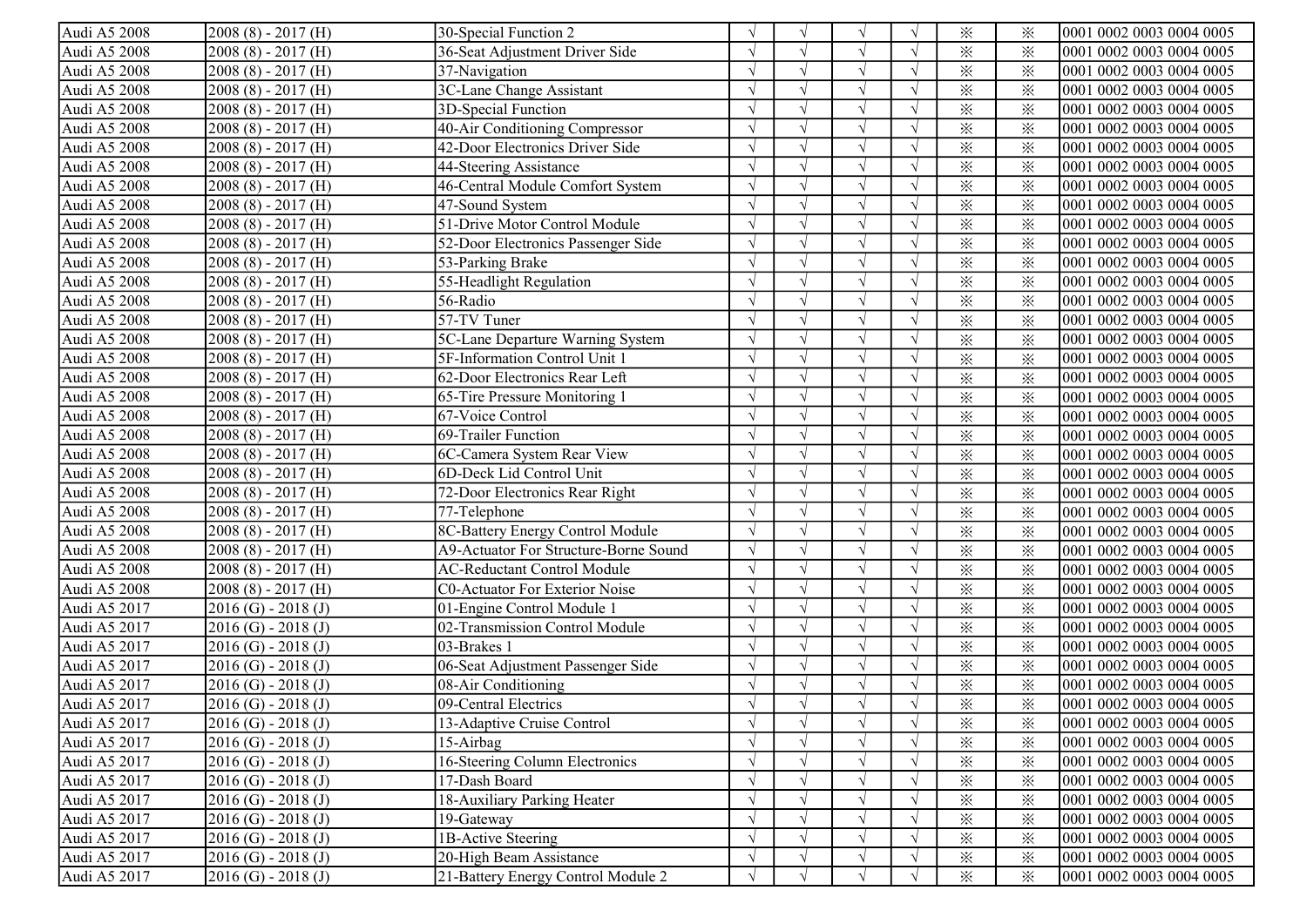| Audi A5 2017 | $2016$ (G) - 2018 (J)   | 22-All Wheel Control                        |            | $\sqrt{ }$ | $\sqrt{ }$    |            | $\times$                | ⋇               | 0001 0002 0003 0004 0005 |
|--------------|-------------------------|---------------------------------------------|------------|------------|---------------|------------|-------------------------|-----------------|--------------------------|
| Audi A5 2017 | $2016$ (G) - $2018$ (J) | 23-Brake Boost                              |            |            |               |            | $\times$                | $\times$        | 0001 0002 0003 0004 0005 |
| Audi A5 2017 | $2016$ (G) - $2018$ (J) | 26-Electronic Roof Control                  |            |            |               |            | $\times$                | $\times$        | 0001 0002 0003 0004 0005 |
| Audi A5 2017 | $2016$ (G) - 2018 (J)   | 29-Light Control Left                       |            |            |               |            | $\times$                | $\times$        | 0001 0002 0003 0004 0005 |
| Audi A5 2017 | $2016$ (G) - $2018$ (J) | 2B-Steering Column Locking                  |            |            | $\mathcal{N}$ |            | $\times$                | ⋇               | 0001 0002 0003 0004 0005 |
| Audi A5 2017 | $2016$ (G) - $2018$ (J) | 32-Lock Electronics                         |            |            |               |            | $\times$                | $\times$        | 0001 0002 0003 0004 0005 |
| Audi A5 2017 | $2016$ (G) - 2018 (J)   | 36-Seat Adjustment Driver Side              |            |            | $\sqrt{ }$    |            | $\times$                | $\times$        | 0001 0002 0003 0004 0005 |
| Audi A5 2017 | $2016$ (G) - 2018 (J)   | 39-Light Control Right                      |            | $\sqrt{ }$ | $\sqrt{ }$    |            | $\times$                | $\times$        | 0001 0002 0003 0004 0005 |
| Audi A5 2017 | $2016$ (G) - 2018 (J)   | 3C-Lane Change Assistant                    |            | $\sqrt{ }$ | $\sqrt{ }$    |            | $\times$                | $\times$        | 0001 0002 0003 0004 0005 |
| Audi A5 2017 | $2016$ (G) - 2018 (J)   | 3D-Special Function                         |            |            |               |            | $\times$                | $\times$        | 0001 0002 0003 0004 0005 |
| Audi A5 2017 | $2016$ (G) - 2018 (J)   | 42-Door Electronics Driver Side             |            | $\sqrt{ }$ |               |            | $\times$                | $\times$        | 0001 0002 0003 0004 0005 |
| Audi A5 2017 | $2016$ (G) - 2018 (J)   | 44-Steering Assistance                      |            | $\sqrt{ }$ |               |            | $\times$                | $\times$        | 0001 0002 0003 0004 0005 |
| Audi A5 2017 | $2016$ (G) - $2018$ (J) | 46-Central Module Comfort System            | $\gamma$   | $\sqrt{ }$ |               |            | $\times$                | ⋇               | 0001 0002 0003 0004 0005 |
| Audi A5 2017 | $2016$ (G) - $2018$ (J) | 47-Sound System                             |            | $\sqrt{ }$ |               | $\sqrt{ }$ | $\times$                | $\times$        | 0001 0002 0003 0004 0005 |
| Audi A5 2017 | $2016$ (G) - $2018$ (J) | 4E-Control Head Rear Right                  |            | $\sqrt{ }$ |               |            | $\times$                | $\times$        | 0001 0002 0003 0004 0005 |
| Audi A5 2017 | $2016$ (G) - $2018$ (J) | 51-Drive Motor Control Module               |            | $\sqrt{ }$ |               |            | $\overline{\mathbf{x}}$ | $\times$        | 0001 0002 0003 0004 0005 |
| Audi A5 2017 | $2016$ (G) - 2018 (J)   | 52-Door Electronics Passenger Side          |            | $\sqrt{ }$ | $\sqrt{ }$    | $\sqrt{ }$ | $\times$                | $\times$        | 0001 0002 0003 0004 0005 |
| Audi A5 2017 | $2016$ (G) - $2018$ (J) | 57-TV Tuner                                 |            | $\sqrt{ }$ |               |            | $\times$                | $\times$        | 0001 0002 0003 0004 0005 |
| Audi A5 2017 | $2016$ (G) - $2018$ (J) | 5D-Operation                                |            |            |               |            | $\times$                | $\times$        | 0001 0002 0003 0004 0005 |
| Audi A5 2017 | $2016$ (G) - $2018$ (J) | 5E-Control Head Rear Left                   |            | $\sqrt{ }$ |               |            | $\times$                | $\times$        | 0001 0002 0003 0004 0005 |
| Audi A5 2017 | $2016$ (G) - $2018$ (J) | 5F-Information Control Unit 1               |            |            |               |            | $\times$                | $\times$        | 0001 0002 0003 0004 0005 |
| Audi A5 2017 | $2016$ (G) - $2018$ (J) | 65-Tire Pressure Monitoring 1               |            | $\sqrt{ }$ | $\mathcal{N}$ |            | $\times$                | $\times$        | 0001 0002 0003 0004 0005 |
| Audi A5 2017 | $2016$ (G) - $2018$ (J) | 69-Trailer Function                         |            | $\sqrt{ }$ | $\sqrt{ }$    |            | $\times$                | $\times$        | 0001 0002 0003 0004 0005 |
| Audi A5 2017 | $2016$ (G) - 2018 (J)   | 6C-Camera System Rear View                  |            | $\sqrt{ }$ | $\sqrt{ }$    |            | $\times$                | $\times$        | 0001 0002 0003 0004 0005 |
| Audi A5 2017 | $2016$ (G) - 2018 (J)   | 6D-Deck Lid Control Unit                    |            | $\sqrt{ }$ | $\sqrt{ }$    |            | $\times$                | $\times$        | 0001 0002 0003 0004 0005 |
| Audi A5 2017 | $2016$ (G) - 2018 (J)   | 74-Chassis Control                          |            | $\sqrt{ }$ | $\sqrt{ }$    |            | $\times$                | $\times$        | 0001 0002 0003 0004 0005 |
| Audi A5 2017 | $2016$ (G) - 2018 (J)   | 75-Telematics Communication Unit            |            | $\sqrt{ }$ | $\sqrt{ }$    |            | $\times$                | $\times$        | 0001 0002 0003 0004 0005 |
| Audi A5 2017 | $2016$ (G) - 2018 (J)   | 80-Battery Regulation Auxiliary Accumulator | $\sqrt{ }$ | $\sqrt{ }$ | $\sqrt{ }$    | $\sqrt{ }$ | $\times$                | $\ddot{\times}$ | 0001 0002 0003 0004 0005 |
| Audi A5 2017 | $2016$ (G) - 2018 (J)   | 81-Gear Shift Control Module                | $\gamma$   | $\sqrt{ }$ | V             | $\sqrt{ }$ | $\times$                | $\times$        | 0001 0002 0003 0004 0005 |
| Audi A5 2017 | $2016$ (G) - $2018$ (J) | 82-Head Up Display                          |            | $\sqrt{ }$ |               |            | $\times$                | $\times$        | 0001 0002 0003 0004 0005 |
| Audi A5 2017 | $2016$ (G) - $2018$ (J) | 8B-Adaptive Cruise Control 2                | $\Delta$   | $\sqrt{ }$ |               |            | $\times$                | $\times$        | 0001 0002 0003 0004 0005 |
| Audi A5 2017 | $2016$ (G) - $2018$ (J) | 8C-Battery Energy Control Module            |            | $\sqrt{ }$ | $\sqrt{ }$    |            | $\times$                | $\times$        | 0001 0002 0003 0004 0005 |
| Audi A5 2017 | $2016$ (G) - $2018$ (J) | A5-Front Sensors Driver Assistance System   |            | $\sqrt{ }$ | $\sqrt{ }$    |            | $\times$                | $\times$        | 0001 0002 0003 0004 0005 |
| Audi A5 2017 | $2016$ (G) - $2018$ (J) | A6-Microphone Control Unit                  |            |            |               |            | $\times$                | $\times$        | 0001 0002 0003 0004 0005 |
| Audi A5 2017 | $2016$ (G) - 2018 (J)   | A9-Actuator For Structure-Borne Sound       |            |            |               |            | $\times$                | $\times$        | 0001 0002 0003 0004 0005 |
| Audi A5 2017 | $[2016 (G) - 2018 (J)]$ | AC-Reductant Control Module                 | V          | V          | V             | V          | $\times$                | ፠               | 0001 0002 0003 0004 0005 |
| Audi A5 2017 | $2016$ (G) - $2018$ (J) | BB-Door Electronics Rear Driver Side        |            | $\sqrt{ }$ |               |            | $\times$                | ⋇               | 0001 0002 0003 0004 0005 |
| Audi A5 2017 | $2016$ (G) - $2018$ (J) | BC-Door Electronics Rear Passenger Side     |            |            |               |            | $\times$                | $\times$        | 0001 0002 0003 0004 0005 |
| Audi A5 2017 | $2016$ (G) - 2018 (J)   | <b>C0-Actuator For Exterior Noise</b>       |            |            |               |            | $\times$                | $\times$        | 0001 0002 0003 0004 0005 |
| Audi A5 2017 | $2016$ (G) - 2018 (J)   | C4-DC/DC Converter Control Module           |            |            |               |            | $\times$                | $\times$        | 0001 0002 0003 0004 0005 |
| Audi A5 2017 | $2016$ (G) - 2018 (J)   | C5-Thermal Management                       |            | $\sqrt{ }$ |               |            | $\times$                | $\times$        | 0001 0002 0003 0004 0005 |
| Audi A5 2017 | $2016$ (G) - 2018 (J)   | C6-Battery Charger Control Module           |            |            |               |            | $\times$                | $\times$        | 0001 0002 0003 0004 0005 |
| Audi A5 2017 | $2016$ (G) - 2018 (J)   | <b>CA-Control Module For Sunroof</b>        |            | $\sqrt{ }$ |               |            | $\times$                | $\times$        | 0001 0002 0003 0004 0005 |
| Audi A5 2017 | $2016$ (G) - 2018 (J)   | CC-Starter / Generator Control Module       | $\sqrt{ }$ |            |               |            | $\times$                | $\times$        | 0001 0002 0003 0004 0005 |
|              |                         |                                             |            |            |               |            |                         |                 |                          |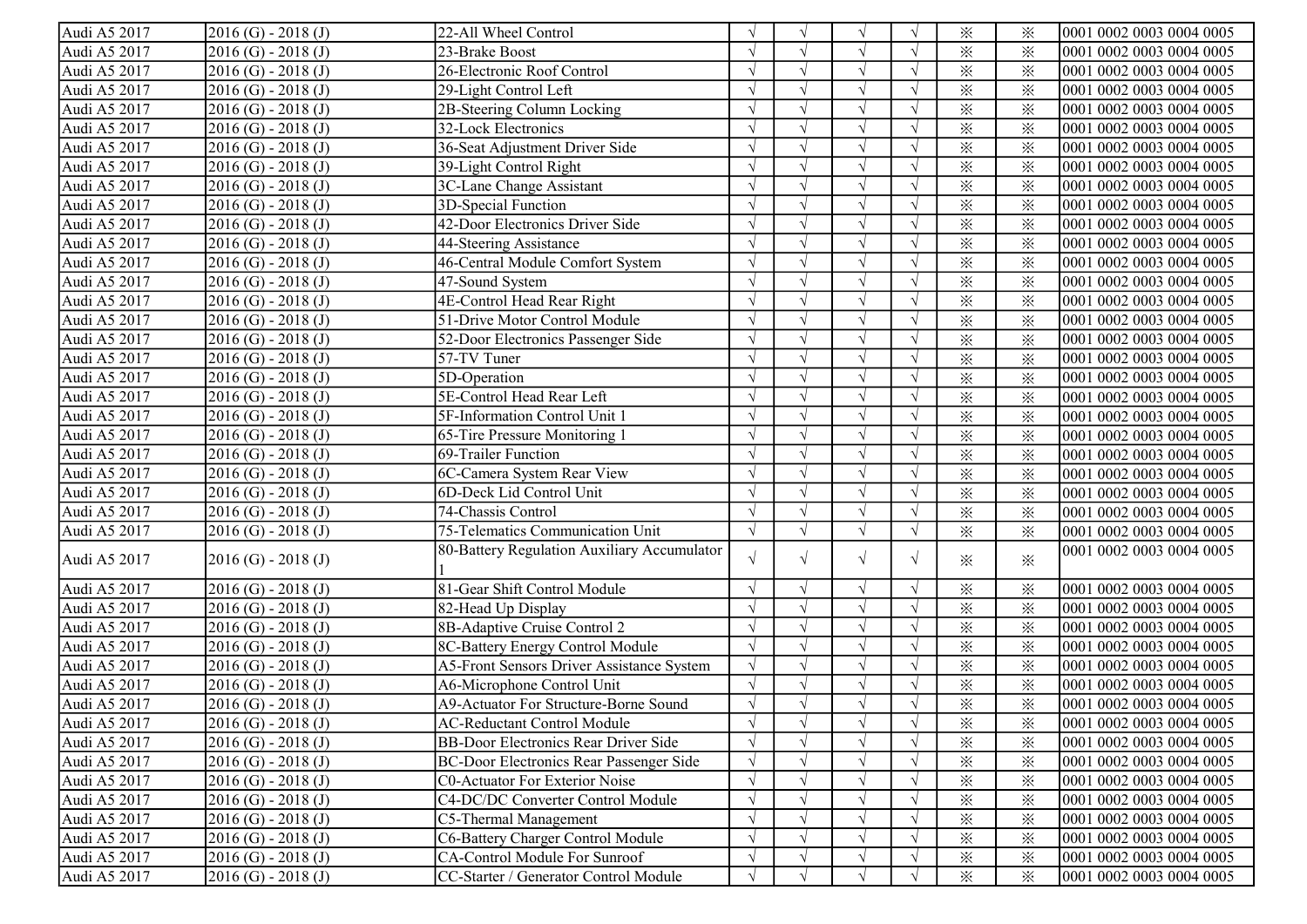| Audi A5 2017 | $2016$ (G) - 2018 (J)   | CF-Control Unit Lane Change Assistant 2 | $\sqrt{ }$ | $\mathcal{N}$ | $\sqrt{ }$ | $\sqrt{ }$ | $\times$ | ⋇               | 0001 0002 0003 0004 0005  |
|--------------|-------------------------|-----------------------------------------|------------|---------------|------------|------------|----------|-----------------|---------------------------|
| Audi A5 2017 | $2016$ (G) - $2018$ (J) | D6-Light Control Left 2                 |            |               |            |            | $\times$ | $\times$        | 0001 0002 0003 0004 0005  |
| Audi A5 2017 | $2016$ (G) - $2018$ (J) | D7-Light Control Right 2                |            |               |            |            | $\times$ | ⋇               | 0001 0002 0003 0004 0005  |
| Audi A6 1998 | 1998 (W) - 2006 (6)     | 01-Engine Control Module 1              |            |               |            |            | $\times$ | $\times$        | 0001 0002 0003 0004 0005  |
| Audi A6 1998 | 1998 (W) - 2006 (6)     | 02-Transmission Control Module          |            |               |            |            | $\times$ | $\times$        | 0001 0002 0003 0004 0005  |
| Audi A6 1998 | 1998 (W) - 2006 (6)     | 03-Brakes 1                             |            |               |            |            | $\times$ | $\times$        | 0001 0002 0003 0004 0005  |
| Audi A6 1998 | 1998 (W) - 2006 (6)     | 08-Air Conditioning                     |            |               |            |            | $\times$ | $\times$        | 0001 0002 0003 0004 0005  |
| Audi A6 1998 | 1998 (W) - 2006 (6)     | 15-Airbag                               |            |               |            |            | $\times$ | $\times$        | 0001 0002 0003 0004 0005  |
| Audi A6 1998 | 1998 (W) - 2006 (6)     | 17-Dash Board                           |            |               | $\sqrt{ }$ |            | $\times$ | $\times$        | 0001 0002 0003 0004 0005  |
| Audi A6 1998 | 1998 (W) - 2006 (6)     | 18-Auxiliary Parking Heater             |            | $\sqrt{2}$    | $\sqrt{}$  |            | $\times$ | $\times$        | 0001 0002 0003 0004 0005  |
| Audi A6 1998 | 1998 (W) - 2006 (6)     | 25-Immobilizer                          |            |               |            |            | $\times$ | $\times$        | 0001 0002 0003 0004 0005  |
| Audi A6 1998 | 1998 (W) - 2006 (6)     | 34-Ride Control System                  |            |               |            |            | $\times$ | $\times$        | 0001 0002 0003 0004 0005  |
| Audi A6 1998 | 1998 (W) - 2006 (6)     | 35-Central Locking Control Module       | $\sqrt{ }$ |               |            | $\sqrt{ }$ | $\times$ | $\times$        | 0001 0002 0003 0004 0005  |
| Audi A6 1998 | $1998$ (W) - 2006 (6)   | 36-Seat Adjustment Driver Side          |            |               |            | $\sqrt{ }$ | $\times$ | ⋇               | 0001 0002 0003 0004 0005  |
| Audi A6 1998 | $1998$ (W) - 2006 (6)   | 37-Navigation                           |            |               |            | $\sqrt{ }$ | $\times$ | ⋇               | 0001 0002 0003 0004 0005  |
| Audi A6 1998 | $1998$ (W) - 2006 (6)   | 45-Interior Monitoring                  |            |               |            |            | $\times$ | ⋇               | 0001 0002 0003 0004 0005  |
| Audi A6 1998 | 1998 (W) - 2006 (6)     | 55-Headlight Regulation                 |            | $\gamma$      |            |            | $\times$ | ⋇               | 0001 0002 0003 0004 0005  |
| Audi A6 1998 | $1998$ (W) - 2006 (6)   | 56-Radio                                | $\sqrt{ }$ | $\mathcal{N}$ | $\sqrt{ }$ | $\sqrt{ }$ | $\times$ | ⋇               | 0001 0002 0003 0004 0005  |
| Audi A6 1998 | 1998 (W) - 2006 (6)     | 76-Parking Assistance                   | $\sqrt{ }$ |               | $\sqrt{ }$ | $\sqrt{ }$ | $\times$ | $\times$        | 0001 0002 0003 0004 0005  |
| Audi A6 1998 | 1998 (W) - 2006 (6)     | 16-Steering Column Electronics          |            |               | $\sqrt{ }$ |            | $\times$ | ⋇               | 0001 0002 0003 0004 0005  |
| Audi A6 1998 | 1998 (W) - 2006 (6)     | 22-All Wheel Control                    |            | $\mathcal{N}$ |            |            | $\times$ | $\times$        | 0001 0002 0003 0004 0005  |
| Audi A6 1998 | 1998 (W) - 2006 (6)     | 75-Telematics Communication Unit        |            |               |            |            | $\times$ | $\times$        | 0001 0002 0003 0004 0005  |
| Audi A6 1998 | $1998$ (W) - 2006 (6)   | 65-Tire Pressure Monitoring 1           |            |               |            |            | $\times$ | $\times$        | 0001 0002 0003 0004 0005  |
| Audi A6 1998 | 1998 (W) - 2006 (6)     | 67-Voice Control                        |            |               |            |            | $\times$ | $\times$        | 0001 0002 0003 0004 0005  |
| Audi A6 1998 | 1998 (W) - 2006 (6)     | 06-Seat Adjustment Passenger Side       |            | $\gamma$      | $\sqrt{ }$ |            | $\times$ | $\times$        | 0001 0002 0003 0004 0005  |
| Audi A6 1998 | 1998 (W) - 2006 (6)     | 77-Telephone                            |            | $\gamma$      | $\sqrt{ }$ |            | $\times$ | $\times$        | 0001 0002 0003 0004 0005  |
| Audi A6 1998 | 1998 (W) - 2006 (6)     | 57-TV Tuner                             |            |               | $\sqrt{ }$ |            | $\times$ | $\times$        | 0001 0002 0003 0004 0005  |
| Audi A6 1998 | 1998 (W) - 2006 (6)     | 0F-Radio Tuner - Digital                |            |               |            |            | $\times$ | $\times$        | 0001 0002 0003 0004 0005  |
| Audi A6 2005 | $2005(5) - 2012(C)$     | 01-Engine Control Module 1              |            | $\sqrt{ }$    |            |            | $\times$ | $\times$        | 0001 0002 0003 0004 0005  |
| Audi A6 2005 | $2005(5) - 2012(C)$     | 02-Transmission Control Module          | $\sqrt{ }$ |               |            | $\sqrt{ }$ | $\times$ | $\times$        | 0001 0002 0003 0004 0005  |
| Audi A6 2005 | $2005(5) - 2012(C)$     | 03-Brakes 1                             | $\sqrt{ }$ | $\sqrt{ }$    |            | $\sqrt{ }$ | $\times$ | $\times$        | 0001 0002 0003 0004 0005  |
| Audi A6 2005 | $2005(5) - 2012(C)$     | 05-Kessy                                | $\sqrt{ }$ | $\mathcal{N}$ |            | $\sqrt{ }$ | $\times$ | $\times$        | 0001 0002 0003 0004 0005  |
| Audi A6 2005 | $2005(5) - 2012(C)$     | 06-Seat Adjustment Passenger Side       | $\sqrt{ }$ | $\sqrt{ }$    | $\sqrt{ }$ | $\sqrt{ }$ | $\times$ | $\times$        | 0001 0002 0003 0004 0005  |
| Audi A6 2005 | $2005(5) - 2012(C)$     | 07-Display Control Unit                 | $\sqrt{ }$ | $\sqrt{2}$    | $\sqrt{ }$ | $\sqrt{ }$ | $\times$ | $\times$        | 0001 0002 0003 0004 0005  |
| Audi A6 2005 | $2005(5) - 2012(C)$     | 08-Air Conditioning                     |            |               | $\sqrt{ }$ |            | $\times$ | $\times$        | 0001 0002 0003 0004 0005  |
| Audi A6 2005 | $2005(5) - 2012(C)$     | 09-Central Electrics                    |            |               |            |            | $\times$ | $\times$        | 0001 0002 0003 0004 0005  |
| Audi A6 2005 | $2005(5) - 2012(C)$     | 0E-Media Player Position 1              | $\sqrt{}$  | $\gamma$      | $\sqrt{}$  | V          | $\times$ | $\times$        | 10001 0002 0003 0004 0005 |
| Audi A6 2005 | $2005(5) - 2012(C)$     | 0F-Radio Tuner - Digital                | $\sqrt{ }$ |               |            | $\sqrt{ }$ | $\times$ | $\times$        | 0001 0002 0003 0004 0005  |
| Audi A6 2005 | $2005(5) - 2012(C)$     | 13-Adaptive Cruise Control              |            |               |            | $\sqrt{ }$ | $\times$ | $\times$        | 0001 0002 0003 0004 0005  |
| Audi A6 2005 | $2005(5) - 2012(C)$     | 15-Airbag                               |            |               |            |            | $\times$ | $\times$        | 0001 0002 0003 0004 0005  |
| Audi A6 2005 | $2005(5) - 2012(C)$     | 16-Steering Column Electronics          |            |               |            |            | $\times$ | ⋇               | 0001 0002 0003 0004 0005  |
| Audi A6 2005 | $2005(5) - 2012(C)$     | 17-Dash Board                           |            |               | $\sqrt{ }$ |            | $\times$ | $\times$        | 0001 0002 0003 0004 0005  |
| Audi A6 2005 | $2005(5) - 2012(C)$     | 18-Auxiliary Parking Heater             |            |               | $\sqrt{}$  |            | $\times$ | $\times$        | 0001 0002 0003 0004 0005  |
| Audi A6 2005 | $2005(5) - 2012(C)$     | 19-Gateway                              |            |               | $\sqrt{ }$ |            | $\times$ | ⋇               | 0001 0002 0003 0004 0005  |
| Audi A6 2005 | $2005(5) - 2012(C)$     | 1E-Media Player Position 2              | $\sqrt{ }$ |               | $\sqrt{ }$ | $\sqrt{ }$ | $\times$ | $\ddot{\times}$ | 0001 0002 0003 0004 0005  |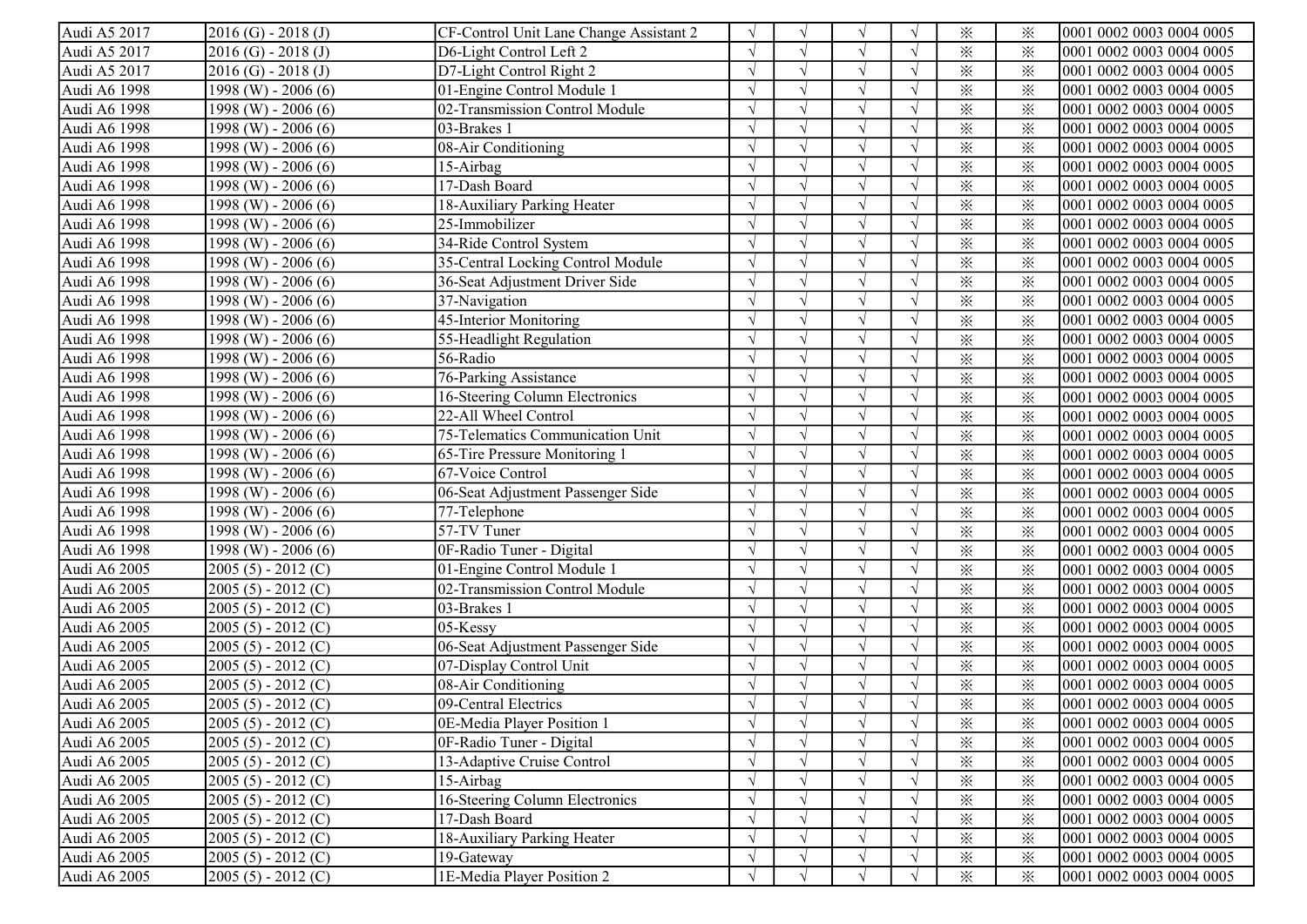| Audi A6 2005 | $2005(5) - 2012(C)$ | 25-Immobilizer                     |            | $\sqrt{ }$    | V             |            | $\times$                | ⋇        | 0001 0002 0003 0004 0005 |
|--------------|---------------------|------------------------------------|------------|---------------|---------------|------------|-------------------------|----------|--------------------------|
| Audi A6 2005 | $2005(5) - 2012(C)$ | 28-Climate Control Unit Rear       |            |               |               |            | $\times$                | $\times$ | 0001 0002 0003 0004 0005 |
| Audi A6 2005 | $2005(5) - 2012(C)$ | 34-Ride Control System             |            |               |               |            | $\times$                | $\times$ | 0001 0002 0003 0004 0005 |
| Audi A6 2005 | $2005(5) - 2012(C)$ | 36-Seat Adjustment Driver Side     |            |               |               |            | $\times$                | $\times$ | 0001 0002 0003 0004 0005 |
| Audi A6 2005 | $2005(5) - 2012(C)$ | 37-Navigation                      |            |               | $\Delta$      |            | $\times$                | $\times$ | 0001 0002 0003 0004 0005 |
| Audi A6 2005 | $2005(5) - 2012(C)$ | 3D-Special Function                |            |               |               |            | $\times$                | $\times$ | 0001 0002 0003 0004 0005 |
| Audi A6 2005 | $2005(5) - 2012(C)$ | 42-Door Electronics Driver Side    |            |               | $\sqrt{ }$    |            | $\times$                | $\times$ | 0001 0002 0003 0004 0005 |
| Audi A6 2005 | $2005(5) - 2012(C)$ | 46-Central Module Comfort System   |            | $\mathcal{L}$ | $\sqrt{ }$    |            | $\times$                | $\times$ | 0001 0002 0003 0004 0005 |
| Audi A6 2005 | $2005(5) - 2012(C)$ | 47-Sound System                    |            | $\sqrt{ }$    | $\sqrt{ }$    |            | $\times$                | $\times$ | 0001 0002 0003 0004 0005 |
| Audi A6 2005 | $2005(5) - 2012(C)$ | 4F-Central Electrics 2             |            |               |               |            | $\times$                | $\times$ | 0001 0002 0003 0004 0005 |
| Audi A6 2005 | $2005(5) - 2012(C)$ | 52-Door Electronics Passenger Side |            | $\sqrt{ }$    |               |            | $\times$                | $\times$ | 0001 0002 0003 0004 0005 |
| Audi A6 2005 | $2005(5) - 2012(C)$ | 53-Parking Brake                   |            | $\sqrt{ }$    |               |            | $\times$                | $\times$ | 0001 0002 0003 0004 0005 |
| Audi A6 2005 | $2005(5) - 2012(C)$ | 55-Headlight Regulation            | $\sqrt{ }$ | $\sqrt{ }$    |               | $\sqrt{ }$ | $\times$                | $\times$ | 0001 0002 0003 0004 0005 |
| Audi A6 2005 | $2005(5) - 2012(C)$ | 56-Radio                           |            | $\sqrt{ }$    |               | $\sqrt{ }$ | $\times$                | $\times$ | 0001 0002 0003 0004 0005 |
| Audi A6 2005 | $2005(5) - 2012(C)$ | 57-TV Tuner                        |            | $\sqrt{ }$    |               |            | $\times$                | $\times$ | 0001 0002 0003 0004 0005 |
| Audi A6 2005 | $2005(5) - 2012(C)$ | 61-Battery Regulation              |            | $\sqrt{ }$    | $\sqrt{ }$    |            | $\times$                | $\times$ | 0001 0002 0003 0004 0005 |
| Audi A6 2005 | $2005(5) - 2012(C)$ | 62-Door Electronics Rear Left      | $\sqrt{ }$ | $\sqrt{ }$    | $\sqrt{ }$    | $\sqrt{ }$ | $\times$                | $\times$ | 0001 0002 0003 0004 0005 |
| Audi A6 2005 | $2005(5) - 2012(C)$ | 65-Tire Pressure Monitoring 1      |            |               |               |            | $\times$                | $\times$ | 0001 0002 0003 0004 0005 |
| Audi A6 2005 | $2005(5) - 2012(C)$ | 67-Voice Control                   |            |               |               |            | $\times$                | $\times$ | 0001 0002 0003 0004 0005 |
| Audi A6 2005 | $2005(5) - 2012(C)$ | 69-Trailer Function                |            | $\sqrt{ }$    |               |            | $\times$                | $\times$ | 0001 0002 0003 0004 0005 |
| Audi A6 2005 | $2005(5) - 2012(C)$ | 6D-Deck Lid Control Unit           |            |               |               |            | $\times$                | $\times$ | 0001 0002 0003 0004 0005 |
| Audi A6 2005 | $2005(5) - 2012(C)$ | 72-Door Electronics Rear Right     |            | $\sqrt{ }$    | $\mathcal{L}$ |            | $\times$                | $\times$ | 0001 0002 0003 0004 0005 |
| Audi A6 2005 | $2005(5) - 2012(C)$ | 76-Parking Assistance              |            | $\sqrt{ }$    |               |            | $\times$                | $\times$ | 0001 0002 0003 0004 0005 |
| Audi A6 2005 | $2005(5) - 2012(C)$ | 77-Telephone                       |            | $\sqrt{ }$    | $\sqrt{ }$    |            | $\times$                | $\times$ | 0001 0002 0003 0004 0005 |
| Audi A6 2005 | $2005(5) - 2012(C)$ | 11-Engine Control Module 2         |            | $\sqrt{ }$    | $\sqrt{ }$    |            | $\times$                | $\times$ | 0001 0002 0003 0004 0005 |
| Audi A6 2005 | $2005(5) - 2012(C)$ | 6C-Camera System Rear View         |            |               |               |            | $\times$                | $\times$ | 0001 0002 0003 0004 0005 |
| Audi A6 2005 | $2005(5) - 2012(C)$ | 3C-Lane Change Assistant           |            |               |               |            | $\times$                | $\times$ | 0001 0002 0003 0004 0005 |
| Audi A6 2005 | $2005(5) - 2012(C)$ | 10-Parking Assistance 2            | $\sqrt{ }$ | $\sqrt{ }$    |               |            | $\overline{\mathbf{x}}$ | $\times$ | 0001 0002 0003 0004 0005 |
| Audi A6 2005 | $2005(5) - 2012(C)$ | 14-Wheel Dampening Electronics     | $\sqrt{ }$ | $\sqrt{ }$    |               | $\sqrt{ }$ | $\times$                | $\times$ | 0001 0002 0003 0004 0005 |
| Audi A6 2005 | $2005(5) - 2012(C)$ | 20-High Beam Assistance            | $\sqrt{ }$ | $\sqrt{ }$    | $\sqrt{ }$    | $\sqrt{ }$ | $\times$                | $\times$ | 0001 0002 0003 0004 0005 |
| Audi A6 2005 | $2005(5) - 2012(C)$ | 2E-Media Player Position 3         |            | $\sqrt{ }$    |               | $\sqrt{ }$ | $\times$                | $\times$ | 0001 0002 0003 0004 0005 |
| Audi A6 2005 | $2005(5) - 2012(C)$ | 4C-Tire Pressure Monitoring 2      |            | $\sqrt{ }$    |               |            | $\times$                | $\times$ | 0001 0002 0003 0004 0005 |
| Audi A6 2005 | $2005(5) - 2012(C)$ | 5C-Lane Departure Warning System   | $\sqrt{ }$ | $\sqrt{ }$    | $\sqrt{ }$    | $\sqrt{ }$ | $\times$                | $\times$ | 0001 0002 0003 0004 0005 |
| Audi A6 2005 | $2005(5) - 2012(C)$ | 5F-Information Control Unit 1      |            | $\sqrt{ }$    | $\sqrt{ }$    | $\sqrt{ }$ | $\times$                | $\times$ | 0001 0002 0003 0004 0005 |
| Audi A6 2005 | $2005(5) - 2012(C)$ | 6F-Central Module Comfort System 2 |            |               |               |            | $\times$                | $\times$ | 0001 0002 0003 0004 0005 |
| Audi A6 2011 | $2011(B) - 2018(J)$ | 01-Engine Control Module 1         |            |               |               |            | $\times$                | $\times$ | 0001 0002 0003 0004 0005 |
| Audi A6 2011 | $2011(B) - 2018(J)$ | 02-Transmission Control Module     | V          | $\gamma$      | V             | $\sqrt{}$  | $\times$                | ⋇        | 0001 0002 0003 0004 0005 |
| Audi A6 2011 | $2011(B) - 2018(J)$ | 03-Brakes 1                        | $\sqrt{ }$ | $\sqrt{ }$    |               |            | $\times$                | $\times$ | 0001 0002 0003 0004 0005 |
| Audi A6 2011 | $2011(B) - 2018(J)$ | $05$ -Kessy                        |            |               |               |            | $\times$                | $\times$ | 0001 0002 0003 0004 0005 |
| Audi A6 2011 | $2011(B) - 2018(J)$ | 06-Seat Adjustment Passenger Side  |            |               |               |            | $\times$                | $\times$ | 0001 0002 0003 0004 0005 |
| Audi A6 2011 | $2011(B) - 2018(J)$ | 08-Air Conditioning                |            |               |               |            | $\times$                | $\times$ | 0001 0002 0003 0004 0005 |
| Audi A6 2011 | $2011(B) - 2018(J)$ | 09-Central Electrics               |            |               | $\sqrt{ }$    |            | $\times$                | $\times$ | 0001 0002 0003 0004 0005 |
| Audi A6 2011 | $2011(B) - 2018(J)$ | 0E-Media Player Position 1         |            |               |               |            | $\times$                | ⋇        | 0001 0002 0003 0004 0005 |
| Audi A6 2011 | $2011(B) - 2018(J)$ | 10-Parking Assistance 2            | $\sqrt{ }$ |               | $\sqrt{ }$    |            | $\times$                | $\times$ | 0001 0002 0003 0004 0005 |
| Audi A6 2011 | $2011(B) - 2018(J)$ | 13-Adaptive Cruise Control         | $\sqrt{ }$ |               | $\sqrt{ }$    |            | $\times$                | $\times$ | 0001 0002 0003 0004 0005 |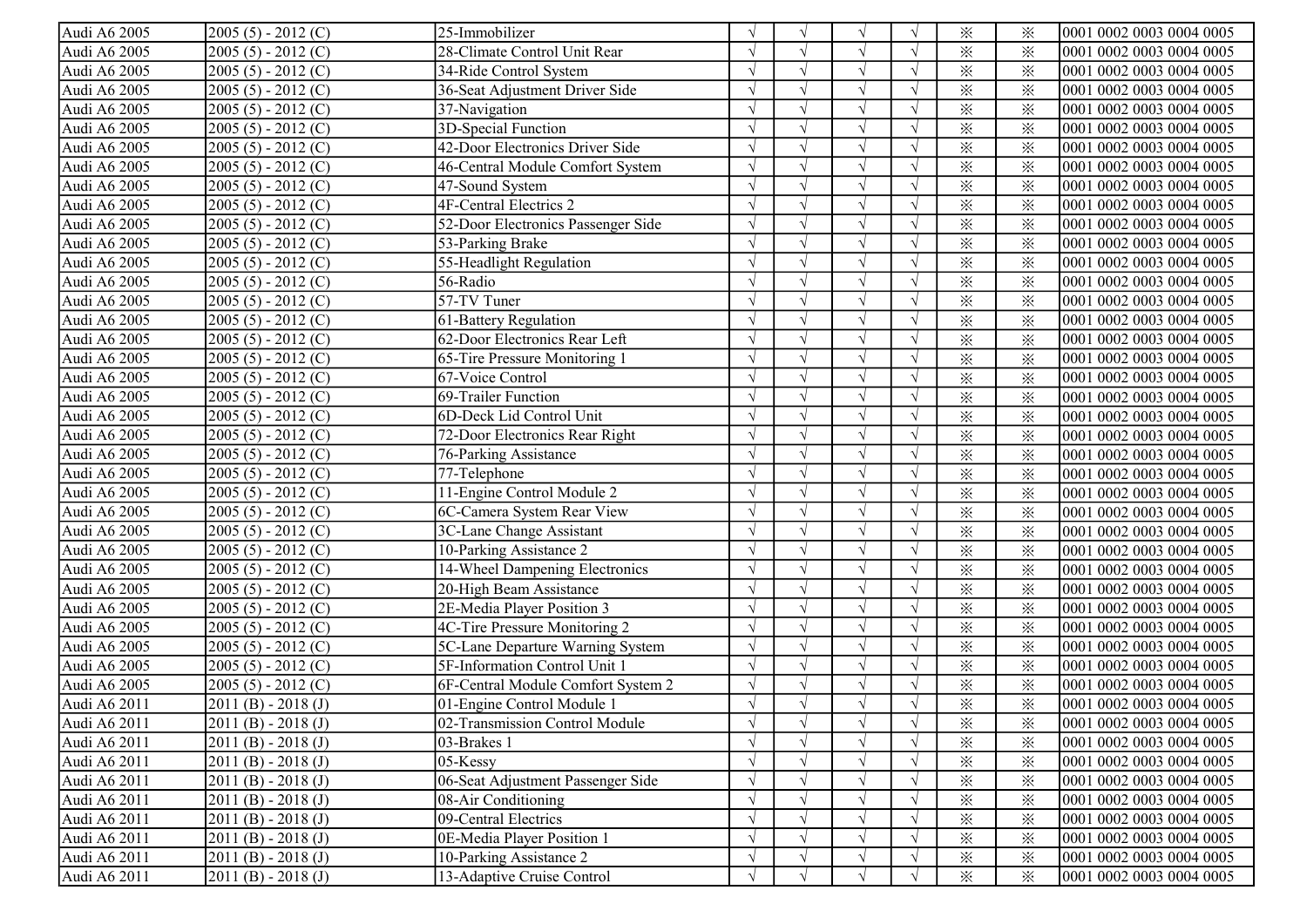| Audi A6 2011 | $2011(B) - 2018(J)$   | 14-Wheel Dampening Electronics         |               | $\sqrt{ }$    | N             |            | $\times$                | ⋇               | 0001 0002 0003 0004 0005 |
|--------------|-----------------------|----------------------------------------|---------------|---------------|---------------|------------|-------------------------|-----------------|--------------------------|
| Audi A6 2011 | $2011(B) - 2018(J)$   | 15-Airbag                              |               |               |               |            | $\times$                | $\times$        | 0001 0002 0003 0004 0005 |
| Audi A6 2011 | $2011(B) - 2018(J)$   | 16-Steering Column Electronics         |               |               |               |            | $\times$                | $\times$        | 0001 0002 0003 0004 0005 |
| Audi A6 2011 | $2011(B) - 2018(J)$   | 17-Dash Board                          |               |               |               |            | $\times$                | $\times$        | 0001 0002 0003 0004 0005 |
| Audi A6 2011 | $2011(B) - 2018(J)$   | 18-Auxiliary Parking Heater            |               |               | $\mathcal{N}$ |            | $\times$                | $\ddot{\times}$ | 0001 0002 0003 0004 0005 |
| Audi A6 2011 | $2011(B) - 2018(J)$   | 19-Gateway                             |               |               |               |            | $\times$                | $\times$        | 0001 0002 0003 0004 0005 |
| Audi A6 2011 | $2011(B) - 2018(J)$   | 1B-Active Steering                     |               |               | $\sqrt{ }$    |            | $\times$                | $\times$        | 0001 0002 0003 0004 0005 |
| Audi A6 2011 | $2011(B) - 2018(J)$   | 20-High Beam Assistance                |               |               | $\sim$        |            | $\times$                | $\times$        | 0001 0002 0003 0004 0005 |
| Audi A6 2011 | $2011(B) - 2018(J)$   | 22-All Wheel Control                   |               | $\sqrt{ }$    | $\sqrt{ }$    |            | $\times$                | $\times$        | 0001 0002 0003 0004 0005 |
| Audi A6 2011 | $2011(B) - 2018(J)$   | 28-Climate Control Unit Rear           |               |               |               |            | $\times$                | $\times$        | 0001 0002 0003 0004 0005 |
| Audi A6 2011 | $2011(B) - 2018(J)$   | 30-Special Function 2                  |               | $\sqrt{ }$    |               |            | $\times$                | $\times$        | 0001 0002 0003 0004 0005 |
| Audi A6 2011 | $2011(B) - 2018(J)$   | 34-Ride Control System                 |               | $\sqrt{ }$    |               |            | $\times$                | $\times$        | 0001 0002 0003 0004 0005 |
| Audi A6 2011 | $2011(B) - 2018(J)$   | 36-Seat Adjustment Driver Side         |               | $\sqrt{ }$    |               | $\sqrt{ }$ | $\times$                | $\times$        | 0001 0002 0003 0004 0005 |
| Audi A6 2011 | $2011(B) - 2018(J)$   | 3B-Sensor Electronics                  |               | $\sqrt{ }$    |               | $\sqrt{ }$ | $\times$                | $\times$        | 0001 0002 0003 0004 0005 |
| Audi A6 2011 | $2011(B) - 2018(J)$   | 3C-Lane Change Assistant               |               | $\sqrt{ }$    |               |            | $\times$                | $\times$        | 0001 0002 0003 0004 0005 |
| Audi A6 2011 | $2011(B) - 2018(J)$   | 3D-Special Function                    |               | $\sqrt{ }$    |               |            | $\times$                | $\times$        | 0001 0002 0003 0004 0005 |
| Audi A6 2011 | $2011(B) - 2018(J)$   | 40-Air Conditioning Compressor         |               | $\sqrt{ }$    | $\sqrt{ }$    | $\sqrt{ }$ | $\times$                | $\times$        | 0001 0002 0003 0004 0005 |
| Audi A6 2011 | $2011(B) - 2018(J)$   | 42-Door Electronics Driver Side        |               | $\mathcal{L}$ |               |            | $\times$                | $\times$        | 0001 0002 0003 0004 0005 |
| Audi A6 2011 | $2011(B) - 2018(J)$   | 44-Steering Assistance                 |               |               |               |            | $\times$                | $\times$        | 0001 0002 0003 0004 0005 |
| Audi A6 2011 | $2011(B) - 2018(J)$   | 46-Central Module Comfort System       |               | $\sqrt{ }$    |               |            | $\times$                | $\times$        | 0001 0002 0003 0004 0005 |
| Audi A6 2011 | $2011(B) - 2018(J)$   | 47-Sound System                        |               |               |               |            | $\times$                | $\times$        | 0001 0002 0003 0004 0005 |
| Audi A6 2011 | $2011(B) - 2018(J)$   | 4E-Control Head Rear Right             |               | $\mathcal{L}$ | $\mathcal{N}$ |            | $\times$                | $\times$        | 0001 0002 0003 0004 0005 |
| Audi A6 2011 | $2011(B) - 2018(J)$   | 51-Drive Motor Control Module          |               | $\mathcal{L}$ |               |            | $\times$                | $\times$        | 0001 0002 0003 0004 0005 |
| Audi A6 2011 | $2011(B) - 2018(J)$   | 52-Door Electronics Passenger Side     |               | $\sqrt{ }$    | $\sqrt{ }$    |            | $\times$                | $\times$        | 0001 0002 0003 0004 0005 |
| Audi A6 2011 | $2011(B) - 2018(J)$   | 53-Parking Brake                       |               | $\sqrt{ }$    | $\sqrt{ }$    |            | $\times$                | $\times$        | 0001 0002 0003 0004 0005 |
| Audi A6 2011 | $2011(B) - 2018(J)$   | 55-Headlight Regulation                |               |               |               |            | $\times$                | $\times$        | 0001 0002 0003 0004 0005 |
| Audi A6 2011 | $2011(B) - 2018(J)$   | 56-Radio                               |               |               |               |            | $\times$                | $\times$        | 0001 0002 0003 0004 0005 |
| Audi A6 2011 | $2011(B) - 2018(J)$   | 57-TV Tuner                            |               | $\sqrt{ }$    |               |            | $\overline{\mathbf{x}}$ | $\times$        | 0001 0002 0003 0004 0005 |
| Audi A6 2011 | $2011(B) - 2018(J)$   | 5E-Control Head Rear Left              | $\mathcal{L}$ | $\sqrt{ }$    |               | $\sqrt{ }$ | $\times$                | $\times$        | 0001 0002 0003 0004 0005 |
| Audi A6 2011 | $2011(B) - 2018(J)$   | 5F-Information Control Unit 1          | $\mathcal{L}$ | $\sqrt{ }$    |               | $\sqrt{ }$ | $\times$                | $\times$        | 0001 0002 0003 0004 0005 |
| Audi A6 2011 | $2011(B) - 2018(J)$   | 62-Door Electronics Rear Left          |               | $\sqrt{ }$    |               |            | $\times$                | $\times$        | 0001 0002 0003 0004 0005 |
| Audi A6 2011 | $2011(B) - 2018(J)$   | 65-Tire Pressure Monitoring 1          |               | $\sqrt{ }$    |               |            | $\times$                | $\times$        | 0001 0002 0003 0004 0005 |
| Audi A6 2011 | $2011(B) - 2018(J)$   | 69-Trailer Function                    |               | $\sqrt{ }$    | $\sqrt{ }$    |            | $\times$                | $\times$        | 0001 0002 0003 0004 0005 |
| Audi A6 2011 | $2011(B) - 2018(J)$   | 6C-Camera System Rear View             |               | $\sqrt{ }$    | $\sqrt{ }$    |            | $\times$                | $\times$        | 0001 0002 0003 0004 0005 |
| Audi A6 2011 | $2011(B) - 2018(J)$   | 6D-Deck Lid Control Unit               |               |               |               |            | $\times$                | $\times$        | 0001 0002 0003 0004 0005 |
| Audi A6 2011 | $2011(B) - 2018(J)$   | 72-Door Electronics Rear Right         |               |               |               |            | $\times$                | $\times$        | 0001 0002 0003 0004 0005 |
| Audi A6 2011 | $[2011(B) - 2018(J)]$ | 75-Telematics Communication Unit       | V             | V             | V             | V          | $\times$                | ፠               | 0001 0002 0003 0004 0005 |
| Audi A6 2011 | $2011(B) - 2018(J)$   | 7F-Information Control Unit 2          |               | $\sqrt{ }$    |               |            | $\times$                | ⋇               | 0001 0002 0003 0004 0005 |
| Audi A6 2011 | $2011(B) - 2018(J)$   | 82-Head Up Display                     |               |               |               |            | $\times$                | $\times$        | 0001 0002 0003 0004 0005 |
| Audi A6 2011 | $2011(B) - 2018(J)$   | 84-Night Vision                        |               |               |               |            | $\times$                | $\times$        | 0001 0002 0003 0004 0005 |
| Audi A6 2011 | $2011(B) - 2018(J)$   | 85-On-Board Camera                     |               |               |               |            | $\times$                | $\times$        | 0001 0002 0003 0004 0005 |
| Audi A6 2011 | $2011(B) - 2018(J)$   | 88-Multi Contour Seat Driver Side      |               | $\sqrt{ }$    |               |            | $\times$                | $\times$        | 0001 0002 0003 0004 0005 |
| Audi A6 2011 | $2011(B) - 2018(J)$   | 89-Multi Contour Seat Passenger Side   |               |               |               |            | $\times$                | $\times$        | 0001 0002 0003 0004 0005 |
| Audi A6 2011 | $2011(B) - 2018(J)$   | 8A-Multi Contour Seat Rear Driver Side | $\gamma$      | $\sqrt{ }$    |               |            | $\times$                | $\times$        | 0001 0002 0003 0004 0005 |
| Audi A6 2011 | $2011(B) - 2018(J)$   | 8B-Adaptive Cruise Control 2           | $\sqrt{ }$    | $\sqrt{ }$    |               |            | $\times$                | $\times$        | 0001 0002 0003 0004 0005 |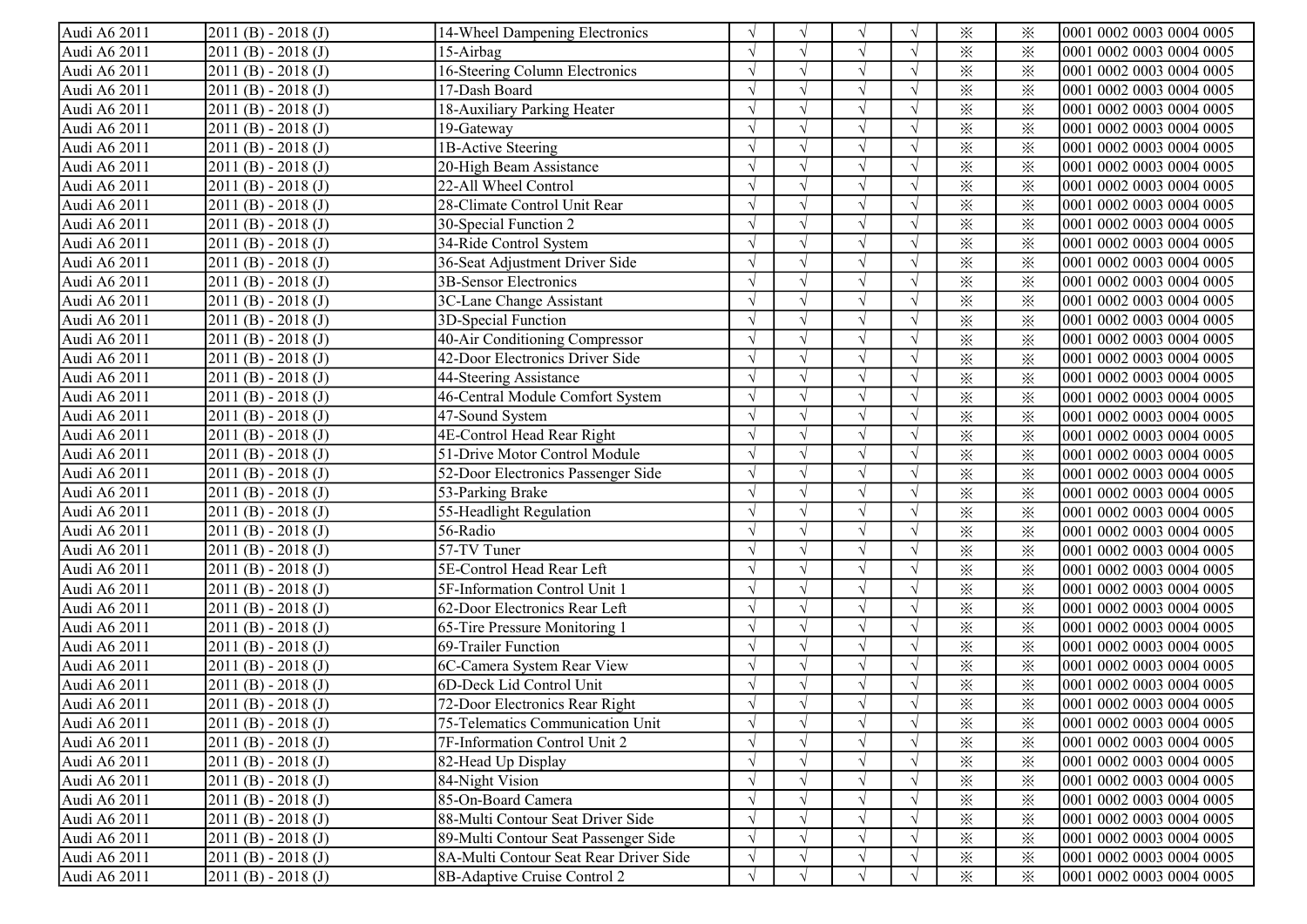| Audi A6 2011 | $2011(B) - 2018(J)$   | 8C-Battery Energy Control Module          | $\sqrt{ }$ | $\mathcal{N}$ | $\sqrt{ }$ |            | $\times$ | ፠        | 0001 0002 0003 0004 0005 |
|--------------|-----------------------|-------------------------------------------|------------|---------------|------------|------------|----------|----------|--------------------------|
| Audi A6 2011 | $2011(B) - 2018(J)$   | 8D-Multi Contour Seat Rear Passenger Side |            |               |            |            | $\times$ | $\times$ | 0001 0002 0003 0004 0005 |
| Audi A6 2011 | $2011(B) - 2018(J)$   | 8E-Image Processing Electronics           |            |               |            |            | $\times$ | $\times$ | 0001 0002 0003 0004 0005 |
| Audi A6 2011 | $2011(B) - 2018(J)$   | 8F-Pretensioner Front Left                |            |               |            |            | $\times$ | $\times$ | 0001 0002 0003 0004 0005 |
| Audi A6 2011 | $2011(B) - 2018(J)$   | 90-Pretensioner Front Right               |            |               |            |            | $\times$ | $\times$ | 0001 0002 0003 0004 0005 |
| Audi A6 2011 | $2011(B) - 2018(J)$   | A7-Infotainment Interface                 |            |               |            |            | $\times$ | $\times$ | 0001 0002 0003 0004 0005 |
| Audi A6 2011 | $2011(B) - 2018(J)$   | A9-Actuator For Structure-Borne Sound     |            |               |            |            | $\times$ | $\times$ | 0001 0002 0003 0004 0005 |
| Audi A6 2011 | $2011(B) - 2018(J)$   | <b>AC-Reductant Control Module</b>        |            |               | $\sqrt{ }$ |            | $\times$ | $\times$ | 0001 0002 0003 0004 0005 |
| Audi A6 2011 | $2011(B) - 2018(J)$   | <b>BA-Assembly Mounting</b>               |            |               | $\sqrt{ }$ |            | $\times$ | $\times$ | 0001 0002 0003 0004 0005 |
| Audi A6 2011 | $2011(B) - 2018(J)$   | <b>C0-Actuator For Exterior Noise</b>     |            |               |            |            | $\times$ | $\times$ | 0001 0002 0003 0004 0005 |
| Audi A6 2011 | $2011(B) - 2018(J)$   | C5-Thermal Management                     |            |               |            |            | $\times$ | $\times$ | 0001 0002 0003 0004 0005 |
| Audi A6 2011 | $2011(B) - 2018(J)$   | C6-Battery Charger Control Module         |            |               |            |            | $\times$ | $\times$ | 0001 0002 0003 0004 0005 |
| Audi A7 2011 | $2011(B) - 2018(J)$   | 01-Engine Control Module 1                | $\sqrt{ }$ | $\gamma$      |            | $\sqrt{ }$ | $\times$ | ⋇        | 0001 0002 0003 0004 0005 |
| Audi A7 2011 | $2011(B) - 2018(J)$   | 02-Transmission Control Module            |            | $\gamma$      |            | $\sqrt{ }$ | $\times$ | ⋇        | 0001 0002 0003 0004 0005 |
| Audi A7 2011 | $2011(B) - 2018(J)$   | 03-Brakes 1                               |            | $\Delta$      |            | $\sqrt{ }$ | $\times$ | $\times$ | 0001 0002 0003 0004 0005 |
| Audi A7 2011 | $2011(B) - 2018(J)$   | 05-Kessy                                  |            |               | $\sqrt{ }$ | $\sqrt{ }$ | $\times$ | $\times$ | 0001 0002 0003 0004 0005 |
| Audi A7 2011 | $2011(B) - 2018(J)$   | 06-Seat Adjustment Passenger Side         | $\sqrt{ }$ | $\gamma$      | $\sqrt{ }$ | $\sqrt{ }$ | $\times$ | ⋇        | 0001 0002 0003 0004 0005 |
| Audi A7 2011 | $2011(B) - 2018(J)$   | 08-Air Conditioning                       |            |               |            |            | $\times$ | ⋇        | 0001 0002 0003 0004 0005 |
| Audi A7 2011 | $2011(B) - 2018(J)$   | 09-Central Electrics                      |            |               |            |            | $\times$ | ⋇        | 0001 0002 0003 0004 0005 |
| Audi A7 2011 | $2011(B) - 2018(J)$   | 0E-Media Player Position 1                |            |               |            |            | $\times$ | $\times$ | 0001 0002 0003 0004 0005 |
| Audi A7 2011 | $2011(B) - 2018(J)$   | 10-Parking Assistance 2                   |            |               |            |            | $\times$ | $\times$ | 0001 0002 0003 0004 0005 |
| Audi A7 2011 | $2011(B) - 2018(J)$   | 13-Adaptive Cruise Control                |            |               |            |            | $\times$ | $\times$ | 0001 0002 0003 0004 0005 |
| Audi A7 2011 | $2011(B) - 2018(J)$   | 14-Wheel Dampening Electronics            |            |               |            |            | $\times$ | $\times$ | 0001 0002 0003 0004 0005 |
| Audi A7 2011 | $2011(B) - 2018(J)$   | 15-Airbag                                 |            | $\gamma$      | $\sqrt{ }$ |            | $\times$ | $\times$ | 0001 0002 0003 0004 0005 |
| Audi A7 2011 | $2011(B) - 2018(J)$   | 16-Steering Column Electronics            |            | $\gamma$      | $\sqrt{ }$ |            | $\times$ | $\times$ | 0001 0002 0003 0004 0005 |
| Audi A7 2011 | $2011(B) - 2018(J)$   | 17-Dash Board                             |            |               |            |            | $\times$ | $\times$ | 0001 0002 0003 0004 0005 |
| Audi A7 2011 | $2011(B) - 2018(J)$   | 18-Auxiliary Parking Heater               |            |               |            |            | $\times$ | $\times$ | 0001 0002 0003 0004 0005 |
| Audi A7 2011 | $2011(B) - 2018(J)$   | 19-Gateway                                | $\sqrt{ }$ | $\gamma$      |            | $\sqrt{ }$ | $\times$ | $\times$ | 0001 0002 0003 0004 0005 |
| Audi A7 2011 | $2011(B) - 2018(J)$   | 1B-Active Steering                        | $\sqrt{ }$ | $\gamma$      |            | $\sqrt{ }$ | $\times$ | $\times$ | 0001 0002 0003 0004 0005 |
| Audi A7 2011 | $2011(B) - 2018(J)$   | 20-High Beam Assistance                   | $\sqrt{ }$ | $\gamma$      |            | $\sqrt{ }$ | $\times$ | $\times$ | 0001 0002 0003 0004 0005 |
| Audi A7 2011 | $2011(B) - 2018(J)$   | 22-All Wheel Control                      |            | $\mathcal{N}$ |            | $\sqrt{ }$ | $\times$ | $\times$ | 0001 0002 0003 0004 0005 |
| Audi A7 2011 | $2011(B) - 2018(J)$   | 28-Climate Control Unit Rear              | $\sqrt{ }$ | $\gamma$      |            |            | $\times$ | $\times$ | 0001 0002 0003 0004 0005 |
| Audi A7 2011 | $2011(B) - 2018(J)$   | 30-Special Function 2                     | $\sqrt{ }$ | $\mathcal{N}$ | $\sqrt{ }$ | $\sqrt{ }$ | $\times$ | $\times$ | 0001 0002 0003 0004 0005 |
| Audi A7 2011 | $2011(B) - 2018(J)$   | 34-Ride Control System                    | $\sqrt{ }$ | $\gamma$      | $\sqrt{ }$ | $\sqrt{ }$ | $\times$ | $\times$ | 0001 0002 0003 0004 0005 |
| Audi A7 2011 | $2011(B) - 2018(J)$   | 36-Seat Adjustment Driver Side            |            |               |            |            | $\times$ | ⋇        | 0001 0002 0003 0004 0005 |
| Audi A7 2011 | $2011(B) - 2018(J)$   | 3B-Sensor Electronics                     |            |               |            |            | $\times$ | $\times$ | 0001 0002 0003 0004 0005 |
| Audi A7 2011 | $[2011(B) - 2018(J)]$ | 3C-Lane Change Assistant                  | V          | V             | V          | $\sqrt{}$  | $\times$ | ⋇        | 0001 0002 0003 0004 0005 |
| Audi A7 2011 | $2011(B) - 2018(J)$   | 3D-Special Function                       | $\sqrt{ }$ |               |            | $\sqrt{ }$ | $\times$ | ⋇        | 0001 0002 0003 0004 0005 |
| Audi A7 2011 | $2011(B) - 2018(J)$   | 40-Air Conditioning Compressor            |            |               |            |            | $\times$ | ⋇        | 0001 0002 0003 0004 0005 |
| Audi A7 2011 | $2011(B) - 2018(J)$   | 42-Door Electronics Driver Side           |            |               |            |            | $\times$ | ⋇        | 0001 0002 0003 0004 0005 |
| Audi A7 2011 | $2011(B) - 2018(J)$   | 44-Steering Assistance                    |            |               | $\sqrt{ }$ |            | $\times$ | $\times$ | 0001 0002 0003 0004 0005 |
| Audi A7 2011 | $2011(B) - 2018(J)$   | 46-Central Module Comfort System          | $\sqrt{ }$ |               | $\sqrt{}$  |            | $\times$ | $\times$ | 0001 0002 0003 0004 0005 |
| Audi A7 2011 | $2011(B) - 2018(J)$   | 47-Sound System                           |            |               |            |            | $\times$ | ⋇        | 0001 0002 0003 0004 0005 |
| Audi A7 2011 | $2011(B) - 2018(J)$   | 4E-Control Head Rear Right                | $\sqrt{ }$ |               | $\sqrt{ }$ |            | $\times$ | $\times$ | 0001 0002 0003 0004 0005 |
| Audi A7 2011 | $2011(B) - 2018(J)$   | 51-Drive Motor Control Module             | $\sqrt{ }$ |               | $\sqrt{ }$ | $\sqrt{ }$ | $\times$ | $\times$ | 0001 0002 0003 0004 0005 |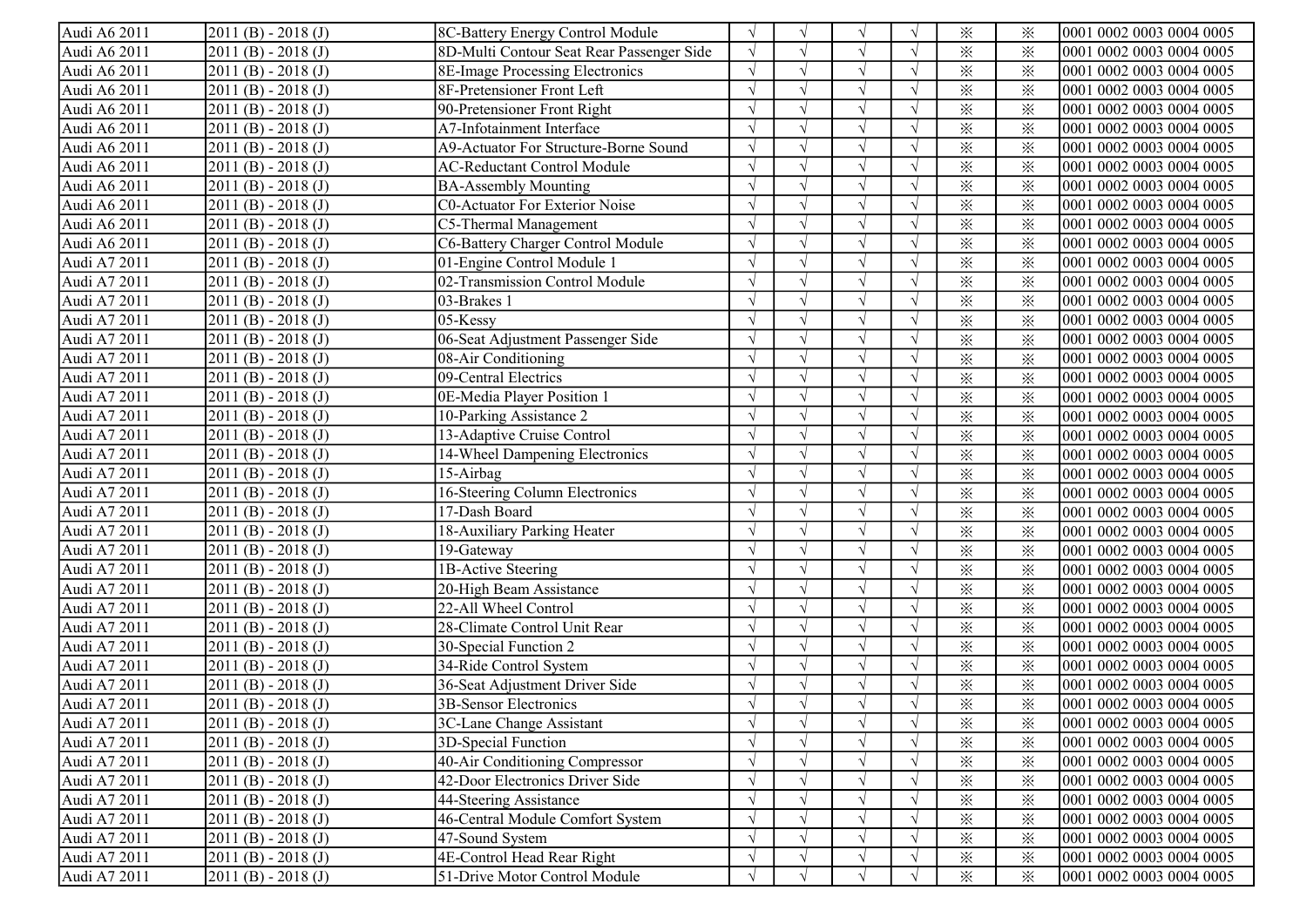| Audi A7 2011 | $2011(B) - 2018(J)$            | 52-Door Electronics Passenger Side        |            |               |               |            | $\times$                | $\times$ | 0001 0002 0003 0004 0005 |
|--------------|--------------------------------|-------------------------------------------|------------|---------------|---------------|------------|-------------------------|----------|--------------------------|
| Audi A7 2011 | $2011(B) - 2018(J)$            | 53-Parking Brake                          |            |               |               |            | $\times$                | $\times$ | 0001 0002 0003 0004 0005 |
| Audi A7 2011 | $2011(B) - 2018(J)$            | 55-Headlight Regulation                   |            |               |               |            | $\times$                | $\times$ | 0001 0002 0003 0004 0005 |
| Audi A7 2011 | $2011(B) - 2018(J)$            | 56-Radio                                  |            |               | $\mathcal{N}$ |            | $\times$                | $\times$ | 0001 0002 0003 0004 0005 |
| Audi A7 2011 | $2011(B) - 2018(J)$            | 57-TV Tuner                               |            |               |               |            | $\times$                | $\times$ | 0001 0002 0003 0004 0005 |
| Audi A7 2011 | $2011(B) - 2018(J)$            | 5E-Control Head Rear Left                 |            | $\Delta$      | $\sqrt{ }$    |            | $\times$                | $\times$ | 0001 0002 0003 0004 0005 |
| Audi A7 2011 | $2011(B) - 2018(J)$            | 5F-Information Control Unit 1             |            | $\sqrt{ }$    | $\sqrt{ }$    |            | $\times$                | $\times$ | 0001 0002 0003 0004 0005 |
| Audi A7 2011 | $2011(B) - 2018(J)$            | 62-Door Electronics Rear Left             |            | $\sqrt{ }$    | $\sqrt{ }$    |            | $\times$                | $\times$ | 0001 0002 0003 0004 0005 |
| Audi A7 2011 | $2011(B) - 2018(J)$            | 65-Tire Pressure Monitoring 1             |            |               |               |            | $\times$                | $\times$ | 0001 0002 0003 0004 0005 |
| Audi A7 2011 | $2011(B) - 2018(J)$            | 69-Trailer Function                       |            | $\sqrt{ }$    |               |            | $\times$                | $\times$ | 0001 0002 0003 0004 0005 |
| Audi A7 2011 | $2011(B) - 2018(J)$            | 6C-Camera System Rear View                |            | $\sqrt{ }$    |               |            | $\times$                | $\times$ | 0001 0002 0003 0004 0005 |
| Audi A7 2011 | $2011(B) - 2018(J)$            | 6D-Deck Lid Control Unit                  |            | $\sqrt{ }$    |               |            | $\times$                | ⋇        | 0001 0002 0003 0004 0005 |
| Audi A7 2011 | $2011(B) - 2018(J)$            | 72-Door Electronics Rear Right            |            | $\sqrt{ }$    |               |            | $\times$                | $\times$ | 0001 0002 0003 0004 0005 |
| Audi A7 2011 | $2011(B) - 2018(J)$            | 75-Telematics Communication Unit          |            | $\sqrt{ }$    | $\sqrt{ }$    |            | $\times$                | $\times$ | 0001 0002 0003 0004 0005 |
| Audi A7 2011 | $2011(B) - 2018(J)$            | 7F-Information Control Unit 2             |            | $\sqrt{ }$    |               |            | $\overline{\mathbf{x}}$ | $\times$ | 0001 0002 0003 0004 0005 |
| Audi A7 2011 | $2011(B) - 2018(J)$            | 82-Head Up Display                        |            | $\sqrt{ }$    | $\sqrt{ }$    |            | $\times$                | $\times$ | 0001 0002 0003 0004 0005 |
| Audi A7 2011 | $2011(B) - 2018(J)$            | 84-Night Vision                           |            | $\sqrt{ }$    | $\sqrt{ }$    |            | $\times$                | $\times$ | 0001 0002 0003 0004 0005 |
| Audi A7 2011 | $2011(B) - 2018(J)$            | 85-On-Board Camera                        |            | $\sqrt{ }$    | $\sqrt{ }$    |            | $\times$                | $\times$ | 0001 0002 0003 0004 0005 |
| Audi A7 2011 | $2011(B) - 2018(J)$            | 88-Multi Contour Seat Driver Side         |            | $\sqrt{ }$    | $\sqrt{ }$    |            | $\times$                | $\times$ | 0001 0002 0003 0004 0005 |
| Audi A7 2011 | $2011(B) - 2018(J)$            | 89-Multi Contour Seat Passenger Side      |            |               |               |            | $\times$                | $\times$ | 0001 0002 0003 0004 0005 |
| Audi A7 2011 | $2011(B) - 2018(J)$            | 8A-Multi Contour Seat Rear Driver Side    |            |               | $\mathcal{N}$ |            | $\times$                | $\times$ | 0001 0002 0003 0004 0005 |
| Audi A7 2011 | $2011(B) - 2018(J)$            | 8B-Adaptive Cruise Control 2              |            | $\mathcal{L}$ | $\mathcal{N}$ |            | $\times$                | $\times$ | 0001 0002 0003 0004 0005 |
| Audi A7 2011 | $2011(B) - 2018(J)$            | 8C-Battery Energy Control Module          |            | $\sqrt{ }$    | $\sqrt{ }$    |            | $\times$                | $\times$ | 0001 0002 0003 0004 0005 |
| Audi A7 2011 | $2011(B) - 2018(J)$            | 8D-Multi Contour Seat Rear Passenger Side |            | $\sqrt{ }$    | $\sqrt{ }$    |            | $\times$                | $\times$ | 0001 0002 0003 0004 0005 |
| Audi A7 2011 | $2011(B) - 2018(J)$            | 8E-Image Processing Electronics           |            | $\sqrt{ }$    | $\sqrt{ }$    |            | $\times$                | $\times$ | 0001 0002 0003 0004 0005 |
| Audi A7 2011 | $2011(B) - 2018(J)$            | 8F-Pretensioner Front Left                |            |               |               |            | $\times$                | $\times$ | 0001 0002 0003 0004 0005 |
| Audi A7 2011 | $2011(B) - 2018(J)$            | 90-Pretensioner Front Right               |            | $\sqrt{ }$    |               |            | $\overline{\mathbf{x}}$ | $\times$ | 0001 0002 0003 0004 0005 |
| Audi A7 2011 | $2011(B) - 2018(J)$            | A7-Infotainment Interface                 | $\gamma$   | $\sqrt{ }$    |               | $\sqrt{ }$ | $\times$                | $\times$ | 0001 0002 0003 0004 0005 |
| Audi A7 2011 | $2011(B) - 2018(J)$            | A9-Actuator For Structure-Borne Sound     | $\sqrt{ }$ | $\sqrt{ }$    |               | $\sqrt{ }$ | $\times$                | $\times$ | 0001 0002 0003 0004 0005 |
| Audi A7 2011 | $2011(B) - 2018(J)$            | <b>AC-Reductant Control Module</b>        | $\gamma$   | $\sqrt{ }$    |               | $\sqrt{ }$ | $\times$                | $\times$ | 0001 0002 0003 0004 0005 |
| Audi A7 2011 | $2011(B) - 2018(J)$            | <b>BA-Assembly Mounting</b>               | $\Delta$   | $\sqrt{ }$    | $\sqrt{ }$    | $\sqrt{ }$ | $\times$                | $\times$ | 0001 0002 0003 0004 0005 |
| Audi A7 2011 | $2011(B) - 2018(J)$            | <b>C0-Actuator For Exterior Noise</b>     | $\Delta$   | $\sqrt{ }$    | $\sqrt{ }$    | $\sqrt{ }$ | $\times$                | $\times$ | 0001 0002 0003 0004 0005 |
| Audi A7 2011 | $2011(B) - 2018(J)$            | C5-Thermal Management                     |            | $\sqrt{ }$    | $\sqrt{ }$    | $\Delta$   | $\times$                | $\times$ | 0001 0002 0003 0004 0005 |
| Audi A7 2011 | $2011(B) - 2018(J)$            | C6-Battery Charger Control Module         |            |               |               |            | $\times$                | $\times$ | 0001 0002 0003 0004 0005 |
| Audi A8 1994 | 1995/1996/1997/1998 - 2002 (2) | 01-Engine Control Module 1                |            |               |               |            | $\times$                | $\times$ | 0001 0002 0003 0004 0005 |
| Audi A8 1994 | 1995/1996/1997/1998 - 2002 (2) | 02-Transmission Control Module            |            |               |               |            | $\times$                | $\times$ | 0001 0002 0003 0004 0005 |
| Audi A8 1994 | 1995/1996/1997/1998 - 2002 (2) | $ 03 - Brakes $                           | V          | V             | V             | V          | $\times$                | ፠        | 0001 0002 0003 0004 0005 |
| Audi A8 1994 | 1995/1996/1997/1998 - 2002 (2) | 08-Air Conditioning                       |            |               |               |            | $\times$                | $\times$ | 0001 0002 0003 0004 0005 |
| Audi A8 1994 | 1995/1996/1997/1998 - 2002 (2) | 15-Airbag                                 |            |               |               |            | $\times$                | $\times$ | 0001 0002 0003 0004 0005 |
| Audi A8 1994 | 1995/1996/1997/1998 - 2002 (2) | 16-Steering Column Electronics            |            | $\sqrt{ }$    |               |            | $\times$                | $\times$ | 0001 0002 0003 0004 0005 |
| Audi A8 1994 | 1995/1996/1997/1998 - 2002 (2) | 17-Dash Board                             |            |               |               |            | $\times$                | $\times$ | 0001 0002 0003 0004 0005 |
| Audi A8 1994 | 1995/1996/1997/1998 - 2002 (2) | 18-Auxiliary Parking Heater               |            |               |               |            | $\times$                | $\times$ | 0001 0002 0003 0004 0005 |
| Audi A8 1994 | 1995/1996/1997/1998 - 2002 (2) | 25-Immobilizer                            |            |               |               | $\sqrt{ }$ | $\times$                | $\times$ | 0001 0002 0003 0004 0005 |
| Audi A8 1994 | 1995/1996/1997/1998 - 2002 (2) | 34-Ride Control System                    | $\gamma$   |               |               |            | $\times$                | $\times$ | 0001 0002 0003 0004 0005 |
| Audi A8 1994 | 1995/1996/1997/1998 - 2002 (2) | 35-Central Locking Control Module         | $\gamma$   | $\mathcal N$  |               |            | $\times$                | $\times$ | 0001 0002 0003 0004 0005 |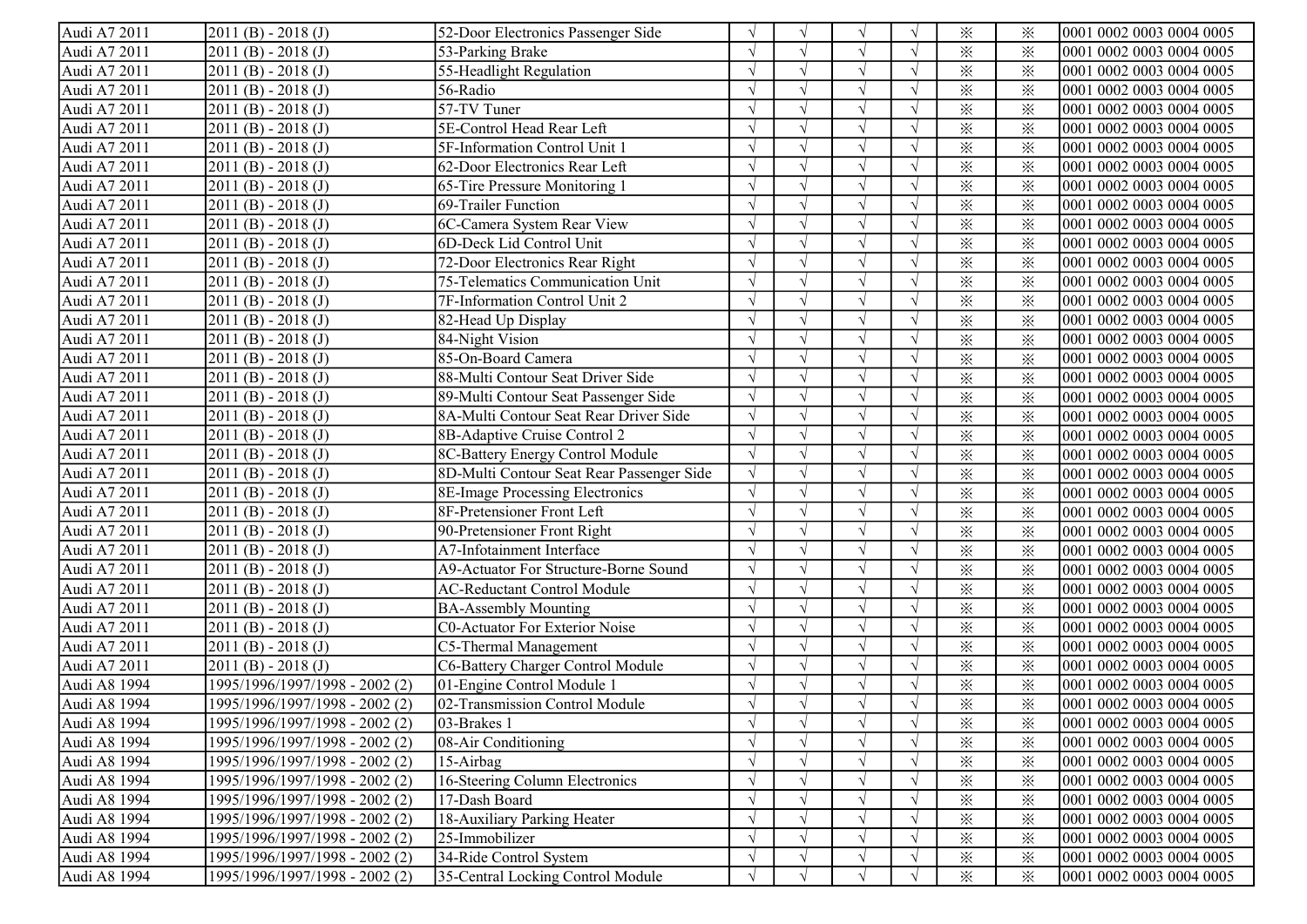| Audi A8 1994 | 1995/1996/1997/1998 - 2002 (2) | 37-Navigation                      |            |            |               |            | $\times$                | ⋇        | 0001 0002 0003 0004 0005 |
|--------------|--------------------------------|------------------------------------|------------|------------|---------------|------------|-------------------------|----------|--------------------------|
| Audi A8 1994 | 1995/1996/1997/1998 - 2002 (2) | 45-Interior Monitoring             |            |            |               |            | $\times$                | $\times$ | 0001 0002 0003 0004 0005 |
| Audi A8 1994 | 1995/1996/1997/1998 - 2002 (2) | 55-Headlight Regulation            |            |            |               |            | $\times$                | $\times$ | 0001 0002 0003 0004 0005 |
| Audi A8 1994 | 1995/1996/1997/1998 - 2002 (2) | 56-Radio                           |            |            | $\mathcal{L}$ |            | $\times$                | $\times$ | 0001 0002 0003 0004 0005 |
| Audi A8 1994 | 1995/1996/1997/1998 - 2002 (2) | 76-Parking Assistance              |            |            |               |            | $\times$                | $\times$ | 0001 0002 0003 0004 0005 |
| Audi A8 1994 | 1995/1996/1997/1998 - 2002 (2) | 65-Tire Pressure Monitoring 1      |            | $\sqrt{ }$ | $\sqrt{ }$    |            | $\times$                | $\times$ | 0001 0002 0003 0004 0005 |
| Audi A8 1994 | 1995/1996/1997/1998 - 2002 (2) | 75-Telematics Communication Unit   |            | $\sqrt{ }$ | $\sqrt{ }$    |            | $\times$                | $\times$ | 0001 0002 0003 0004 0005 |
| Audi A8 1994 | 1995/1996/1997/1998 - 2002 (2) | 11-Engine Control Module 2         |            | $\sqrt{ }$ | $\sqrt{ }$    |            | $\times$                | $\times$ | 0001 0002 0003 0004 0005 |
| Audi A8 1994 | 1995/1996/1997/1998 - 2002 (2) | 67-Voice Control                   |            |            |               |            | $\times$                | $\times$ | 0001 0002 0003 0004 0005 |
| Audi A8 1994 | 1995/1996/1997/1998 - 2002 (2) | 77-Telephone                       |            | $\sqrt{ }$ |               |            | $\times$                | $\times$ | 0001 0002 0003 0004 0005 |
| Audi A8 2003 | $2003(3) - 2010(A)$            | 01-Engine Control Module 1         |            |            |               | $\sqrt{ }$ | $\times$                | $\times$ | 0001 0002 0003 0004 0005 |
| Audi A8 2003 | $2003(3) - 2010(A)$            | 02-Transmission Control Module     |            | $\sqrt{ }$ |               | $\sqrt{ }$ | $\times$                | $\times$ | 0001 0002 0003 0004 0005 |
| Audi A8 2003 | $2003(3) - 2010(A)$            | 03-Brakes 1                        |            | $\sqrt{ }$ |               | $\sqrt{ }$ | $\times$                | $\times$ | 0001 0002 0003 0004 0005 |
| Audi A8 2003 | $2003(3) - 2010(A)$            | 05-Kessy                           | $\Delta$   | $\sqrt{ }$ | $\sqrt{ }$    |            | $\times$                | $\times$ | 0001 0002 0003 0004 0005 |
| Audi A8 2003 | $2003(3) - 2010(A)$            | 06-Seat Adjustment Passenger Side  |            | $\sqrt{ }$ |               |            | $\overline{\mathbf{x}}$ | $\times$ | 0001 0002 0003 0004 0005 |
| Audi A8 2003 | $2003(3) - 2010(A)$            | 07-Display Control Unit            |            | $\sqrt{ }$ | $\sqrt{ }$    | $\sqrt{ }$ | $\times$                | $\times$ | 0001 0002 0003 0004 0005 |
| Audi A8 2003 | $2003(3) - 2010(A)$            | 08-Air Conditioning                |            | $\sqrt{ }$ | $\sqrt{ }$    |            | $\times$                | $\times$ | 0001 0002 0003 0004 0005 |
| Audi A8 2003 | $2003(3) - 2010(A)$            | 09-Central Electrics               |            |            | $\sqrt{ }$    | $\sqrt{ }$ | $\times$                | $\times$ | 0001 0002 0003 0004 0005 |
| Audi A8 2003 | $2003(3) - 2010(A)$            | 0E-Media Player Position 1         |            | $\sqrt{ }$ | $\sqrt{ }$    |            | $\times$                | $\times$ | 0001 0002 0003 0004 0005 |
| Audi A8 2003 | $2003(3) - 2010(A)$            | 11-Engine Control Module 2         |            |            | $\mathcal{L}$ |            | $\times$                | $\times$ | 0001 0002 0003 0004 0005 |
| Audi A8 2003 | $2003(3) - 2010(A)$            | 13-Adaptive Cruise Control         |            |            | $\mathcal{L}$ |            | $\times$                | $\times$ | 0001 0002 0003 0004 0005 |
| Audi A8 2003 | $2003(3) - 2010(A)$            | 15-Airbag                          |            |            |               |            | $\times$                | $\times$ | 0001 0002 0003 0004 0005 |
| Audi A8 2003 | $2003(3) - 2010(A)$            | 16-Steering Column Electronics     |            | $\sqrt{ }$ | $\sqrt{ }$    |            | $\times$                | $\times$ | 0001 0002 0003 0004 0005 |
| Audi A8 2003 | $2003(3) - 2010(A)$            | 17-Dash Board                      |            | $\sqrt{ }$ | $\sqrt{ }$    |            | $\times$                | $\times$ | 0001 0002 0003 0004 0005 |
| Audi A8 2003 | $2003(3) - 2010(A)$            | 18-Auxiliary Parking Heater        |            | $\sqrt{ }$ | $\sqrt{ }$    |            | $\times$                | $\times$ | 0001 0002 0003 0004 0005 |
| Audi A8 2003 | $2003(3) - 2010(A)$            | 19-Gateway                         |            |            |               |            | $\times$                | $\times$ | 0001 0002 0003 0004 0005 |
| Audi A8 2003 | $2003(3) - 2010(A)$            | 1D-Driver Identification           |            | $\sqrt{ }$ |               |            | $\overline{\mathbf{x}}$ | $\times$ | 0001 0002 0003 0004 0005 |
| Audi A8 2003 | $2003(3) - 2010(A)$            | 1E-Media Player Position 2         | $\sqrt{ }$ | $\sqrt{ }$ |               | $\sqrt{ }$ | $\times$                | $\times$ | 0001 0002 0003 0004 0005 |
| Audi A8 2003 | $2003(3) - 2010(A)$            | 25-Immobilizer                     | $\sqrt{ }$ | $\sqrt{ }$ |               | $\sqrt{ }$ | $\times$                | $\times$ | 0001 0002 0003 0004 0005 |
| Audi A8 2003 | $2003(3) - 2010(A)$            | 28-Climate Control Unit Rear       | $\sqrt{ }$ | $\sqrt{ }$ |               | $\sqrt{ }$ | $\times$                | $\times$ | 0001 0002 0003 0004 0005 |
| Audi A8 2003 | $2003(3) - 2010(A)$            | 34-Ride Control System             | $\sqrt{ }$ | $\sqrt{ }$ | $\sqrt{ }$    | $\sqrt{ }$ | $\times$                | $\times$ | 0001 0002 0003 0004 0005 |
| Audi A8 2003 | $2003(3) - 2010(A)$            | 36-Seat Adjustment Driver Side     | $\sqrt{ }$ | $\sqrt{ }$ | $\sqrt{ }$    | $\sqrt{ }$ | $\times$                | $\times$ | 0001 0002 0003 0004 0005 |
| Audi A8 2003 | $2003(3) - 2010(A)$            | 37-Navigation                      |            | $\sqrt{ }$ | $\sqrt{ }$    | $\sqrt{ }$ | $\times$                | $\times$ | 0001 0002 0003 0004 0005 |
| Audi A8 2003 | $2003(3) - 2010(A)$            | 38-Roof Electronic Control Module  |            |            |               |            | $\times$                | $\times$ | 0001 0002 0003 0004 0005 |
| Audi A8 2003 | $2003(3) - 2010(A)$            | 42-Door Electronics Driver Side    |            |            |               |            | $\times$                | $\times$ | 0001 0002 0003 0004 0005 |
| Audi A8 2003 | $2003(3) - 2010(A)$            | 46-Central Module Comfort System   |            |            |               |            | $\times$                | $\times$ | 0001 0002 0003 0004 0005 |
| Audi A8 2003 | $2003(3) - 2010(A)$            | 47-Sound System                    | $\sqrt{ }$ | $\sqrt{ }$ | V             | V          | $\times$                | ፠        | 0001 0002 0003 0004 0005 |
| Audi A8 2003 | $2003(3) - 2010(A)$            | 4E-Control Head Rear Right         |            |            |               |            | $\times$                | $\times$ | 0001 0002 0003 0004 0005 |
| Audi A8 2003 | $2003(3) - 2010(A)$            | 4F-Central Electrics 2             |            |            |               |            | $\times$                | $\times$ | 0001 0002 0003 0004 0005 |
| Audi A8 2003 | $2003(3) - 2010(A)$            | 52-Door Electronics Passenger Side |            |            |               |            | $\times$                | $\times$ | 0001 0002 0003 0004 0005 |
| Audi A8 2003 | $2003(3) - 2010(A)$            | 53-Parking Brake                   |            |            |               |            | $\times$                | $\times$ | 0001 0002 0003 0004 0005 |
| Audi A8 2003 | $2003(3) - 2010(A)$            | 55-Headlight Regulation            |            |            |               |            | $\times$                | $\times$ | 0001 0002 0003 0004 0005 |
| Audi A8 2003 | $2003(3) - 2010(A)$            | 56-Radio                           |            |            |               | $\sqrt{ }$ | $\times$                | $\times$ | 0001 0002 0003 0004 0005 |
| Audi A8 2003 | $2003(3) - 2010(A)$            | 57-TV Tuner                        | $\sqrt{ }$ |            |               | $\sqrt{ }$ | $\times$                | $\times$ | 0001 0002 0003 0004 0005 |
| Audi A8 2003 | $2003(3) - 2010(A)$            | 5E-Control Head Rear Left          | $\sqrt{ }$ | $\sqrt{ }$ |               | $\sqrt{ }$ | $\times$                | $\times$ | 0001 0002 0003 0004 0005 |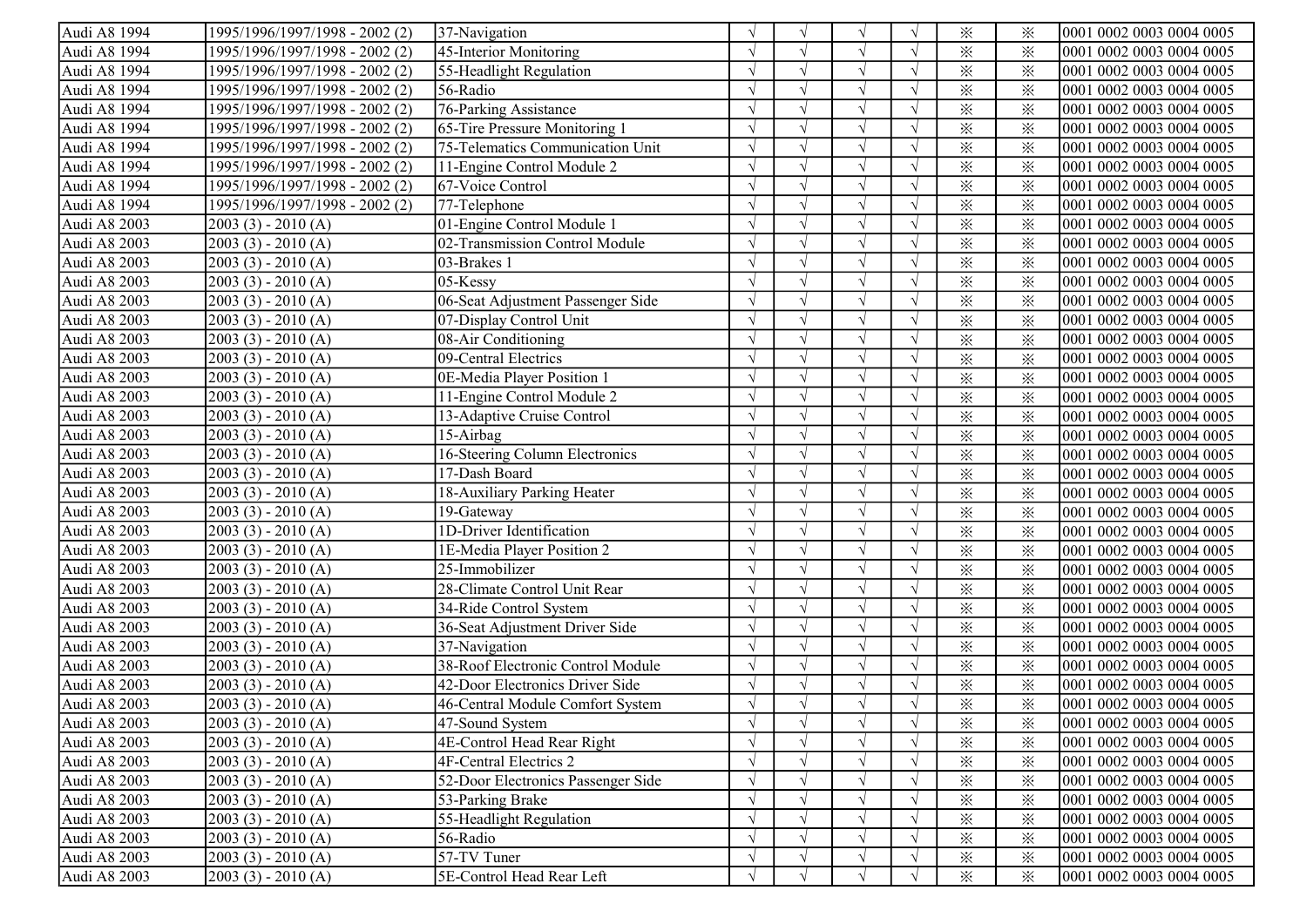| Audi A8 2003 | $2003(3) - 2010(A)$   | 61-Battery Regulation             |            | $\sqrt{ }$    | $\sqrt{ }$ |            | $\times$ | ፠        | 0001 0002 0003 0004 0005 |
|--------------|-----------------------|-----------------------------------|------------|---------------|------------|------------|----------|----------|--------------------------|
| Audi A8 2003 | $2003(3) - 2010(A)$   | 62-Door Electronics Rear Left     |            |               |            |            | $\times$ | $\times$ | 0001 0002 0003 0004 0005 |
| Audi A8 2003 | $2003(3) - 2010(A)$   | 65-Tire Pressure Monitoring 1     |            |               |            |            | $\times$ | $\times$ | 0001 0002 0003 0004 0005 |
| Audi A8 2003 | $2003(3) - 2010(A)$   | 66-Seat Adjustment Rear           |            |               |            |            | $\times$ | $\times$ | 0001 0002 0003 0004 0005 |
| Audi A8 2003 | $2003(3) - 2010(A)$   | 67-Voice Control                  |            |               |            |            | $\times$ | $\times$ | 0001 0002 0003 0004 0005 |
| Audi A8 2003 | $2003(3) - 2010(A)$   | 69-Trailer Function               |            |               |            |            | $\times$ | $\times$ | 0001 0002 0003 0004 0005 |
| Audi A8 2003 | $2003(3) - 2010(A)$   | 72-Door Electronics Rear Right    |            |               |            |            | $\times$ | $\times$ | 0001 0002 0003 0004 0005 |
| Audi A8 2003 | $2003(3) - 2010(A)$   | 76-Parking Assistance             |            |               | $\sqrt{ }$ |            | $\times$ | $\times$ | 0001 0002 0003 0004 0005 |
| Audi A8 2003 | $2003(3) - 2010(A)$   | 77-Telephone                      |            |               | $\sqrt{ }$ |            | $\times$ | $\times$ | 0001 0002 0003 0004 0005 |
| Audi A8 2003 | $2003(3) - 2010(A)$   | 0F-Radio Tuner - Digital          |            |               |            |            | $\times$ | $\times$ | 0001 0002 0003 0004 0005 |
| Audi A8 2003 | $2003(3) - 2010(A)$   | 2E-Media Player Position 3        |            |               |            |            | $\times$ | $\times$ | 0001 0002 0003 0004 0005 |
| Audi A8 2003 | $2003(3) - 2010(A)$   | 3E-Media Player Position 4        |            |               |            |            | $\times$ | $\times$ | 0001 0002 0003 0004 0005 |
| Audi A8 2003 | $2003(3) - 2010(A)$   | 75-Telematics Communication Unit  | $\sqrt{ }$ | $\gamma$      |            | $\sqrt{ }$ | $\times$ | $\times$ | 0001 0002 0003 0004 0005 |
| Audi A8 2003 | $2003(3) - 2010(A)$   | 3C-Lane Change Assistant          | $\sqrt{ }$ | $\mathcal{N}$ |            | $\sqrt{ }$ | $\times$ | $\times$ | 0001 0002 0003 0004 0005 |
| Audi A8 2003 | $2003(3) - 2010(A)$   | 6C-Camera System Rear View        | $\sqrt{ }$ | $\gamma$      |            | $\sqrt{ }$ | $\times$ | $\times$ | 0001 0002 0003 0004 0005 |
| Audi A8 2003 | $2003(3) - 2010(A)$   | 5C-Lane Departure Warning System  | $\sqrt{ }$ |               | $\sqrt{ }$ |            | $\times$ | $\times$ | 0001 0002 0003 0004 0005 |
| Audi A8 2003 | $2003(3) - 2010(A)$   | 3D-Special Function               | $\sqrt{ }$ | $\gamma$      | $\sqrt{ }$ | $\sqrt{ }$ | $\times$ | $\times$ | 0001 0002 0003 0004 0005 |
| Audi A8 2003 | $2003(3) - 2010(A)$   | 5F-Information Control Unit 1     |            |               |            |            | $\times$ | ⋇        | 0001 0002 0003 0004 0005 |
| Audi A8 2010 | $2010(A) - 2018(J)$   | 01-Engine Control Module 1        |            |               |            |            | $\times$ | $\times$ | 0001 0002 0003 0004 0005 |
| Audi A8 2010 | $2010(A) - 2018(J)$   | 02-Transmission Control Module    |            |               |            |            | $\times$ | $\times$ | 0001 0002 0003 0004 0005 |
| Audi A8 2010 | $2010(A) - 2018(J)$   | 03-Brakes 1                       |            |               |            |            | $\times$ | $\times$ | 0001 0002 0003 0004 0005 |
| Audi A8 2010 | $2010(A) - 2018(J)$   | 05-Kessy                          |            |               | $\sqrt{ }$ |            | $\times$ | $\times$ | 0001 0002 0003 0004 0005 |
| Audi A8 2010 | $2010(A) - 2018(J)$   | 06-Seat Adjustment Passenger Side |            | $\gamma$      |            |            | $\times$ | $\times$ | 0001 0002 0003 0004 0005 |
| Audi A8 2010 | $2010(A) - 2018(J)$   | 08-Air Conditioning               |            | $\gamma$      | $\sqrt{ }$ |            | $\times$ | $\times$ | 0001 0002 0003 0004 0005 |
| Audi A8 2010 | $2010(A) - 2018(J)$   | 09-Central Electrics              |            | $\gamma$      | $\sqrt{ }$ |            | $\times$ | $\times$ | 0001 0002 0003 0004 0005 |
| Audi A8 2010 | $2010(A) - 2018(J)$   | 0E-Media Player Position 1        |            |               |            |            | $\times$ | $\times$ | 0001 0002 0003 0004 0005 |
| Audi A8 2010 | $2010(A) - 2018(J)$   | 10-Parking Assistance 2           |            |               |            |            | $\times$ | $\times$ | 0001 0002 0003 0004 0005 |
| Audi A8 2010 | $2010(A) - 2018(J)$   | 11-Engine Control Module 2        | $\sqrt{ }$ | $\gamma$      |            | $\sqrt{ }$ | $\times$ | $\times$ | 0001 0002 0003 0004 0005 |
| Audi A8 2010 | $2010(A) - 2018(J)$   | 13-Adaptive Cruise Control        | $\sqrt{ }$ | $\gamma$      |            | $\sqrt{ }$ | $\times$ | $\times$ | 0001 0002 0003 0004 0005 |
| Audi A8 2010 | $2010(A) - 2018(J)$   | 15-Airbag                         | $\sqrt{ }$ | $\gamma$      |            | $\sqrt{ }$ | $\times$ | $\times$ | 0001 0002 0003 0004 0005 |
| Audi A8 2010 | $2010(A) - 2018(J)$   | 16-Steering Column Electronics    |            | $\mathcal{N}$ |            | $\sqrt{ }$ | $\times$ | $\times$ | 0001 0002 0003 0004 0005 |
| Audi A8 2010 | $2010(A) - 2018(J)$   | 17-Dash Board                     | $\sqrt{ }$ | $\gamma$      |            |            | $\times$ | $\times$ | 0001 0002 0003 0004 0005 |
| Audi A8 2010 | $2010(A) - 2018(J)$   | 18-Auxiliary Parking Heater       | $\sqrt{ }$ | $\mathcal{N}$ | $\sqrt{ }$ | $\sqrt{ }$ | $\times$ | $\times$ | 0001 0002 0003 0004 0005 |
| Audi A8 2010 | $2010(A) - 2018(J)$   | 19-Gateway                        | $\sqrt{ }$ | $\gamma$      | $\sqrt{ }$ | $\sqrt{ }$ | $\times$ | $\times$ | 0001 0002 0003 0004 0005 |
| Audi A8 2010 | $2010(A) - 2018(J)$   | 1B-Active Steering                |            |               |            |            | $\times$ | ⋇        | 0001 0002 0003 0004 0005 |
| Audi A8 2010 | $2010(A) - 2018(J)$   | 20-High Beam Assistance           |            |               |            |            | $\times$ | $\times$ | 0001 0002 0003 0004 0005 |
| Audi A8 2010 | $[2010(A) - 2018(J)]$ | 22-All Wheel Control              | V          | V             | V          | $\sqrt{}$  | $\times$ | ⋇        | 0001 0002 0003 0004 0005 |
| Audi A8 2010 | $2010(A) - 2018(J)$   | 28-Climate Control Unit Rear      | $\sqrt{}$  |               |            | $\sqrt{ }$ | $\times$ | ⋇        | 0001 0002 0003 0004 0005 |
| Audi A8 2010 | $2010(A) - 2018(J)$   | 30-Special Function 2             |            |               |            |            | $\times$ | ⋇        | 0001 0002 0003 0004 0005 |
| Audi A8 2010 | $2010(A) - 2018(J)$   | 34-Ride Control System            |            |               |            |            | $\times$ | ⋇        | 0001 0002 0003 0004 0005 |
| Audi A8 2010 | $2010(A) - 2018(J)$   | 36-Seat Adjustment Driver Side    |            |               |            |            | $\times$ | $\times$ | 0001 0002 0003 0004 0005 |
| Audi A8 2010 | $2010(A) - 2018(J)$   | 3B-Sensor Electronics             | $\sqrt{ }$ |               | $\sqrt{}$  |            | $\times$ | $\times$ | 0001 0002 0003 0004 0005 |
| Audi A8 2010 | $2010(A) - 2018(J)$   | 3C-Lane Change Assistant          |            |               |            |            | $\times$ | ⋇        | 0001 0002 0003 0004 0005 |
| Audi A8 2010 | $2010(A) - 2018(J)$   | 3D-Special Function               |            |               |            |            | $\times$ | $\times$ | 0001 0002 0003 0004 0005 |
| Audi A8 2010 | $2010(A) - 2018(J)$   | 40-Air Conditioning Compressor    | $\sqrt{ }$ |               | $\sqrt{ }$ | $\sqrt{ }$ | $\times$ | $\times$ | 0001 0002 0003 0004 0005 |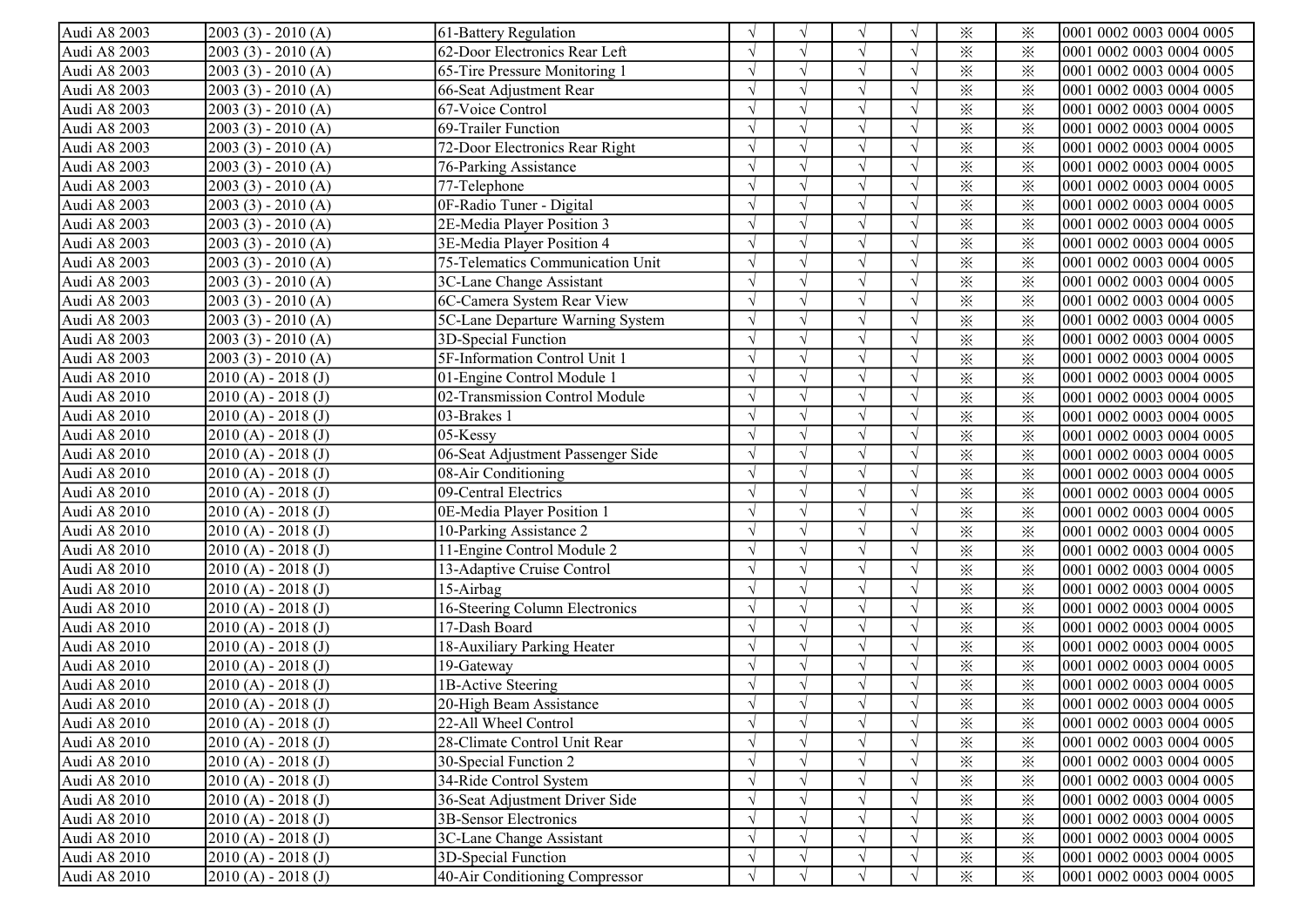| Audi A8 2010 | $2010(A) - 2018(J)$     | 42-Door Electronics Driver Side           |            | $\sqrt{ }$    | $\sqrt{ }$ |            | $\times$ | ፠        | 0001 0002 0003 0004 0005 |
|--------------|-------------------------|-------------------------------------------|------------|---------------|------------|------------|----------|----------|--------------------------|
| Audi A8 2010 | $2010(A) - 2018(J)$     | 44-Steering Assistance                    |            |               |            |            | $\times$ | $\times$ | 0001 0002 0003 0004 0005 |
| Audi A8 2010 | $2010(A) - 2018(J)$     | 46-Central Module Comfort System          |            |               |            | $\sqrt{ }$ | $\times$ | $\times$ | 0001 0002 0003 0004 0005 |
| Audi A8 2010 | $2010(A) - 2018(J)$     | 47-Sound System                           |            |               |            |            | $\times$ | $\times$ | 0001 0002 0003 0004 0005 |
| Audi A8 2010 | $2010(A) - 2018(J)$     | 48-Seat Adjustment Rear Driver Side       |            |               |            | $\sqrt{ }$ | $\times$ | $\times$ | 0001 0002 0003 0004 0005 |
| Audi A8 2010 | $2010(A) - 2018(J)$     | 51-Drive Motor Control Module             |            |               |            |            | $\times$ | $\times$ | 0001 0002 0003 0004 0005 |
| Audi A8 2010 | $2010(A) - 2018(J)$     | 52-Door Electronics Passenger Side        |            |               | $\sqrt{ }$ |            | $\times$ | $\times$ | 0001 0002 0003 0004 0005 |
| Audi A8 2010 | $2010(A) - 2018(J)$     | 53-Parking Brake                          |            |               | $\sqrt{ }$ |            | $\times$ | $\times$ | 0001 0002 0003 0004 0005 |
| Audi A8 2010 | $2010(A) - 2018(J)$     | 55-Headlight Regulation                   |            | $\sqrt{2}$    | $\sqrt{}$  |            | $\times$ | $\times$ | 0001 0002 0003 0004 0005 |
| Audi A8 2010 | $2010(A) - 2018(J)$     | 56-Radio                                  |            |               |            |            | $\times$ | $\times$ | 0001 0002 0003 0004 0005 |
| Audi A8 2010 | $2010(A) - 2018(J)$     | 57-TV Tuner                               |            |               |            |            | $\times$ | $\times$ | 0001 0002 0003 0004 0005 |
| Audi A8 2010 | $2010(A) - 2018(J)$     | 5B-Seat Adjustment Rear Passenger Side    | $\sqrt{ }$ |               |            | $\sqrt{ }$ | $\times$ | $\times$ | 0001 0002 0003 0004 0005 |
| Audi A8 2010 | $2010(A) - 2018(J)$     | 5F-Information Control Unit 1             | $\sqrt{ }$ | $\gamma$      |            | $\sqrt{ }$ | $\times$ | $\times$ | 0001 0002 0003 0004 0005 |
| Audi A8 2010 | $2010(A) - 2018(J)$     | 62-Door Electronics Rear Left             | $\sqrt{ }$ | $\gamma$      |            | $\sqrt{ }$ | $\times$ | $\times$ | 0001 0002 0003 0004 0005 |
| Audi A8 2010 | $2010(A) - 2018(J)$     | 65-Tire Pressure Monitoring 1             |            | $\gamma$      | $\sqrt{ }$ | $\sqrt{ }$ | $\times$ | $\times$ | 0001 0002 0003 0004 0005 |
| Audi A8 2010 | $2010(A) - 2018(J)$     | 69-Trailer Function                       | $\sqrt{ }$ | $\sqrt{2}$    | $\sqrt{ }$ | $\sqrt{ }$ | $\times$ | $\times$ | 0001 0002 0003 0004 0005 |
| Audi A8 2010 | $2010(A) - 2018(J)$     | 6C-Camera System Rear View                | $\sqrt{ }$ | $\sqrt{ }$    | $\sqrt{ }$ | $\sqrt{ }$ | $\times$ | $\times$ | 0001 0002 0003 0004 0005 |
| Audi A8 2010 | $2010(A) - 2018(J)$     | 6D-Deck Lid Control Unit                  |            |               |            | $\sqrt{ }$ | $\times$ | ⋇        | 0001 0002 0003 0004 0005 |
| Audi A8 2010 | $2010(A) - 2018(J)$     | 6F-Central Module Comfort System 2        |            |               |            |            | $\times$ | $\times$ | 0001 0002 0003 0004 0005 |
| Audi A8 2010 | $2010(A) - 2018(J)$     | 72-Door Electronics Rear Right            |            | $\gamma$      |            |            | $\times$ | $\times$ | 0001 0002 0003 0004 0005 |
| Audi A8 2010 | $2010(A) - 2018(J)$     | 7F-Information Control Unit 2             |            |               |            |            | $\times$ | $\times$ | 0001 0002 0003 0004 0005 |
| Audi A8 2010 | $2010(A) - 2018(J)$     | 81-Gear Shift Control Module              |            | $\gamma$      | $\sqrt{ }$ |            | $\times$ | $\times$ | 0001 0002 0003 0004 0005 |
| Audi A8 2010 | $2010(A) - 2018(J)$     | 82-Head Up Display                        |            | $\mathcal{N}$ | $\sqrt{ }$ |            | $\times$ | $\times$ | 0001 0002 0003 0004 0005 |
| Audi A8 2010 | $2010(A) - 2018(J)$     | 84-Night Vision                           |            | $\gamma$      | $\sqrt{ }$ |            | $\times$ | $\times$ | 0001 0002 0003 0004 0005 |
| Audi A8 2010 | $2010(A) - 2018(J)$     | 85-On-Board Camera                        |            | $\gamma$      | $\sqrt{ }$ |            | $\times$ | $\times$ | 0001 0002 0003 0004 0005 |
| Audi A8 2010 | $2010(A) - 2018(J)$     | 88-Multi Contour Seat Driver Side         |            |               |            |            | $\times$ | $\times$ | 0001 0002 0003 0004 0005 |
| Audi A8 2010 | $2010(A) - 2018(J)$     | 89-Multi Contour Seat Passenger Side      |            |               |            |            | $\times$ | $\times$ | 0001 0002 0003 0004 0005 |
| Audi A8 2010 | $2010(A) - 2018(J)$     | 8A-Multi Contour Seat Rear Driver Side    | $\sqrt{ }$ | $\sqrt{ }$    |            | $\sqrt{ }$ | $\times$ | $\times$ | 0001 0002 0003 0004 0005 |
| Audi A8 2010 | $2010(A) - 2018(J)$     | 8B-Adaptive Cruise Control 2              | $\sqrt{ }$ | $\gamma$      |            | $\sqrt{ }$ | $\times$ | $\times$ | 0001 0002 0003 0004 0005 |
| Audi A8 2010 | $2010(A) - 2018(J)$     | 8C-Battery Energy Control Module          | $\sqrt{ }$ | $\gamma$      | $\sqrt{ }$ | $\sqrt{ }$ | $\times$ | $\times$ | 0001 0002 0003 0004 0005 |
| Audi A8 2010 | $2010(A) - 2018(J)$     | 8D-Multi Contour Seat Rear Passenger Side |            | $\gamma$      |            | $\sqrt{ }$ | $\times$ | $\times$ | 0001 0002 0003 0004 0005 |
| Audi A8 2010 | $2010(A) - 2018(J)$     | 8E-Image Processing Electronics           | $\sqrt{ }$ | $\sqrt{ }$    | $\sqrt{ }$ | $\sqrt{ }$ | $\times$ | $\times$ | 0001 0002 0003 0004 0005 |
| Audi A8 2010 | $2010(A) - 2018(J)$     | 8F-Pretensioner Front Left                | $\sqrt{ }$ | $\gamma$      | $\sqrt{ }$ | $\sqrt{ }$ | $\times$ | $\times$ | 0001 0002 0003 0004 0005 |
| Audi A8 2010 | $2010(A) - 2018(J)$     | 90-Pretensioner Front Right               | $\sqrt{ }$ | $\sqrt{ }$    | $\sqrt{}$  | $\sqrt{ }$ | $\times$ | $\times$ | 0001 0002 0003 0004 0005 |
| Audi A8 2010 | $2010(A) - 2018(J)$     | A9-Actuator For Structure-Borne Sound     |            |               | $\sqrt{ }$ |            | $\times$ | $\times$ | 0001 0002 0003 0004 0005 |
| Audi A8 2010 | $2010(A) - 2018(J)$     | <b>AC-Reductant Control Module</b>        |            |               |            |            | $\times$ | $\times$ | 0001 0002 0003 0004 0005 |
| Audi A8 2010 | $[2010(A) - 2018(J)]$   | <b>BA-Assembly Mounting</b>               | V          | V             | V          | $\sqrt{}$  | $\times$ | ⋇        | 0001 0002 0003 0004 0005 |
| Audi A8 2018 | $2017$ (H) - $2018$ (J) | 01-Engine Control Module 1                | $\sqrt{ }$ |               |            | $\sqrt{ }$ | $\times$ | ⋇        | 0001 0002 0003 0004 0005 |
| Audi A8 2018 | $2017$ (H) - $2018$ (J) | 02-Transmission Control Module            |            |               |            |            | $\times$ | ⋇        | 0001 0002 0003 0004 0005 |
| Audi A8 2018 | $2017$ (H) - $2018$ (J) | 03-Brakes 1                               |            |               |            |            | $\times$ | ⋇        | 0001 0002 0003 0004 0005 |
| Audi A8 2018 | $2017$ (H) - 2018 (J)   | 06-Seat Adjustment Passenger Side         |            |               |            |            | $\times$ | $\times$ | 0001 0002 0003 0004 0005 |
| Audi A8 2018 | $2017$ (H) - 2018 (J)   | 09-Central Electrics                      |            |               | $\sqrt{}$  |            | $\times$ | $\times$ | 0001 0002 0003 0004 0005 |
| Audi A8 2018 | $2017$ (H) - $2018$ (J) | 0E-Media Player Position 1                |            |               |            |            | $\times$ | ⋇        | 0001 0002 0003 0004 0005 |
| Audi A8 2018 | $2017$ (H) - 2018 (J)   | 11-Engine Control Module 2                |            |               |            |            | $\times$ | $\times$ | 0001 0002 0003 0004 0005 |
| Audi A8 2018 | $2017$ (H) - 2018 (J)   | 13-Adaptive Cruise Control                | $\sqrt{ }$ |               | $\sqrt{ }$ | $\sqrt{ }$ | $\times$ | $\times$ | 0001 0002 0003 0004 0005 |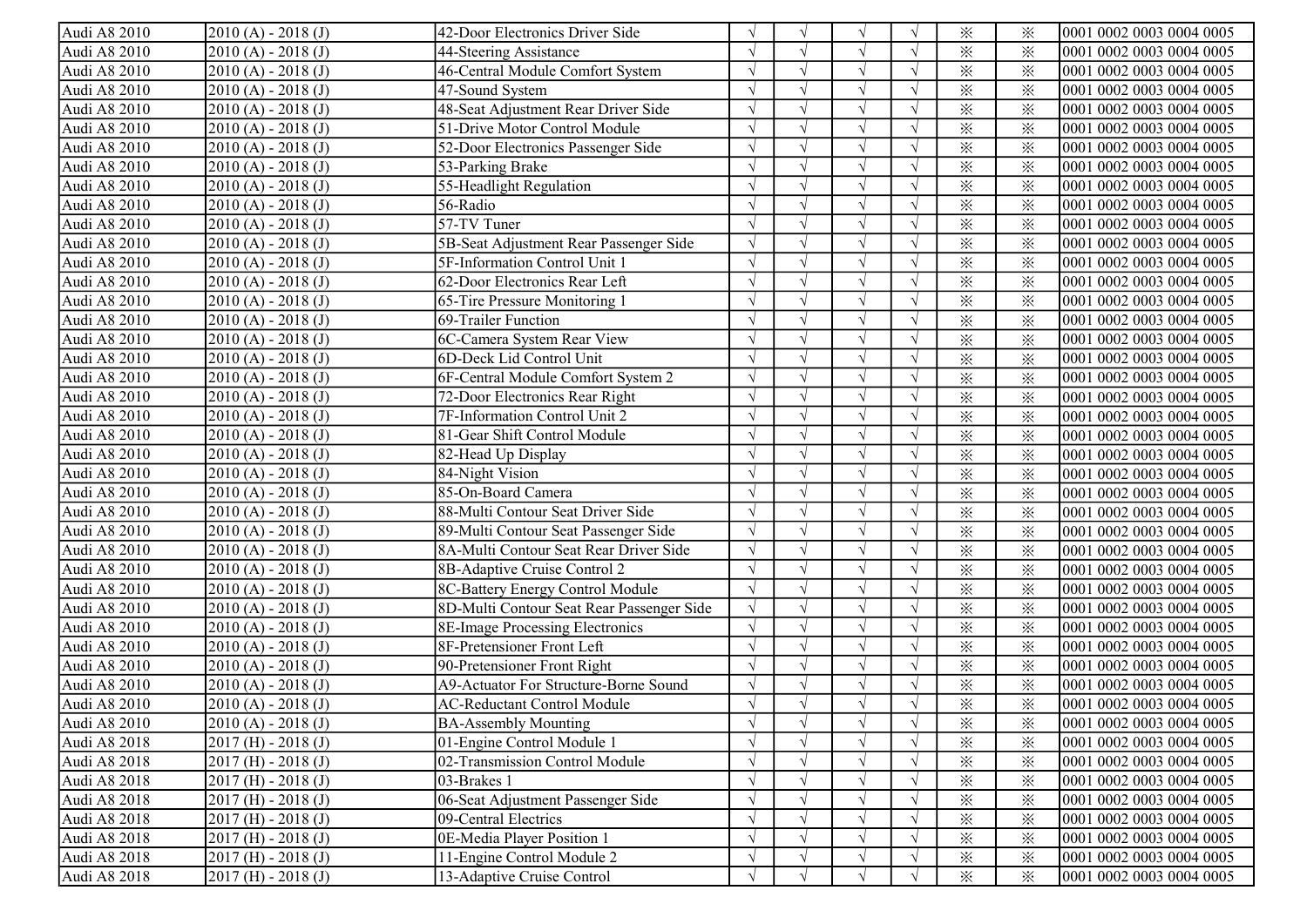| Audi A8 2018 | $2017$ (H) - $2018$ (J) | 15-Airbag                                   |               | $\sqrt{ }$    | N             |            | $\times$                | ⋇        | 0001 0002 0003 0004 0005 |
|--------------|-------------------------|---------------------------------------------|---------------|---------------|---------------|------------|-------------------------|----------|--------------------------|
| Audi A8 2018 | $2017$ (H) - $2018$ (J) | 16-Steering Column Electronics              |               |               |               |            | $\times$                | $\times$ | 0001 0002 0003 0004 0005 |
| Audi A8 2018 | $2017$ (H) - $2018$ (J) | 17-Dash Board                               |               |               |               |            | $\times$                | $\times$ | 0001 0002 0003 0004 0005 |
| Audi A8 2018 | $2017$ (H) - 2018 (J)   | 18-Auxiliary Parking Heater                 |               |               |               |            | $\times$                | $\times$ | 0001 0002 0003 0004 0005 |
| Audi A8 2018 | $2017$ (H) - $2018$ (J) | 19-Gateway                                  |               |               | $\mathcal{N}$ |            | $\times$                | $\times$ | 0001 0002 0003 0004 0005 |
| Audi A8 2018 | $2017$ (H) - $2018$ (J) | 1B-Active Steering                          |               |               |               |            | $\times$                | $\times$ | 0001 0002 0003 0004 0005 |
| Audi A8 2018 | $2017$ (H) - 2018 (J)   | 21-Battery Energy Control Module 2          |               |               |               |            | $\times$                | $\times$ | 0001 0002 0003 0004 0005 |
| Audi A8 2018 | $2017$ (H) - 2018 (J)   | 23-Brake Boost                              |               | $\mathcal{L}$ | $\sim$        |            | $\times$                | $\times$ | 0001 0002 0003 0004 0005 |
| Audi A8 2018 | $2017$ (H) - 2018 (J)   | 29-Light Control Left                       |               | $\sqrt{ }$    | $\sqrt{ }$    |            | $\times$                | $\times$ | 0001 0002 0003 0004 0005 |
| Audi A8 2018 | $2017$ (H) - 2018 (J)   | 2A-Control Unit Wireless Charging           |               |               |               |            | $\times$                | $\times$ | 0001 0002 0003 0004 0005 |
| Audi A8 2018 | $2017$ (H) - 2018 (J)   | 2B-Steering Column Locking                  |               | $\sqrt{ }$    |               |            | $\times$                | $\times$ | 0001 0002 0003 0004 0005 |
| Audi A8 2018 | $2017$ (H) - 2018 (J)   | 32-Lock Electronics                         |               | $\sqrt{ }$    |               |            | $\times$                | $\times$ | 0001 0002 0003 0004 0005 |
| Audi A8 2018 | $2017$ (H) - $2018$ (J) | 36-Seat Adjustment Driver Side              |               | $\sqrt{ }$    |               | $\sqrt{ }$ | $\times$                | ⋇        | 0001 0002 0003 0004 0005 |
| Audi A8 2018 | $2017$ (H) - $2018$ (J) | 39-Light Control Right                      |               | $\sqrt{ }$    |               | $\sqrt{ }$ | $\times$                | $\times$ | 0001 0002 0003 0004 0005 |
| Audi A8 2018 | $2017$ (H) - $2018$ (J) | 3C-Lane Change Assistant                    |               | $\sqrt{ }$    |               |            | $\times$                | $\times$ | 0001 0002 0003 0004 0005 |
| Audi A8 2018 | $2017$ (H) - $2018$ (J) | 42-Door Electronics Driver Side             |               | $\sqrt{ }$    |               |            | $\times$                | $\times$ | 0001 0002 0003 0004 0005 |
| Audi A8 2018 | $2017$ (H) - $2018$ (J) | 44-Steering Assistance                      |               | $\sqrt{ }$    | $\sqrt{ }$    | $\sqrt{ }$ | $\times$                | $\times$ | 0001 0002 0003 0004 0005 |
| Audi A8 2018 | $2017$ (H) - $2018$ (J) | 46-Central Module Comfort System            |               | $\sqrt{2}$    |               |            | $\times$                | $\times$ | 0001 0002 0003 0004 0005 |
| Audi A8 2018 | $2017$ (H) - $2018$ (J) | 47-Sound System                             |               |               |               |            | $\times$                | $\times$ | 0001 0002 0003 0004 0005 |
| Audi A8 2018 | $2017$ (H) - $2018$ (J) | 48-Seat Adjustment Rear Driver Side         |               | $\sqrt{ }$    |               |            | $\times$                | $\times$ | 0001 0002 0003 0004 0005 |
| Audi A8 2018 | $2017$ (H) - $2018$ (J) | 4E-Control Head Rear Right                  |               |               |               |            | $\times$                | $\times$ | 0001 0002 0003 0004 0005 |
| Audi A8 2018 | $2017$ (H) - $2018$ (J) | 51-Drive Motor Control Module               |               | $\sqrt{ }$    | $\mathcal{N}$ |            | $\times$                | $\times$ | 0001 0002 0003 0004 0005 |
| Audi A8 2018 | $2017$ (H) - $2018$ (J) | 52-Door Electronics Passenger Side          |               | $\mathcal{L}$ |               |            | $\times$                | $\times$ | 0001 0002 0003 0004 0005 |
| Audi A8 2018 | $2017$ (H) - 2018 (J)   | 57-TV Tuner                                 |               | $\sqrt{ }$    | $\sqrt{ }$    |            | $\times$                | $\times$ | 0001 0002 0003 0004 0005 |
| Audi A8 2018 | $2017$ (H) - 2018 (J)   | 5B-Seat Adjustment Rear Passenger Side      |               | $\sqrt{ }$    | $\sqrt{ }$    |            | $\times$                | $\times$ | 0001 0002 0003 0004 0005 |
| Audi A8 2018 | $2017$ (H) - 2018 (J)   | 5E-Control Head Rear Left                   |               |               |               |            | $\times$                | $\times$ | 0001 0002 0003 0004 0005 |
| Audi A8 2018 | $2017$ (H) - $2018$ (J) | 5F-Information Control Unit 1               |               |               |               |            | $\times$                | $\times$ | 0001 0002 0003 0004 0005 |
| Audi A8 2018 | $2017$ (H) - 2018 (J)   | 65-Tire Pressure Monitoring 1               |               | $\sqrt{ }$    |               |            | $\overline{\mathbf{x}}$ | $\times$ | 0001 0002 0003 0004 0005 |
| Audi A8 2018 | $2017$ (H) - $2018$ (J) | 69-Trailer Function                         | $\sqrt{ }$    | $\sqrt{ }$    |               | $\sqrt{ }$ | $\times$                | $\times$ | 0001 0002 0003 0004 0005 |
| Audi A8 2018 | $2017$ (H) - $2018$ (J) | 6C-Camera System Rear View                  | $\mathcal{L}$ | $\sqrt{ }$    |               | $\sqrt{ }$ | $\times$                | $\times$ | 0001 0002 0003 0004 0005 |
| Audi A8 2018 | $2017$ (H) - 2018 (J)   | 6D-Deck Lid Control Unit                    |               | $\sqrt{ }$    |               |            | $\times$                | $\times$ | 0001 0002 0003 0004 0005 |
| Audi A8 2018 | $2017$ (H) - $2018$ (J) | 74-Chassis Control                          |               | $\sqrt{ }$    |               |            | $\times$                | $\times$ | 0001 0002 0003 0004 0005 |
| Audi A8 2018 | $2017$ (H) - $2018$ (J) | 75-Telematics Communication Unit            |               | $\sqrt{ }$    | $\sqrt{ }$    |            | $\times$                | $\times$ | 0001 0002 0003 0004 0005 |
| Audi A8 2018 | $2017$ (H) - $2018$ (J) | 81-Gear Shift Control Module                |               | $\sqrt{ }$    | $\sqrt{ }$    |            | $\times$                | $\times$ | 0001 0002 0003 0004 0005 |
| Audi A8 2018 | $2017$ (H) - $2018$ (J) | 82-Head Up Display                          |               |               |               |            | $\times$                | $\times$ | 0001 0002 0003 0004 0005 |
| Audi A8 2018 | $2017$ (H) - 2018 (J)   | 84-Night Vision                             |               |               |               |            | $\times$                | $\times$ | 0001 0002 0003 0004 0005 |
| Audi A8 2018 | $[2017(H) - 2018(J)]$   | 8C-Battery Energy Control Module            | $\sqrt{ }$    | V             | V             | V          | $\times$                | ፠        | 0001 0002 0003 0004 0005 |
| Audi A8 2018 | $2017$ (H) - $2018$ (J) | A5-Front Sensors Driver Assistance System   |               | $\sqrt{ }$    |               |            | $\times$                | ⋇        | 0001 0002 0003 0004 0005 |
| Audi A8 2018 | $2017$ (H) - $2018$ (J) | A9-Actuator For Structure-Borne Sound       |               |               |               |            | $\times$                | $\times$ | 0001 0002 0003 0004 0005 |
| Audi A8 2018 | $2017$ (H) - 2018 (J)   | <b>AC-Reductant Control Module</b>          |               |               |               |            | $\times$                | $\times$ | 0001 0002 0003 0004 0005 |
| Audi A8 2018 | $2017$ (H) - 2018 (J)   | <b>BA-Assembly Mounting</b>                 |               |               |               |            | $\times$                | $\times$ | 0001 0002 0003 0004 0005 |
| Audi A8 2018 | $2017$ (H) - 2018 (J)   | <b>BB-Door Electronics Rear Driver Side</b> |               | $\sqrt{ }$    |               |            | $\times$                | $\times$ | 0001 0002 0003 0004 0005 |
| Audi A8 2018 | $2017$ (H) - 2018 (J)   | BC-Door Electronics Rear Passenger Side     |               |               |               |            | $\times$                | $\times$ | 0001 0002 0003 0004 0005 |
| Audi A8 2018 | $2017$ (H) - 2018 (J)   | C0-Actuator For Exterior Noise              | $\gamma$      | $\sqrt{ }$    |               |            | $\times$                | $\times$ | 0001 0002 0003 0004 0005 |
| Audi A8 2018 | $2017$ (H) - 2018 (J)   | C4-DC/DC Converter Control Module           |               | $\sqrt{ }$    |               | $\sqrt{ }$ | $\times$                | $\times$ | 0001 0002 0003 0004 0005 |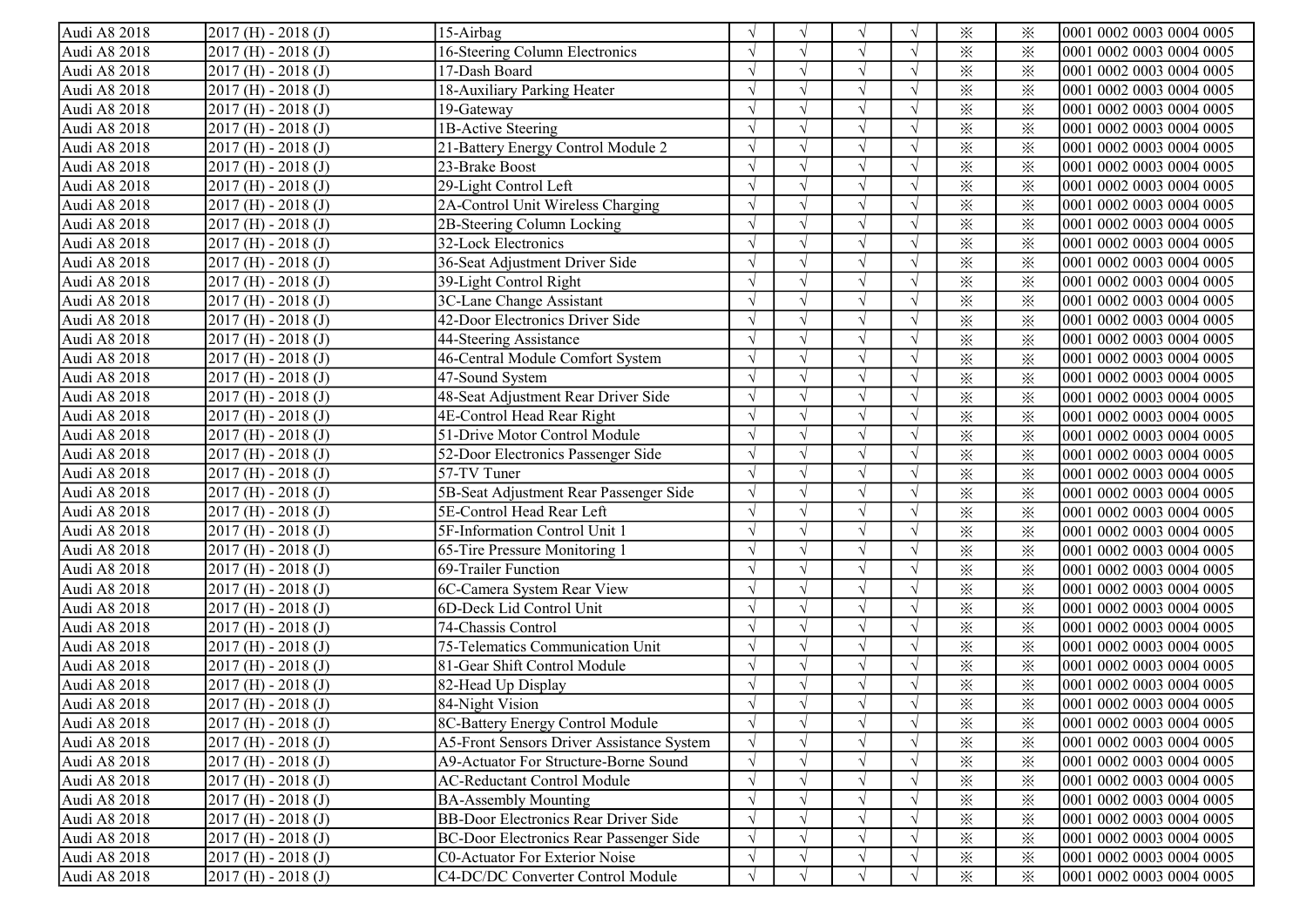| Audi A8 2018        | $2017$ (H) - $2018$ (J) | C5-Thermal Management                   |               | $\sqrt{ }$   | $\mathcal{N}$ |            | $\times$ | $\times$ | 0001 0002 0003 0004 0005  |
|---------------------|-------------------------|-----------------------------------------|---------------|--------------|---------------|------------|----------|----------|---------------------------|
| Audi A8 2018        | $2017$ (H) - $2018$ (J) | C6-Battery Charger Control Module       |               |              |               |            | $\times$ | $\times$ | 0001 0002 0003 0004 0005  |
| Audi A8 2018        | $2017$ (H) - $2018$ (J) | CA-Control Module For Sunroof           |               |              |               |            | $\times$ | $\times$ | 0001 0002 0003 0004 0005  |
| Audi A8 2018        | $2017$ (H) - 2018 (J)   | CB-Rear Axle Steering                   |               |              |               |            | $\times$ | $\times$ | 0001 0002 0003 0004 0005  |
| Audi A8 2018        | $2017$ (H) - 2018 (J)   | CC-Starter / Generator Control Module   |               |              |               |            | $\times$ | $\times$ | 0001 0002 0003 0004 0005  |
| Audi A8 2018        | $2017$ (H) - $2018$ (J) | CD-Laser Scanner                        |               |              | $\mathcal{N}$ |            | $\times$ | $\times$ | 0001 0002 0003 0004 0005  |
| Audi A8 2018        | $2017$ (H) - $2018$ (J) | CF-Control Unit Lane Change Assistant 2 |               |              |               |            | $\times$ | $\times$ | 0001 0002 0003 0004 0005  |
| Audi A8 2018        | $2017$ (H) - 2018 (J)   | D4-Roll Control System 1                |               | $\sqrt{ }$   | $\sqrt{ }$    |            | $\times$ | $\times$ | 0001 0002 0003 0004 0005  |
| Audi A8 2018        | $2017$ (H) - 2018 (J)   | D5-Roll Control System 2                |               | $\sqrt{ }$   | $\sqrt{ }$    |            | $\times$ | $\times$ | 0001 0002 0003 0004 0005  |
| Audi A8 2018        | $2017$ (H) - 2018 (J)   | D6-Light Control Left 2                 |               | $\sqrt{ }$   | $\sqrt{ }$    |            | $\times$ | $\times$ | 0001 0002 0003 0004 0005  |
| Audi A8 2018        | $2017$ (H) - $2018$ (J) | D7-Light Control Right 2                |               |              |               |            | $\times$ | $\times$ | 0001 0002 0003 0004 0005  |
| Audi A8 2018        | $2017$ (H) - 2018 (J)   | <b>DB-Front Corner Radar 1</b>          |               | $\sqrt{ }$   |               |            | $\times$ | $\times$ | 0001 0002 0003 0004 0005  |
| Audi A8 2018        | $2017$ (H) - $2018$ (J) | DC-Front Corner Radar 2                 |               | $\sqrt{ }$   |               |            | $\times$ | $\times$ | 0001 0002 0003 0004 0005  |
| Audi A8 2018        | $2017$ (H) - $2018$ (J) | DD-Control Module 2 For Sunroof         | $\gamma$      | $\sqrt{ }$   |               |            | $\times$ | ⋇        | 0001 0002 0003 0004 0005  |
| Audi A8 2018        | $2017$ (H) - $2018$ (J) | DE-Charger 1 Mobile Devices             |               | $\sqrt{ }$   |               |            | $\times$ | $\times$ | 0001 0002 0003 0004 0005  |
| Audi A8 2018        | $2017$ (H) - $2018$ (J) | DF-Charger 2 Mobile Devices             |               | $\sqrt{ }$   |               |            | $\times$ | $\times$ | 0001 0002 0003 0004 0005  |
| Audi A8 2018        | $2017$ (H) - $2018$ (J) | E0-Auxiliary Display Control Unit 1     |               | $\sqrt{ }$   |               |            | $\times$ | $\times$ | 0001 0002 0003 0004 0005  |
| Audi Cabriolet 2003 | $2003(3) - 2009(9)$     | 01-Engine Control Module 1              |               | $\sqrt{ }$   | $\sqrt{ }$    | $\Delta$   | $\times$ | $\times$ | 0001 0002 0003 0004 0005  |
| Audi Cabriolet 2003 | $[2003 (3) - 2009 (9)]$ | 02-Transmission Control Module          |               | $\sqrt{ }$   | $\sqrt{ }$    |            | $\times$ | $\times$ | 0001 0002 0003 0004 0005  |
| Audi Cabriolet 2003 | $[2003 (3) - 2009 (9)]$ | 03-Brakes 1                             |               | $\sqrt{ }$   | $\sqrt{ }$    |            | $\times$ | $\times$ | 0001 0002 0003 0004 0005  |
| Audi Cabriolet 2003 | $2003(3) - 2009(9)$     | 08-Air Conditioning                     |               | $\sqrt{ }$   |               |            | $\times$ | $\times$ | 0001 0002 0003 0004 0005  |
| Audi Cabriolet 2003 | $2003(3) - 2009(9)$     | 09-Central Electrics                    |               |              |               |            | $\times$ | $\times$ | 0001 0002 0003 0004 0005  |
| Audi Cabriolet 2003 | $2003(3) - 2009(9)$     | 0F-Radio Tuner - Digital                |               |              |               |            | $\times$ | $\times$ | 0001 0002 0003 0004 0005  |
| Audi Cabriolet 2003 | $[2003 (3) - 2009 (9)]$ | 15-Airbag                               |               |              |               |            | $\times$ | $\times$ | 0001 0002 0003 0004 0005  |
| Audi Cabriolet 2003 | $[2003 (3) - 2009 (9)]$ | 16-Steering Column Electronics          |               | $\sqrt{ }$   | $\sqrt{ }$    |            | $\times$ | $\times$ | 0001 0002 0003 0004 0005  |
| Audi Cabriolet 2003 | $[2003 (3) - 2009 (9)]$ | 17-Dash Board                           |               | $\sqrt{ }$   | $\sqrt{ }$    |            | $\times$ | $\times$ | 0001 0002 0003 0004 0005  |
| Audi Cabriolet 2003 | $[2003 (3) - 2009 (9)]$ | 18-Auxiliary Parking Heater             |               | $\lambda$    | $\sqrt{ }$    |            | $\times$ | $\times$ | 0001 0002 0003 0004 0005  |
| Audi Cabriolet 2003 | $[2003 (3) - 2009 (9)]$ | 25-Immobilizer                          |               |              |               |            | $\times$ | $\times$ | 0001 0002 0003 0004 0005  |
| Audi Cabriolet 2003 | $[2003 (3) - 2009 (9)]$ | 26-Electronic Roof Control              |               | $\sqrt{ }$   |               |            | $\times$ | $\times$ | 0001 0002 0003 0004 0005  |
| Audi Cabriolet 2003 | $[2003 (3) - 2009 (9)]$ | 36-Seat Adjustment Driver Side          |               | $\sqrt{ }$   |               | $\sqrt{ }$ | $\times$ | $\times$ | 0001 0002 0003 0004 0005  |
| Audi Cabriolet 2003 | $[2003 (3) - 2009 (9)]$ | 37-Navigation                           | $\sqrt{ }$    | $\sqrt{ }$   |               | $\sqrt{ }$ | $\times$ | $\times$ | 0001 0002 0003 0004 0005  |
| Audi Cabriolet 2003 | $[2003 (3) - 2009 (9)]$ | 45-Interior Monitoring                  |               | $\sqrt{ }$   |               | $\sqrt{ }$ | $\times$ | $\times$ | 0001 0002 0003 0004 0005  |
| Audi Cabriolet 2003 | $[2003 (3) - 2009 (9)]$ | 46-Central Module Comfort System        | $\mathcal{L}$ | $\sqrt{ }$   | $\sqrt{ }$    | $\sqrt{ }$ | $\times$ | $\times$ | 0001 0002 0003 0004 0005  |
| Audi Cabriolet 2003 | $2003(3) - 2009(9)$     | 55-Headlight Regulation                 |               | $\sqrt{ }$   | $\sqrt{ }$    | $\sqrt{ }$ | $\times$ | $\times$ | 0001 0002 0003 0004 0005  |
| Audi Cabriolet 2003 | $2003(3) - 2009(9)$     | 56-Radio                                |               | $\sqrt{ }$   |               |            | $\times$ | $\times$ | 0001 0002 0003 0004 0005  |
| Audi Cabriolet 2003 | $[2003 (3) - 2009 (9)]$ | 57-TV Tuner                             |               |              |               |            | $\times$ | $\times$ | 0001 0002 0003 0004 0005  |
| Audi Cabriolet 2003 | $[2003 (3) - 2009 (9)]$ | [63-Entry Assistance Driver Side        | V             | $\sqrt{ }$   | $\sqrt{ }$    | V          | ⋇        | ፠        | 10001 0002 0003 0004 0005 |
| Audi Cabriolet 2003 | $[2003 (3) - 2009 (9)]$ | 67-Voice Control                        |               | $\sqrt{ }$   |               |            | $\times$ | $\times$ | 0001 0002 0003 0004 0005  |
| Audi Cabriolet 2003 | $[2003 (3) - 2009 (9)]$ | 73-Entry Assistance Passenger Side      |               | $\sqrt{ }$   |               |            | $\times$ | $\times$ | 0001 0002 0003 0004 0005  |
| Audi Cabriolet 2003 | $[2003 (3) - 2009 (9)]$ | 75-Telematics Communication Unit        |               |              |               |            | $\times$ | $\times$ | 0001 0002 0003 0004 0005  |
| Audi Cabriolet 2003 | $[2003 (3) - 2009 (9)]$ | 76-Parking Assistance                   |               | $\sqrt{ }$   |               |            | $\times$ | $\times$ | 0001 0002 0003 0004 0005  |
| Audi Cabriolet 2003 | $2003(3) - 2009(9)$     | 77-Telephone                            |               | $\sqrt{ }$   |               |            | $\times$ | $\times$ | 0001 0002 0003 0004 0005  |
| Audi Cabriolet 2003 | $[2003 (3) - 2009 (9)]$ | 65-Tire Pressure Monitoring 1           |               | $\sqrt{ }$   |               |            | $\times$ | $\times$ | 0001 0002 0003 0004 0005  |
| Audi Cabriolet 2003 | $[2003 (3) - 2009 (9)]$ | 11-Engine Control Module 2              |               | $\mathcal N$ |               |            | $\times$ | $\times$ | 0001 0002 0003 0004 0005  |
| Audi Q2 2017        | $2017$ (H) - 2018 (J)   | 01-Engine Control Module 1              | $\sqrt{ }$    | $\sqrt{ }$   | $\mathcal{N}$ |            | $\times$ | $\times$ | 0001 0002 0003 0004 0005  |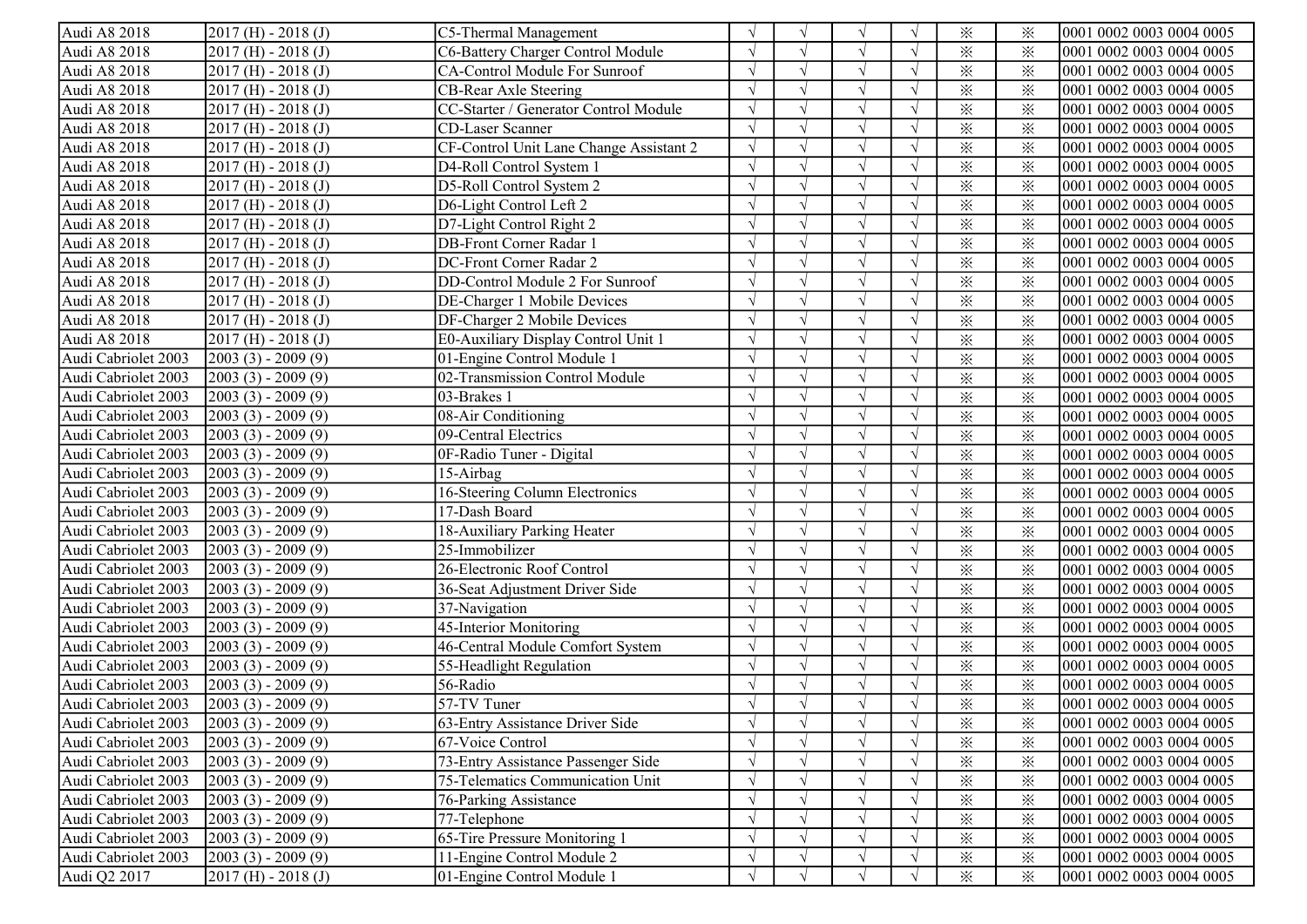| Audi Q2 2017 | $2017$ (H) - 2018 (J)   | 02-Transmission Control Module            |               | $\sqrt{ }$    | N             |            | $\times$                | ⋇        | 0001 0002 0003 0004 0005 |
|--------------|-------------------------|-------------------------------------------|---------------|---------------|---------------|------------|-------------------------|----------|--------------------------|
| Audi Q2 2017 | $2017$ (H) - $2018$ (J) | 03-Brakes 1                               |               |               |               |            | $\times$                | $\times$ | 0001 0002 0003 0004 0005 |
| Audi Q2 2017 | $2017$ (H) - $2018$ (J) | 06-Seat Adjustment Passenger Side         |               |               |               |            | $\times$                | $\times$ | 0001 0002 0003 0004 0005 |
| Audi Q2 2017 | $2017$ (H) - 2018 (J)   | 08-Air Conditioning                       |               |               |               |            | $\times$                | $\times$ | 0001 0002 0003 0004 0005 |
| Audi Q2 2017 | $2017$ (H) - $2018$ (J) | 09-Central Electrics                      |               |               | $\mathcal{N}$ |            | $\times$                | $\times$ | 0001 0002 0003 0004 0005 |
| Audi Q2 2017 | $2017$ (H) - 2018 (J)   | 13-Adaptive Cruise Control                |               |               |               |            | $\times$                | $\times$ | 0001 0002 0003 0004 0005 |
| Audi Q2 2017 | $2017$ (H) - 2018 (J)   | 14-Wheel Dampening Electronics            |               |               | $\sqrt{ }$    |            | $\times$                | $\times$ | 0001 0002 0003 0004 0005 |
| Audi Q2 2017 | $2017$ (H) - 2018 (J)   | 15-Airbag                                 |               | $\sqrt{2}$    | $\sqrt{ }$    |            | $\times$                | $\times$ | 0001 0002 0003 0004 0005 |
| Audi Q2 2017 | $2017$ (H) - 2018 (J)   | 16-Steering Column Electronics            |               | $\sqrt{ }$    | $\sqrt{ }$    |            | $\times$                | $\times$ | 0001 0002 0003 0004 0005 |
| Audi Q2 2017 | $2017$ (H) - 2018 (J)   | 17-Dash Board                             |               |               |               |            | $\times$                | $\times$ | 0001 0002 0003 0004 0005 |
| Audi Q2 2017 | $2017$ (H) - 2018 (J)   | 18-Auxiliary Parking Heater               |               | $\sqrt{ }$    |               |            | $\times$                | $\times$ | 0001 0002 0003 0004 0005 |
| Audi Q2 2017 | $2017$ (H) - $2018$ (J) | 19-Gateway                                |               | $\sqrt{ }$    |               |            | $\times$                | $\times$ | 0001 0002 0003 0004 0005 |
| Audi Q2 2017 | $2017$ (H) - $2018$ (J) | 20-High Beam Assistance                   |               | $\sqrt{ }$    |               |            | $\times$                | ⋇        | 0001 0002 0003 0004 0005 |
| Audi Q2 2017 | $2017$ (H) - 2018 (J)   | 22-All Wheel Control                      |               | $\sqrt{ }$    |               | $\sqrt{ }$ | $\times$                | $\times$ | 0001 0002 0003 0004 0005 |
| Audi Q2 2017 | $2017$ (H) - $2018$ (J) | 23-Brake Boost                            |               | $\sqrt{ }$    |               |            | $\times$                | $\times$ | 0001 0002 0003 0004 0005 |
| Audi Q2 2017 | $2017$ (H) - 2018 (J)   | 26-Electronic Roof Control                |               | $\sqrt{ }$    |               |            | $\times$                | $\times$ | 0001 0002 0003 0004 0005 |
| Audi Q2 2017 | $2017$ (H) - $2018$ (J) | 29-Light Control Left                     | $\Delta$      | $\sqrt{ }$    | $\sqrt{ }$    | $\sqrt{ }$ | $\times$                | $\times$ | 0001 0002 0003 0004 0005 |
| Audi Q2 2017 | $2017$ (H) - $2018$ (J) | 2B-Steering Column Locking                |               | $\sqrt{2}$    |               |            | $\times$                | $\times$ | 0001 0002 0003 0004 0005 |
| Audi Q2 2017 | $2017$ (H) - $2018$ (J) | 30-Special Function 2                     |               |               |               |            | $\times$                | $\times$ | 0001 0002 0003 0004 0005 |
| Audi Q2 2017 | $2017$ (H) - $2018$ (J) | 36-Seat Adjustment Driver Side            |               | $\sqrt{ }$    |               |            | $\times$                | $\times$ | 0001 0002 0003 0004 0005 |
| Audi Q2 2017 | $2017$ (H) - $2018$ (J) | 39-Light Control Right                    |               |               |               |            | $\times$                | $\times$ | 0001 0002 0003 0004 0005 |
| Audi Q2 2017 | $2017$ (H) - $2018$ (J) | 3C-Lane Change Assistant                  |               | $\sqrt{ }$    | $\mathcal{N}$ |            | $\times$                | $\times$ | 0001 0002 0003 0004 0005 |
| Audi Q2 2017 | $2017$ (H) - 2018 (J)   | 3D-Special Function                       |               | $\mathcal{L}$ |               |            | $\times$                | $\times$ | 0001 0002 0003 0004 0005 |
| Audi Q2 2017 | $2017$ (H) - 2018 (J)   | 42-Door Electronics Driver Side           |               | $\sqrt{ }$    | $\sqrt{ }$    |            | $\times$                | $\times$ | 0001 0002 0003 0004 0005 |
| Audi Q2 2017 | $2017$ (H) - 2018 (J)   | 44-Steering Assistance                    |               | $\sqrt{ }$    | $\sqrt{ }$    |            | $\times$                | $\times$ | 0001 0002 0003 0004 0005 |
| Audi Q2 2017 | $2017$ (H) - $2018$ (J) | 47-Sound System                           |               |               |               |            | $\times$                | $\times$ | 0001 0002 0003 0004 0005 |
| Audi Q2 2017 | $2017$ (H) - 2018 (J)   | 4B-Multifunction Module                   |               |               |               |            | $\times$                | $\times$ | 0001 0002 0003 0004 0005 |
| Audi Q2 2017 | $2017$ (H) - 2018 (J)   | 51-Drive Motor Control Module             |               | $\sqrt{ }$    |               |            | $\overline{\mathbf{x}}$ | $\times$ | 0001 0002 0003 0004 0005 |
| Audi Q2 2017 | $2017$ (H) - $2018$ (J) | 52-Door Electronics Passenger Side        | $\sqrt{ }$    | $\sqrt{ }$    |               | $\sqrt{ }$ | $\times$                | $\times$ | 0001 0002 0003 0004 0005 |
| Audi Q2 2017 | $2017$ (H) - 2018 (J)   | 55-Headlight Regulation                   | $\mathcal{L}$ | $\sqrt{ }$    |               | $\sqrt{ }$ | $\times$                | $\times$ | 0001 0002 0003 0004 0005 |
| Audi Q2 2017 | $2017$ (H) - 2018 (J)   | 57-TV Tuner                               |               | $\sqrt{ }$    |               |            | $\times$                | $\times$ | 0001 0002 0003 0004 0005 |
| Audi Q2 2017 | $2017$ (H) - 2018 (J)   | 5F-Information Control Unit 1             |               | $\sqrt{ }$    |               |            | $\times$                | $\times$ | 0001 0002 0003 0004 0005 |
| Audi Q2 2017 | $2017$ (H) - $2018$ (J) | 65-Tire Pressure Monitoring 1             |               | $\sqrt{ }$    | $\sqrt{ }$    |            | $\times$                | $\times$ | 0001 0002 0003 0004 0005 |
| Audi Q2 2017 | $2017$ (H) - $2018$ (J) | 69-Trailer Function                       |               | $\sqrt{ }$    | $\sqrt{ }$    |            | $\times$                | $\times$ | 0001 0002 0003 0004 0005 |
| Audi Q2 2017 | $2017$ (H) - $2018$ (J) | 6C-Camera System Rear View                |               |               |               |            | $\times$                | $\times$ | 0001 0002 0003 0004 0005 |
| Audi Q2 2017 | $2017$ (H) - $2018$ (J) | 6D-Deck Lid Control Unit                  |               |               |               |            | $\times$                | $\times$ | 0001 0002 0003 0004 0005 |
| Audi Q2 2017 | $[2017(H) - 2018(J)]$   | 75-Telematics Communication Unit          | V             | V             | V             | V          | $\times$                | ፠        | 0001 0002 0003 0004 0005 |
| Audi Q2 2017 | $2017$ (H) - $2018$ (J) | 76-Parking Assistance                     |               | $\sqrt{ }$    |               |            | $\times$                | $\times$ | 0001 0002 0003 0004 0005 |
| Audi Q2 2017 | $2017$ (H) - $2018$ (J) | 82-Head Up Display                        |               |               |               |            | $\times$                | $\times$ | 0001 0002 0003 0004 0005 |
| Audi Q2 2017 | $2017$ (H) - 2018 (J)   | 8C-Battery Energy Control Module          |               |               |               |            | $\times$                | $\times$ | 0001 0002 0003 0004 0005 |
| Audi Q2 2017 | $2017$ (H) - 2018 (J)   | A5-Front Sensors Driver Assistance System |               | $\sqrt{ }$    |               |            | $\times$                | $\times$ | 0001 0002 0003 0004 0005 |
| Audi Q2 2017 | $2017$ (H) - 2018 (J)   | A6-Microphone Control Unit                |               | $\sqrt{ }$    | $\sqrt{ }$    |            | $\times$                | $\times$ | 0001 0002 0003 0004 0005 |
| Audi Q2 2017 | $2017$ (H) - 2018 (J)   | A9-Actuator For Structure-Borne Sound     |               |               |               |            | $\times$                | $\times$ | 0001 0002 0003 0004 0005 |
| Audi Q2 2017 | $2017$ (H) - 2018 (J)   | B7-Access Startsystem Interface           | $\gamma$      | $\sqrt{ }$    |               |            | $\times$                | $\times$ | 0001 0002 0003 0004 0005 |
| Audi Q2 2017 | $2017$ (H) - 2018 (J)   | BB-Door Electronics Rear Driver Side      | $\sqrt{ }$    | $\sqrt{ }$    |               |            | $\times$                | $\times$ | 0001 0002 0003 0004 0005 |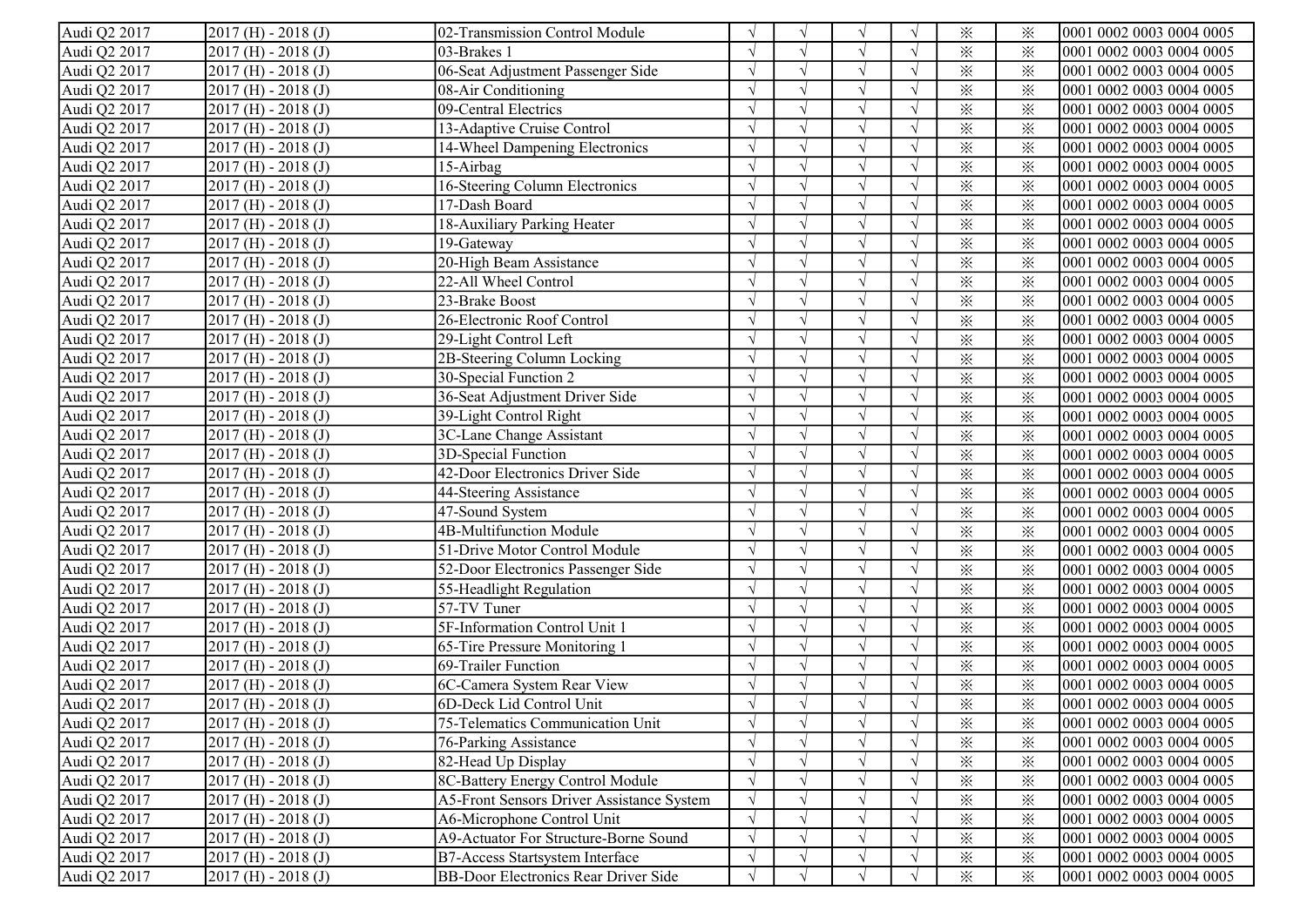| Audi Q2 2017 | $2017$ (H) - 2018 (J)   | BC-Door Electronics Rear Passenger Side   | $\sqrt{ }$ | $\sqrt{ }$    | N             |            | $\times$                | ⋇        | 0001 0002 0003 0004 0005 |
|--------------|-------------------------|-------------------------------------------|------------|---------------|---------------|------------|-------------------------|----------|--------------------------|
| Audi Q2 2017 | $2017$ (H) - $2018$ (J) | <b>C0-Actuator For Exterior Noise</b>     |            |               |               |            | $\times$                | $\times$ | 0001 0002 0003 0004 0005 |
| Audi Q2 2017 | $2017$ (H) - 2018 (J)   | C6-Battery Charger Control Module         |            |               |               |            | $\times$                | $\times$ | 0001 0002 0003 0004 0005 |
| Audi Q2 2017 | $2017$ (H) - 2018 (J)   | CA-Control Module For Sunroof             |            |               |               |            | $\times$                | $\times$ | 0001 0002 0003 0004 0005 |
| Audi Q2 2017 | $2017$ (H) - $2018$ (J) | CF-Control Unit Lane Change Assistant 2   |            |               | N             |            | $\times$                | $\times$ | 0001 0002 0003 0004 0005 |
| Audi Q2 2017 | $2017$ (H) - 2018 (J)   | D6-Light Control Left 2                   |            |               |               |            | $\times$                | $\times$ | 0001 0002 0003 0004 0005 |
| Audi Q2 2017 | $2017$ (H) - 2018 (J)   | D7-Light Control Right 2                  |            | $\mathcal{L}$ | $\sqrt{ }$    |            | $\times$                | $\times$ | 0001 0002 0003 0004 0005 |
| Audi Q2 2017 | $2017$ (H) - 2018 (J)   | DE-Charger 1 Mobile Devices               |            | $\sqrt{ }$    | $\sqrt{ }$    |            | $\times$                | $\times$ | 0001 0002 0003 0004 0005 |
| Audi Q3 2012 | $2012 (C) - 2018 (J)$   | 01-Engine Control Module 1                |            | $\sqrt{ }$    | $\sqrt{ }$    |            | $\times$                | $\times$ | 0001 0002 0003 0004 0005 |
| Audi Q3 2012 | $2012 (C) - 2018 (J)$   | 02-Transmission Control Module            |            |               |               |            | $\times$                | $\times$ | 0001 0002 0003 0004 0005 |
| Audi Q3 2012 | $2012 (C) - 2018 (J)$   | 03-Brakes 1                               |            | $\sqrt{ }$    |               |            | $\times$                | $\times$ | 0001 0002 0003 0004 0005 |
| Audi Q3 2012 | $2012 (C) - 2018 (J)$   | 05-Kessy                                  |            | $\sqrt{ }$    |               |            | $\times$                | $\times$ | 0001 0002 0003 0004 0005 |
| Audi Q3 2012 | $2012 (C) - 2018 (J)$   | 08-Air Conditioning                       |            | $\sqrt{ }$    |               |            | $\times$                | ⋇        | 0001 0002 0003 0004 0005 |
| Audi Q3 2012 | $2012 (C) - 2018 (J)$   | 09-Central Electrics                      |            | $\sqrt{ }$    |               |            | $\times$                | $\times$ | 0001 0002 0003 0004 0005 |
| Audi Q3 2012 | $2012 (C) - 2018 (J)$   | 0E-Media Player Position 1                |            | $\sqrt{ }$    |               |            | $\times$                | $\times$ | 0001 0002 0003 0004 0005 |
| Audi Q3 2012 | $2012 (C) - 2018 (J)$   | 10-Parking Assistance 2                   |            | $\sqrt{ }$    |               |            | $\times$                | $\times$ | 0001 0002 0003 0004 0005 |
| Audi Q3 2012 | $2012 (C) - 2018 (J)$   | 14-Wheel Dampening Electronics            |            | $\sqrt{ }$    | $\sqrt{ }$    | $\Delta$   | $\times$                | $\times$ | 0001 0002 0003 0004 0005 |
| Audi Q3 2012 | $2012 (C) - 2018 (J)$   | 15-Airbag                                 |            | $\sqrt{ }$    |               |            | $\times$                | $\times$ | 0001 0002 0003 0004 0005 |
| Audi Q3 2012 | $2012 (C) - 2018 (J)$   | 16-Steering Column Electronics            |            |               |               |            | $\times$                | $\times$ | 0001 0002 0003 0004 0005 |
| Audi Q3 2012 | $2012 (C) - 2018 (J)$   | 17-Dash Board                             |            | $\sqrt{ }$    |               |            | $\times$                | $\times$ | 0001 0002 0003 0004 0005 |
| Audi Q3 2012 | $2012 (C) - 2018 (J)$   | 19-Gateway                                |            |               |               |            | $\times$                | $\times$ | 0001 0002 0003 0004 0005 |
| Audi Q3 2012 | $2012 (C) - 2018 (J)$   | 20-High Beam Assistance                   |            | $\sqrt{ }$    | $\mathcal{N}$ |            | $\times$                | $\times$ | 0001 0002 0003 0004 0005 |
| Audi Q3 2012 | $2012 (C) - 2018 (J)$   | 22-All Wheel Control                      |            |               |               |            | $\times$                | $\times$ | 0001 0002 0003 0004 0005 |
| Audi Q3 2012 | $2012 (C) - 2018 (J)$   | 25-Immobilizer                            |            | $\sqrt{ }$    | $\sqrt{ }$    |            | $\times$                | $\times$ | 0001 0002 0003 0004 0005 |
| Audi Q3 2012 | $2012 (C) - 2018 (J)$   | 2B-Steering Column Locking                |            | $\sqrt{ }$    | $\sqrt{ }$    |            | $\times$                | $\times$ | 0001 0002 0003 0004 0005 |
| Audi Q3 2012 | $2012 (C) - 2018 (J)$   | 3C-Lane Change Assistant                  |            | $\lambda$     |               |            | $\times$                | $\times$ | 0001 0002 0003 0004 0005 |
| Audi Q3 2012 | $2012 (C) - 2018 (J)$   | 3D-Special Function                       |            |               |               |            | $\times$                | $\times$ | 0001 0002 0003 0004 0005 |
| Audi Q3 2012 | $2012 (C) - 2018 (J)$   | 42-Door Electronics Driver Side           |            | $\sqrt{ }$    |               |            | $\overline{\mathbf{x}}$ | $\times$ | 0001 0002 0003 0004 0005 |
| Audi Q3 2012 | $2012 (C) - 2018 (J)$   | 44-Steering Assistance                    | $\sqrt{ }$ | $\sqrt{ }$    |               | $\sqrt{ }$ | $\times$                | $\times$ | 0001 0002 0003 0004 0005 |
| Audi Q3 2012 | $2012 (C) - 2018 (J)$   | 47-Sound System                           | $\Delta$   | $\sqrt{ }$    |               | $\sqrt{ }$ | $\times$                | $\times$ | 0001 0002 0003 0004 0005 |
| Audi Q3 2012 | $2012 (C) - 2018 (J)$   | 52-Door Electronics Passenger Side        |            | $\sqrt{ }$    |               |            | $\times$                | $\times$ | 0001 0002 0003 0004 0005 |
| Audi Q3 2012 | $2012 (C) - 2018 (J)$   | 53-Parking Brake                          |            | $\sqrt{ }$    |               |            | $\times$                | $\times$ | 0001 0002 0003 0004 0005 |
| Audi Q3 2012 | $2012 (C) - 2018 (J)$   | 55-Headlight Regulation                   |            | $\sqrt{ }$    | $\sqrt{ }$    | $\Delta$   | $\times$                | $\times$ | 0001 0002 0003 0004 0005 |
| Audi Q3 2012 | $2012 (C) - 2018 (J)$   | 56-Radio                                  |            | $\sqrt{ }$    | $\sqrt{ }$    |            | $\times$                | $\times$ | 0001 0002 0003 0004 0005 |
| Audi Q3 2012 | $2012 (C) - 2018 (J)$   | 57-TV Tuner                               |            |               |               |            | $\times$                | $\times$ | 0001 0002 0003 0004 0005 |
| Audi Q3 2012 | $2012 (C) - 2018 (J)$   | 5F-Information Control Unit 1             |            |               |               |            | $\times$                | $\times$ | 0001 0002 0003 0004 0005 |
| Audi Q3 2012 | $[2012 (C) - 2018 (J)]$ | [62-Door Electronics Rear Left]           | V          | V             | V             | $\sqrt{ }$ | $\times$                | ፠        | 0001 0002 0003 0004 0005 |
| Audi Q3 2012 | $2012 (C) - 2018 (J)$   | 69-Trailer Function                       |            | $\sqrt{ }$    |               |            | $\times$                | ⋇        | 0001 0002 0003 0004 0005 |
| Audi Q3 2012 | $2012 (C) - 2018 (J)$   | 6C-Camera System Rear View                |            |               |               |            | $\times$                | $\times$ | 0001 0002 0003 0004 0005 |
| Audi Q3 2012 | $2012 (C) - 2018 (J)$   | 6D-Deck Lid Control Unit                  |            |               |               |            | $\times$                | $\times$ | 0001 0002 0003 0004 0005 |
| Audi Q3 2012 | $2012 (C) - 2018 (J)$   | 72-Door Electronics Rear Right            |            |               |               |            | $\times$                | $\times$ | 0001 0002 0003 0004 0005 |
| Audi Q3 2012 | $2012 (C) - 2018 (J)$   | 75-Telematics Communication Unit          |            | $\sqrt{ }$    | $\sqrt{ }$    |            | $\times$                | $\times$ | 0001 0002 0003 0004 0005 |
| Audi Q3 2012 | $2012 (C) - 2018 (J)$   | A5-Front Sensors Driver Assistance System |            |               |               |            | $\times$                | $\times$ | 0001 0002 0003 0004 0005 |
| Audi Q3 2012 | $2012 (C) - 2018 (J)$   | A9-Actuator For Structure-Borne Sound     |            | $\sqrt{ }$    |               |            | $\times$                | $\times$ | 0001 0002 0003 0004 0005 |
| Audi Q5 2009 | $2009(9) - 2017(H)$     | 01-Engine Control Module 1                | $\sqrt{ }$ | $\sqrt{ }$    |               |            | $\times$                | $\times$ | 0001 0002 0003 0004 0005 |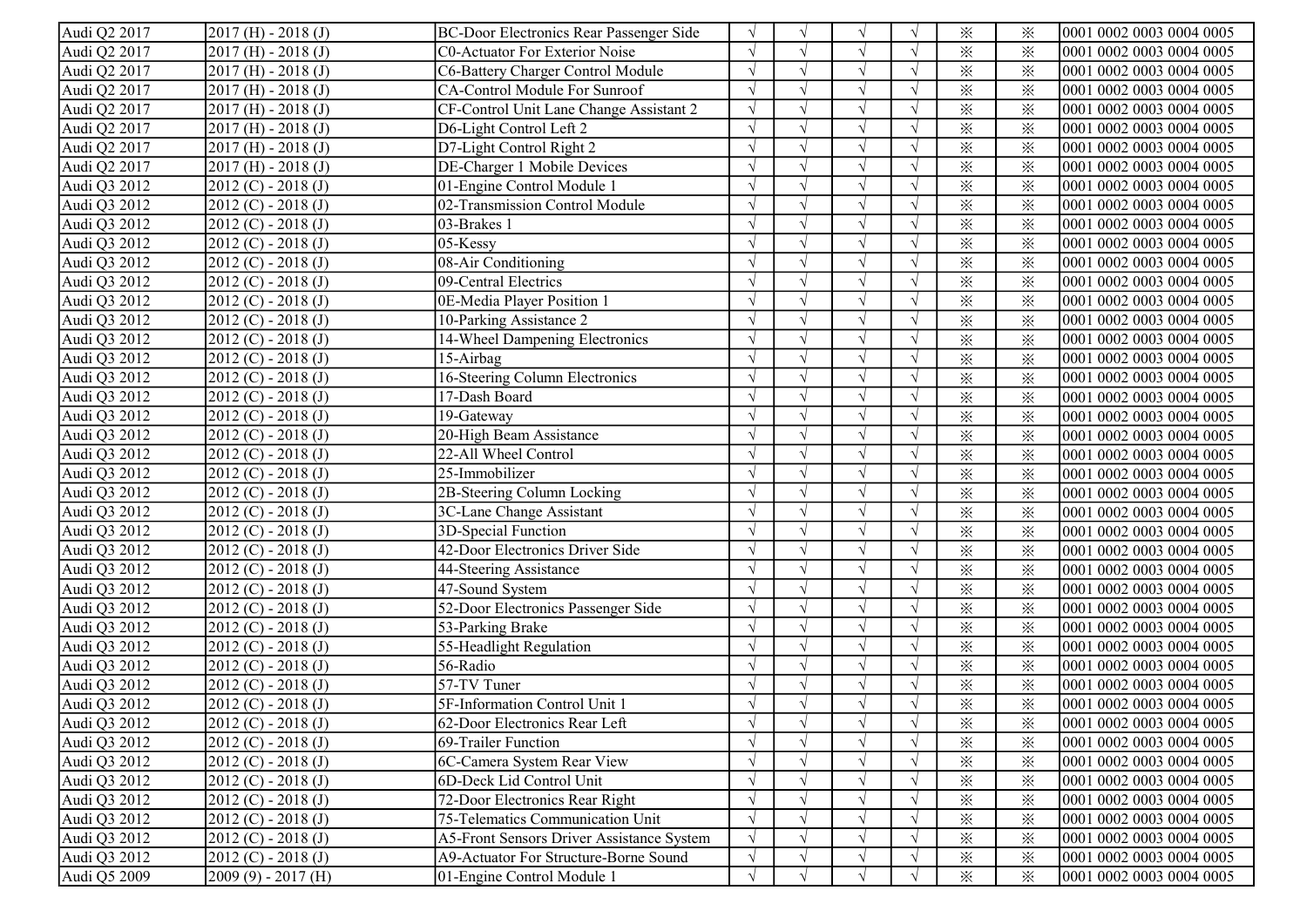| Audi Q5 2009 | $2009(9) - 2017(H)$ | 02-Transmission Control Module     |               |               |               |            | $\times$                | ⋇        | 0001 0002 0003 0004 0005 |
|--------------|---------------------|------------------------------------|---------------|---------------|---------------|------------|-------------------------|----------|--------------------------|
| Audi Q5 2009 | $2009(9) - 2017(H)$ | 03-Brakes 1                        |               | $\sqrt{ }$    |               |            | $\times$                | $\times$ | 0001 0002 0003 0004 0005 |
| Audi Q5 2009 | $2009(9) - 2017(H)$ | 05-Kessy                           |               |               |               |            | $\times$                | $\times$ | 0001 0002 0003 0004 0005 |
| Audi Q5 2009 | $2009(9) - 2017(H)$ | 06-Seat Adjustment Passenger Side  |               | $\mathcal{L}$ | $\mathcal{L}$ |            | $\times$                | $\times$ | 0001 0002 0003 0004 0005 |
| Audi Q5 2009 | $2009(9) - 2017(H)$ | 07-Display Control Unit            |               |               |               |            | $\times$                | $\times$ | 0001 0002 0003 0004 0005 |
| Audi Q5 2009 | $2009(9) - 2017(H)$ | 08-Air Conditioning                |               | $\sqrt{ }$    | $\sqrt{ }$    |            | $\times$                | $\times$ | 0001 0002 0003 0004 0005 |
| Audi Q5 2009 | $2009(9) - 2017(H)$ | 09-Central Electrics               |               | $\sqrt{ }$    | $\sqrt{ }$    |            | $\times$                | $\times$ | 0001 0002 0003 0004 0005 |
| Audi Q5 2009 | $2009(9) - 2017(H)$ | 0E-Media Player Position 1         |               | $\sqrt{ }$    | $\sqrt{ }$    |            | $\times$                | $\times$ | 0001 0002 0003 0004 0005 |
| Audi Q5 2009 | $2009(9) - 2017(H)$ | 0F-Radio Tuner - Digital           |               |               |               |            | $\times$                | $\times$ | 0001 0002 0003 0004 0005 |
| Audi Q5 2009 | $2009(9) - 2017(H)$ | 10-Parking Assistance 2            |               | $\sqrt{ }$    |               |            | $\times$                | $\times$ | 0001 0002 0003 0004 0005 |
| Audi Q5 2009 | $2009(9) - 2017(H)$ | 13-Adaptive Cruise Control         | $\gamma$      |               |               | $\sqrt{ }$ | $\times$                | $\times$ | 0001 0002 0003 0004 0005 |
| Audi Q5 2009 | $2009(9) - 2017(H)$ | 14-Wheel Dampening Electronics     | $\sqrt{ }$    | $\sqrt{ }$    |               |            | $\times$                | $\times$ | 0001 0002 0003 0004 0005 |
| Audi Q5 2009 | $2009(9) - 2017(H)$ | 15-Airbag                          |               | $\sqrt{ }$    |               |            | $\times$                | $\times$ | 0001 0002 0003 0004 0005 |
| Audi Q5 2009 | $2009(9) - 2017(H)$ | 16-Steering Column Electronics     | $\mathcal{L}$ | $\sqrt{ }$    |               |            | $\times$                | $\times$ | 0001 0002 0003 0004 0005 |
| Audi Q5 2009 | $2009(9) - 2017(H)$ | 17-Dash Board                      |               | $\sqrt{ }$    |               |            | $\overline{\mathbf{x}}$ | $\times$ | 0001 0002 0003 0004 0005 |
| Audi Q5 2009 | $2009(9) - 2017(H)$ | 18-Auxiliary Parking Heater        |               | $\sqrt{ }$    | $\sqrt{ }$    |            | $\times$                | $\times$ | 0001 0002 0003 0004 0005 |
| Audi Q5 2009 | $2009(9) - 2017(H)$ | 19-Gateway                         |               | $\sqrt{ }$    | $\sqrt{ }$    |            | $\times$                | $\times$ | 0001 0002 0003 0004 0005 |
| Audi Q5 2009 | $2009(9) - 2017(H)$ | 1B-Active Steering                 |               | $\sqrt{ }$    | $\sqrt{ }$    |            | $\times$                | $\times$ | 0001 0002 0003 0004 0005 |
| Audi Q5 2009 | $2009(9) - 2017(H)$ | 1E-Media Player Position 2         |               | $\sqrt{ }$    | $\sqrt{ }$    |            | $\times$                | $\times$ | 0001 0002 0003 0004 0005 |
| Audi Q5 2009 | $2009(9) - 2017(H)$ | 20-High Beam Assistance            |               |               | $\mathbf{v}$  |            | $\times$                | $\times$ | 0001 0002 0003 0004 0005 |
| Audi Q5 2009 | $2009(9) - 2017(H)$ | 22-All Wheel Control               |               |               | $\mathcal{L}$ |            | $\times$                | $\times$ | 0001 0002 0003 0004 0005 |
| Audi Q5 2009 | $2009(9) - 2017(H)$ | 26-Electronic Roof Control         |               | $\sqrt{ }$    |               |            | $\times$                | $\times$ | 0001 0002 0003 0004 0005 |
| Audi Q5 2009 | $2009(9) - 2017(H)$ | 2E-Media Player Position 3         |               | $\sqrt{ }$    | $\sqrt{ }$    |            | $\times$                | $\times$ | 0001 0002 0003 0004 0005 |
| Audi Q5 2009 | $2009(9) - 2017(H)$ | 30-Special Function 2              |               | $\sqrt{ }$    | $\sqrt{ }$    |            | $\times$                | $\times$ | 0001 0002 0003 0004 0005 |
| Audi Q5 2009 | $2009(9) - 2017(H)$ | 36-Seat Adjustment Driver Side     |               | $\sqrt{ }$    | $\sqrt{}$     |            | $\times$                | $\times$ | 0001 0002 0003 0004 0005 |
| Audi Q5 2009 | $2009(9) - 2017(H)$ | 37-Navigation                      |               |               | $\lambda$     |            | $\times$                | $\times$ | 0001 0002 0003 0004 0005 |
| Audi Q5 2009 | $2009(9) - 2017(H)$ | 3C-Lane Change Assistant           |               | $\sqrt{ }$    |               |            | $\overline{\mathbf{x}}$ | $\times$ | 0001 0002 0003 0004 0005 |
| Audi Q5 2009 | $2009(9) - 2017(H)$ | 3D-Special Function                | $\sqrt{ }$    | $\sqrt{ }$    |               | $\sqrt{ }$ | $\times$                | $\times$ | 0001 0002 0003 0004 0005 |
| Audi Q5 2009 | $2009(9) - 2017(H)$ | 40-Air Conditioning Compressor     | $\sqrt{ }$    | $\sqrt{ }$    |               | $\sqrt{ }$ | $\times$                | $\times$ | 0001 0002 0003 0004 0005 |
| Audi Q5 2009 | $2009(9) - 2017(H)$ | 42-Door Electronics Driver Side    | $\sqrt{ }$    | $\sqrt{ }$    |               | $\sqrt{ }$ | $\times$                | $\times$ | 0001 0002 0003 0004 0005 |
| Audi Q5 2009 | $2009(9) - 2017(H)$ | 44-Steering Assistance             | $\sqrt{ }$    | $\sqrt{ }$    | $\sqrt{ }$    | $\sqrt{ }$ | $\times$                | $\times$ | 0001 0002 0003 0004 0005 |
| Audi Q5 2009 | $2009(9) - 2017(H)$ | 46-Central Module Comfort System   | $\sqrt{ }$    | $\sqrt{ }$    | $\sqrt{ }$    | $\sqrt{ }$ | $\times$                | $\times$ | 0001 0002 0003 0004 0005 |
| Audi Q5 2009 | $2009(9) - 2017(H)$ | 47-Sound System                    | $\sqrt{ }$    | $\sqrt{ }$    | $\sqrt{ }$    | $\sqrt{ }$ | $\times$                | $\times$ | 0001 0002 0003 0004 0005 |
| Audi Q5 2009 | $2009(9) - 2017(H)$ | 51-Drive Motor Control Module      |               |               |               |            | $\times$                | $\times$ | 0001 0002 0003 0004 0005 |
| Audi Q5 2009 | $2009(9) - 2017(H)$ | 52-Door Electronics Passenger Side |               |               |               |            | $\times$                | $\times$ | 0001 0002 0003 0004 0005 |
| Audi Q5 2009 | $2009(9) - 2017(H)$ | 53-Parking Brake                   |               |               |               |            | $\times$                | $\times$ | 0001 0002 0003 0004 0005 |
| Audi Q5 2009 | $2009(9) - 2017(H)$ | 55-Headlight Regulation            | $\sqrt{ }$    | $\sqrt{ }$    | V             | V          | $\times$                | ፠        | 0001 0002 0003 0004 0005 |
| Audi Q5 2009 | $2009(9) - 2017(H)$ | 56-Radio                           |               |               |               |            | $\times$                | $\times$ | 0001 0002 0003 0004 0005 |
| Audi Q5 2009 | $2009(9) - 2017(H)$ | 57-TV Tuner                        |               |               |               |            | $\times$                | $\times$ | 0001 0002 0003 0004 0005 |
| Audi Q5 2009 | $2009(9) - 2017(H)$ | 5C-Lane Departure Warning System   |               |               |               |            | $\times$                | $\times$ | 0001 0002 0003 0004 0005 |
| Audi Q5 2009 | $2009(9) - 2017(H)$ | 5F-Information Control Unit 1      |               |               |               |            | $\times$                | $\times$ | 0001 0002 0003 0004 0005 |
| Audi Q5 2009 | $2009(9) - 2017(H)$ | 62-Door Electronics Rear Left      |               |               |               |            | $\times$                | $\times$ | 0001 0002 0003 0004 0005 |
| Audi Q5 2009 | $2009(9) - 2017(H)$ | 65-Tire Pressure Monitoring 1      |               |               |               |            | $\times$                | $\times$ | 0001 0002 0003 0004 0005 |
| Audi Q5 2009 | $2009(9) - 2017(H)$ | 67-Voice Control                   | $\sqrt{ }$    |               |               |            | $\times$                | $\times$ | 0001 0002 0003 0004 0005 |
| Audi Q5 2009 | $2009(9) - 2017(H)$ | 69-Trailer Function                | $\sqrt{ }$    |               |               |            | $\times$                | $\times$ | 0001 0002 0003 0004 0005 |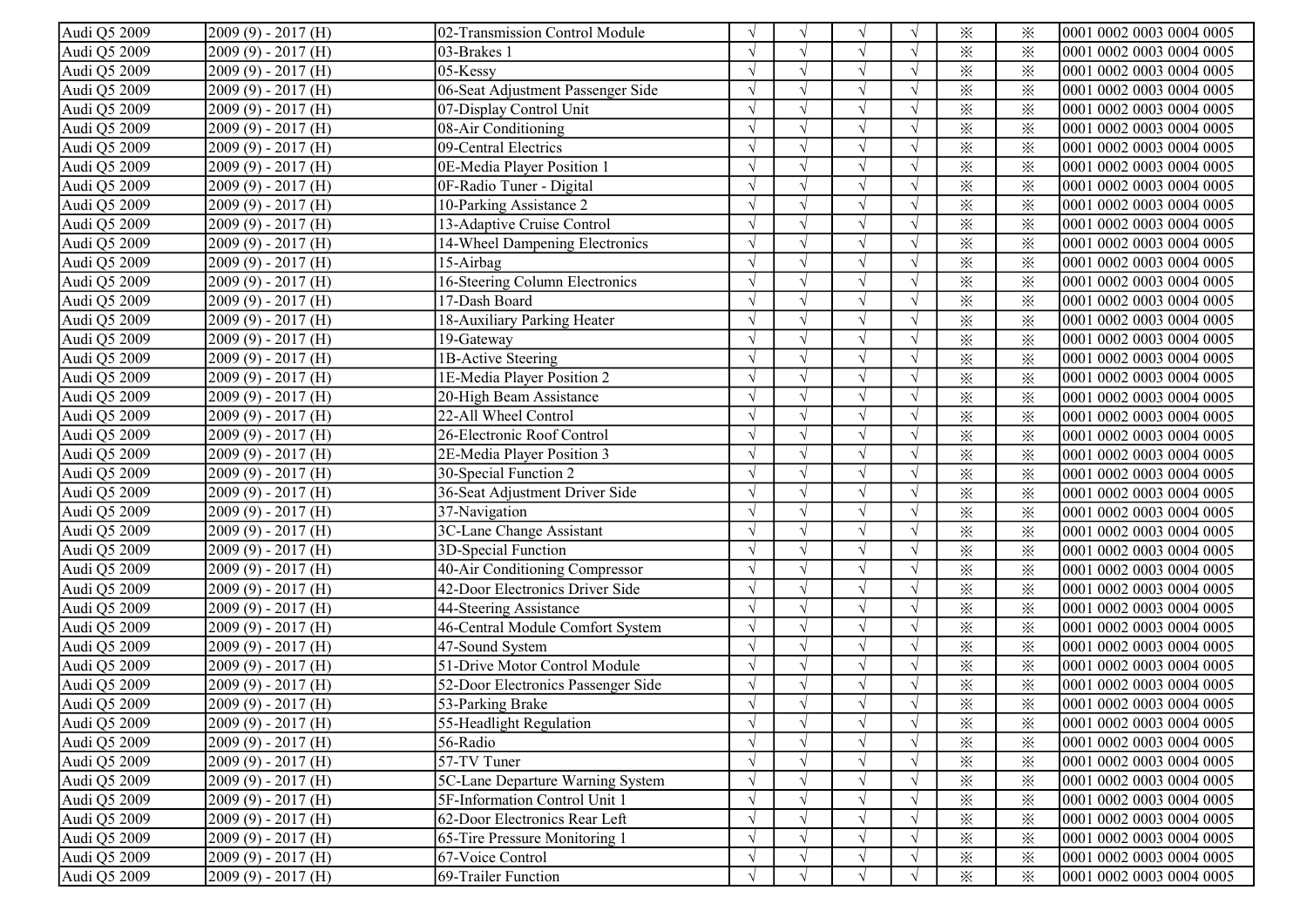| Audi Q5 2009 | $2009(9) - 2017(H)$     | 6C-Camera System Rear View            |            | $\sqrt{ }$ | V                 |            | $\times$                | ⋇        | 0001 0002 0003 0004 0005 |
|--------------|-------------------------|---------------------------------------|------------|------------|-------------------|------------|-------------------------|----------|--------------------------|
| Audi Q5 2009 | $2009(9) - 2017(H)$     | 6D-Deck Lid Control Unit              |            |            |                   |            | $\times$                | $\times$ | 0001 0002 0003 0004 0005 |
| Audi Q5 2009 | $2009(9) - 2017(H)$     | 72-Door Electronics Rear Right        |            |            |                   |            | $\times$                | $\times$ | 0001 0002 0003 0004 0005 |
| Audi Q5 2009 | $2009(9) - 2017(H)$     | 77-Telephone                          |            |            |                   |            | $\times$                | $\times$ | 0001 0002 0003 0004 0005 |
| Audi Q5 2009 | $2009(9) - 2017(H)$     | 8C-Battery Energy Control Module      |            |            | $\mathbf{\hat{}}$ |            | $\times$                | $\times$ | 0001 0002 0003 0004 0005 |
| Audi Q5 2009 | $2009(9) - 2017(H)$     | A9-Actuator For Structure-Borne Sound |            |            |                   |            | $\times$                | $\times$ | 0001 0002 0003 0004 0005 |
| Audi Q5 2009 | $2009(9) - 2017(H)$     | <b>AC-Reductant Control Module</b>    |            | $\sqrt{ }$ | $\sqrt{ }$        |            | $\times$                | $\times$ | 0001 0002 0003 0004 0005 |
| Audi Q5 2009 | $2009(9) - 2017(H)$     | C0-Actuator For Exterior Noise        |            | $\sqrt{ }$ | $\sqrt{ }$        |            | $\times$                | $\times$ | 0001 0002 0003 0004 0005 |
| Audi Q5 2017 | $2017$ (H) - $2018$ (J) | 01-Engine Control Module 1            |            | $\sqrt{ }$ | $\sqrt{ }$        |            | $\times$                | $\times$ | 0001 0002 0003 0004 0005 |
| Audi Q5 2017 | $2017$ (H) - $2018$ (J) | 02-Transmission Control Module        |            |            |                   |            | $\times$                | $\times$ | 0001 0002 0003 0004 0005 |
| Audi Q5 2017 | $2017$ (H) - $2018$ (J) | 03-Brakes 1                           |            | $\sqrt{ }$ |                   |            | $\times$                | $\times$ | 0001 0002 0003 0004 0005 |
| Audi Q5 2017 | $2017$ (H) - $2018$ (J) | 06-Seat Adjustment Passenger Side     |            | $\sqrt{ }$ |                   |            | $\times$                | $\times$ | 0001 0002 0003 0004 0005 |
| Audi Q5 2017 | $2017$ (H) - $2018$ (J) | 08-Air Conditioning                   | $\sqrt{ }$ | $\sqrt{ }$ |                   | $\sqrt{ }$ | $\times$                | $\times$ | 0001 0002 0003 0004 0005 |
| Audi Q5 2017 | $2017$ (H) - $2018$ (J) | 09-Central Electrics                  |            | $\sqrt{ }$ |                   | $\sqrt{ }$ | $\times$                | $\times$ | 0001 0002 0003 0004 0005 |
| Audi Q5 2017 | $2017$ (H) - $2018$ (J) | 13-Adaptive Cruise Control            |            | $\sqrt{ }$ |                   |            | $\times$                | $\times$ | 0001 0002 0003 0004 0005 |
| Audi Q5 2017 | $2017$ (H) - $2018$ (J) | 15-Airbag                             |            | $\sqrt{ }$ |                   |            | $\times$                | $\times$ | 0001 0002 0003 0004 0005 |
| Audi Q5 2017 | $2017$ (H) - $2018$ (J) | 16-Steering Column Electronics        | $\sqrt{ }$ | $\sqrt{ }$ | $\sqrt{ }$        | $\sqrt{ }$ | $\times$                | $\times$ | 0001 0002 0003 0004 0005 |
| Audi Q5 2017 | $2017$ (H) - $2018$ (J) | 17-Dash Board                         |            |            |                   |            | $\times$                | $\times$ | 0001 0002 0003 0004 0005 |
| Audi Q5 2017 | $2017$ (H) - $2018$ (J) | 18-Auxiliary Parking Heater           |            |            |                   |            | $\times$                | $\times$ | 0001 0002 0003 0004 0005 |
| Audi Q5 2017 | $2017$ (H) - $2018$ (J) | 19-Gateway                            |            | $\sqrt{ }$ |                   |            | $\times$                | $\times$ | 0001 0002 0003 0004 0005 |
| Audi Q5 2017 | $2017$ (H) - $2018$ (J) | 1B-Active Steering                    |            |            |                   |            | $\times$                | $\times$ | 0001 0002 0003 0004 0005 |
| Audi Q5 2017 | $2017$ (H) - $2018$ (J) | 20-High Beam Assistance               |            | $\sqrt{ }$ | $\mathcal{L}$     |            | $\times$                | $\times$ | 0001 0002 0003 0004 0005 |
| Audi Q5 2017 | $2017$ (H) - $2018$ (J) | 21-Battery Energy Control Module 2    |            | $\sqrt{ }$ |                   |            | $\times$                | $\times$ | 0001 0002 0003 0004 0005 |
| Audi Q5 2017 | $2017$ (H) - $2018$ (J) | 22-All Wheel Control                  |            | $\sqrt{ }$ | $\sqrt{ }$        |            | $\times$                | $\times$ | 0001 0002 0003 0004 0005 |
| Audi Q5 2017 | $2017$ (H) - $2018$ (J) | 23-Brake Boost                        |            | $\sqrt{ }$ | $\sqrt{ }$        |            | $\times$                | $\times$ | 0001 0002 0003 0004 0005 |
| Audi Q5 2017 | $2017$ (H) - $2018$ (J) | 26-Electronic Roof Control            |            |            | $\mathbf{v}$      |            | $\times$                | $\times$ | 0001 0002 0003 0004 0005 |
| Audi Q5 2017 | $2017$ (H) - $2018$ (J) | 29-Light Control Left                 |            |            |                   |            | $\times$                | $\times$ | 0001 0002 0003 0004 0005 |
| Audi Q5 2017 | $2017$ (H) - $2018$ (J) | 2B-Steering Column Locking            | $\sqrt{ }$ | $\sqrt{ }$ | $\sqrt{ }$        |            | $\overline{\mathbf{x}}$ | $\times$ | 0001 0002 0003 0004 0005 |
| Audi Q5 2017 | $2017$ (H) - $2018$ (J) | 32-Lock Electronics                   | $\sqrt{ }$ | $\sqrt{ }$ |                   | $\sqrt{ }$ | $\times$                | $\times$ | 0001 0002 0003 0004 0005 |
| Audi Q5 2017 | $2017$ (H) - $2018$ (J) | 36-Seat Adjustment Driver Side        | $\sqrt{ }$ | $\sqrt{ }$ | $\sqrt{ }$        | $\sqrt{ }$ | $\times$                | $\times$ | 0001 0002 0003 0004 0005 |
| Audi Q5 2017 | $2017$ (H) - $2018$ (J) | 39-Light Control Right                |            | $\sqrt{ }$ |                   | $\sqrt{ }$ | $\times$                | $\times$ | 0001 0002 0003 0004 0005 |
| Audi Q5 2017 | $2017$ (H) - $2018$ (J) | 3C-Lane Change Assistant              | $\sqrt{ }$ | $\sqrt{ }$ |                   |            | $\times$                | $\times$ | 0001 0002 0003 0004 0005 |
| Audi Q5 2017 | $2017$ (H) - $2018$ (J) | 3D-Special Function                   | $\sqrt{ }$ | $\sqrt{ }$ | $\sqrt{ }$        | $\sqrt{ }$ | $\times$                | $\times$ | 0001 0002 0003 0004 0005 |
| Audi Q5 2017 | $2017$ (H) - $2018$ (J) | 42-Door Electronics Driver Side       |            | $\sqrt{ }$ | $\sqrt{ }$        | $\sqrt{ }$ | $\times$                | $\times$ | 0001 0002 0003 0004 0005 |
| Audi Q5 2017 | $2017$ (H) - $2018$ (J) | 44-Steering Assistance                |            |            |                   |            | $\times$                | $\times$ | 0001 0002 0003 0004 0005 |
| Audi Q5 2017 | $2017$ (H) - $2018$ (J) | 46-Central Module Comfort System      |            |            |                   |            | $\times$                | $\times$ | 0001 0002 0003 0004 0005 |
| Audi Q5 2017 | $2017$ (H) - $2018$ (J) | 47-Sound System                       | V          | $\gamma$   | V                 | $\sqrt{}$  | $\times$                | ⋇        | 0001 0002 0003 0004 0005 |
| Audi Q5 2017 | $2017$ (H) - $2018$ (J) | 4E-Control Head Rear Right            | $\sqrt{ }$ | $\sqrt{ }$ | $\sqrt{ }$        |            | $\times$                | $\times$ | 0001 0002 0003 0004 0005 |
| Audi Q5 2017 | $2017$ (H) - $2018$ (J) | 51-Drive Motor Control Module         |            |            |                   |            | $\times$                | $\times$ | 0001 0002 0003 0004 0005 |
| Audi Q5 2017 | $2017$ (H) - $2018$ (J) | 52-Door Electronics Passenger Side    |            | $\sqrt{ }$ |                   |            | $\times$                | $\times$ | 0001 0002 0003 0004 0005 |
| Audi Q5 2017 | $2017$ (H) - $2018$ (J) | 57-TV Tuner                           |            | $\sqrt{ }$ |                   |            | $\times$                | $\times$ | 0001 0002 0003 0004 0005 |
| Audi Q5 2017 | $2017$ (H) - $2018$ (J) | 5D-Operation                          |            | $\sqrt{ }$ | $\sqrt{ }$        |            | $\times$                | $\times$ | 0001 0002 0003 0004 0005 |
| Audi Q5 2017 | $2017$ (H) - $2018$ (J) | 5E-Control Head Rear Left             |            |            |                   |            | $\times$                | $\times$ | 0001 0002 0003 0004 0005 |
| Audi Q5 2017 | $2017$ (H) - $2018$ (J) | 5F-Information Control Unit 1         |            |            |                   |            | $\times$                | $\times$ | 0001 0002 0003 0004 0005 |
| Audi Q5 2017 | $2017$ (H) - $2018$ (J) | 65-Tire Pressure Monitoring 1         | $\sqrt{ }$ | $\sqrt{ }$ | $\sqrt{ }$        | $\sqrt{ }$ | $\times$                | $\times$ | 0001 0002 0003 0004 0005 |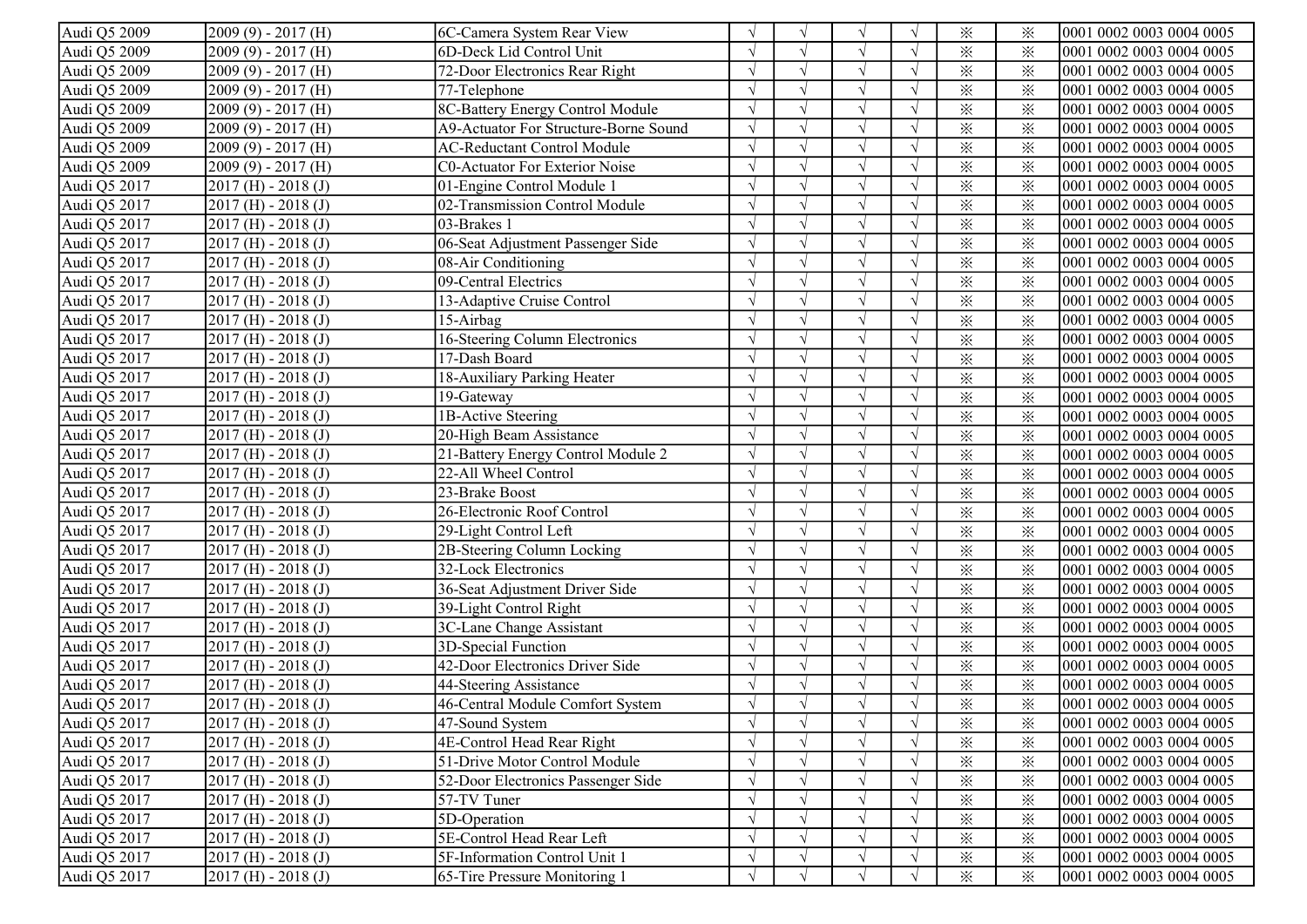| Audi Q5 2017 | $2017$ (H) - 2018 (J)   | 69-Trailer Function                            |            | $\mathcal{N}$ | $\sqrt{ }$ | $\sqrt{ }$               | $\times$                | ⋇               | 0001 0002 0003 0004 0005 |
|--------------|-------------------------|------------------------------------------------|------------|---------------|------------|--------------------------|-------------------------|-----------------|--------------------------|
| Audi Q5 2017 | $2017$ (H) - $2018$ (J) | 6C-Camera System Rear View                     |            |               |            |                          | $\times$                | $\times$        | 0001 0002 0003 0004 0005 |
| Audi Q5 2017 | $2017$ (H) - $2018$ (J) | 6D-Deck Lid Control Unit                       |            |               |            |                          | $\times$                | $\times$        | 0001 0002 0003 0004 0005 |
| Audi Q5 2017 | $2017$ (H) - $2018$ (J) | 74-Chassis Control                             |            | $\gamma$      | $\sqrt{ }$ | $\sqrt{ }$               | $\times$                | $\times$        | 0001 0002 0003 0004 0005 |
| Audi Q5 2017 | $2017$ (H) - $2018$ (J) | 75-Telematics Communication Unit               |            |               |            | $\sqrt{ }$               | $\times$                | $\times$        | 0001 0002 0003 0004 0005 |
| Audi Q5 2017 | $2017$ (H) - 2018 (J)   | 80-Battery Regulation Auxiliary Accumulator    | $\sqrt{ }$ | $\sqrt{ }$    | $\sqrt{ }$ | $\sqrt{ }$               | ⋇                       | $\times$        | 0001 0002 0003 0004 0005 |
| Audi Q5 2017 | $2017$ (H) - 2018 (J)   | 81-Gear Shift Control Module                   |            | $\sqrt{ }$    | $\sqrt{ }$ |                          | $\times$                | $\times$        | 0001 0002 0003 0004 0005 |
| Audi Q5 2017 | $2017$ (H) - 2018 (J)   | 82-Head Up Display                             |            | $\gamma$      | $\sqrt{}$  |                          | $\times$                | $\times$        | 0001 0002 0003 0004 0005 |
| Audi Q5 2017 | $2017$ (H) - 2018 (J)   | 8B-Adaptive Cruise Control 2                   |            | $\gamma$      | $\sqrt{}$  |                          | $\times$                | $\times$        | 0001 0002 0003 0004 0005 |
| Audi Q5 2017 | $2017$ (H) - 2018 (J)   | 8C-Battery Energy Control Module               |            |               |            |                          | $\times$                | $\times$        | 0001 0002 0003 0004 0005 |
| Audi Q5 2017 | $2017$ (H) - 2018 (J)   | A5-Front Sensors Driver Assistance System      |            | $\sqrt{2}$    |            |                          | $\times$                | $\times$        | 0001 0002 0003 0004 0005 |
| Audi Q5 2017 | $2017$ (H) - 2018 (J)   | A6-Microphone Control Unit                     | $\sqrt{ }$ |               |            | $\sqrt{ }$               | $\times$                | $\times$        | 0001 0002 0003 0004 0005 |
| Audi Q5 2017 | $2017$ (H) - $2018$ (J) | A9-Actuator For Structure-Borne Sound          | $\sqrt{ }$ |               |            | $\sqrt{ }$               | $\times$                | $\times$        | 0001 0002 0003 0004 0005 |
| Audi Q5 2017 | $2017$ (H) - 2018 (J)   | <b>AC-Reductant Control Module</b>             |            |               |            | $\sqrt{ }$               | $\times$                | $\times$        | 0001 0002 0003 0004 0005 |
| Audi Q5 2017 | $2017$ (H) - $2018$ (J) | <b>BB-Door Electronics Rear Driver Side</b>    |            | $\gamma$      |            | $\sqrt{ }$               | $\times$                | $\times$        | 0001 0002 0003 0004 0005 |
| Audi Q5 2017 | $2017$ (H) - $2018$ (J) | <b>BC-Door Electronics Rear Passenger Side</b> |            | $\gamma$      | $\sqrt{ }$ | $\sqrt{ }$               | $\overline{\mathbf{x}}$ | $\times$        | 0001 0002 0003 0004 0005 |
| Audi Q5 2017 | $2017$ (H) - $2018$ (J) | <b>C0-Actuator For Exterior Noise</b>          | $\sqrt{ }$ | $\sqrt{ }$    | $\sqrt{ }$ | $\sqrt{ }$               | $\times$                | $\times$        | 0001 0002 0003 0004 0005 |
| Audi Q5 2017 | $2017$ (H) - $2018$ (J) | C4-DC/DC Converter Control Module              |            | $\sqrt{ }$    | $\sqrt{ }$ | $\sqrt{ }$               | $\times$                | $\times$        | 0001 0002 0003 0004 0005 |
| Audi Q5 2017 | $2017$ (H) - $2018$ (J) | C5-Thermal Management                          | $\sqrt{ }$ |               | $\sqrt{ }$ | $\overline{\mathcal{N}}$ | $\times$                | ⋇               | 0001 0002 0003 0004 0005 |
| Audi Q5 2017 | $2017$ (H) - $2018$ (J) | C6-Battery Charger Control Module              |            | $\gamma$      |            |                          | $\times$                | $\times$        | 0001 0002 0003 0004 0005 |
| Audi Q5 2017 | $2017$ (H) - $2018$ (J) | CA-Control Module For Sunroof                  |            |               |            |                          | $\times$                | $\times$        | 0001 0002 0003 0004 0005 |
| Audi Q5 2017 | $2017$ (H) - $2018$ (J) | CC-Starter / Generator Control Module          |            |               |            |                          | $\times$                | $\times$        | 0001 0002 0003 0004 0005 |
| Audi Q5 2017 | $2017$ (H) - $2018$ (J) | CF-Control Unit Lane Change Assistant 2        |            |               |            |                          | $\times$                | $\times$        | 0001 0002 0003 0004 0005 |
| Audi Q5 2017 | $2017$ (H) - 2018 (J)   | D6-Light Control Left 2                        |            | $\gamma$      | $\sqrt{ }$ |                          | $\times$                | $\times$        | 0001 0002 0003 0004 0005 |
| Audi Q5 2017 | $2017$ (H) - 2018 (J)   | D7-Light Control Right 2                       |            | $\gamma$      | $\sqrt{ }$ | $\sqrt{ }$               | $\times$                | $\times$        | 0001 0002 0003 0004 0005 |
| Audi Q7 2007 | $2007(7) - 2016(G)$     | 01-Engine Control Module 1                     |            |               | $\sqrt{ }$ |                          | $\times$                | $\times$        | 0001 0002 0003 0004 0005 |
| Audi Q7 2007 | $2007(7) - 2016(G)$     | 02-Transmission Control Module                 |            |               | $\sqrt{ }$ |                          | $\times$                | $\times$        | 0001 0002 0003 0004 0005 |
| Audi Q7 2007 | $2007(7) - 2016(G)$     | 03-Brakes 1                                    |            | $\sqrt{ }$    |            |                          | $\overline{\mathbb{X}}$ | $\times$        | 0001 0002 0003 0004 0005 |
| Audi Q7 2007 | $2007(7) - 2016(G)$     | 05-Kessy                                       | $\sqrt{ }$ |               |            | $\sqrt{ }$               | $\times$                | $\times$        | 0001 0002 0003 0004 0005 |
| Audi Q7 2007 | $2007(7) - 2016(G)$     | 06-Seat Adjustment Passenger Side              | $\sqrt{ }$ | $\sqrt{ }$    |            | $\sqrt{ }$               | $\times$                | $\times$        | 0001 0002 0003 0004 0005 |
| Audi Q7 2007 | $2007(7) - 2016(G)$     | 07-Display Control Unit                        | $\sqrt{ }$ | $\gamma$      |            | $\sqrt{ }$               | $\times$                | $\times$        | 0001 0002 0003 0004 0005 |
| Audi Q7 2007 | $2007(7) - 2016(G)$     | 08-Air Conditioning                            | $\sqrt{ }$ | $\sqrt{ }$    | $\sqrt{ }$ | $\sqrt{ }$               | $\times$                | $\times$        | 0001 0002 0003 0004 0005 |
| Audi Q7 2007 | $2007(7) - 2016(G)$     | 09-Central Electrics                           | $\sqrt{ }$ | $\sqrt{2}$    | $\sqrt{}$  | $\sqrt{ }$               | $\times$                | $\times$        | 0001 0002 0003 0004 0005 |
| Audi Q7 2007 | $2007(7) - 2016(G)$     | 0E-Media Player Position 1                     |            |               | $\sqrt{}$  |                          | $\times$                | $\times$        | 0001 0002 0003 0004 0005 |
| Audi Q7 2007 | $2007(7) - 2016(G)$     | 0F-Radio Tuner - Digital                       |            |               |            |                          | $\times$                | $\times$        | 0001 0002 0003 0004 0005 |
| Audi Q7 2007 | $2007(7) - 2016(G)$     | 11-Engine Control Module 2                     | $\sqrt{}$  | $\gamma$      | $\sqrt{}$  | V                        | $\times$                | $\times$        | 0001 0002 0003 0004 0005 |
| Audi Q7 2007 | $2007(7) - 2016(G)$     | 13-Adaptive Cruise Control                     | $\sqrt{ }$ |               |            | $\sqrt{ }$               | $\times$                | $\times$        | 0001 0002 0003 0004 0005 |
| Audi Q7 2007 | $2007(7) - 2016(G)$     | 15-Airbag                                      |            |               |            | $\sqrt{ }$               | $\times$                | $\times$        | 0001 0002 0003 0004 0005 |
| Audi Q7 2007 | $2007(7) - 2016(G)$     | 16-Steering Column Electronics                 |            |               |            |                          | $\times$                | $\times$        | 0001 0002 0003 0004 0005 |
| Audi Q7 2007 | $2007(7) - 2016(G)$     | 17-Dash Board                                  |            |               |            |                          | $\times$                | ⋇               | 0001 0002 0003 0004 0005 |
| Audi Q7 2007 | $2007(7) - 2016(G)$     | 18-Auxiliary Parking Heater                    |            |               | $\sqrt{ }$ |                          | $\times$                | $\times$        | 0001 0002 0003 0004 0005 |
| Audi Q7 2007 | $2007(7) - 2016(G)$     | 19-Gateway                                     |            |               | $\sqrt{}$  |                          | $\times$                | $\times$        | 0001 0002 0003 0004 0005 |
| Audi Q7 2007 | $2007(7) - 2016(G)$     | 1E-Media Player Position 2                     |            |               | $\sqrt{ }$ |                          | $\times$                | ⋇               | 0001 0002 0003 0004 0005 |
| Audi Q7 2007 | $2007(7) - 2016(G)$     | 28-Climate Control Unit Rear                   | $\sqrt{ }$ | $\sqrt{ }$    | $\sqrt{ }$ | $\sqrt{ }$               | $\times$                | $\ddot{\times}$ | 0001 0002 0003 0004 0005 |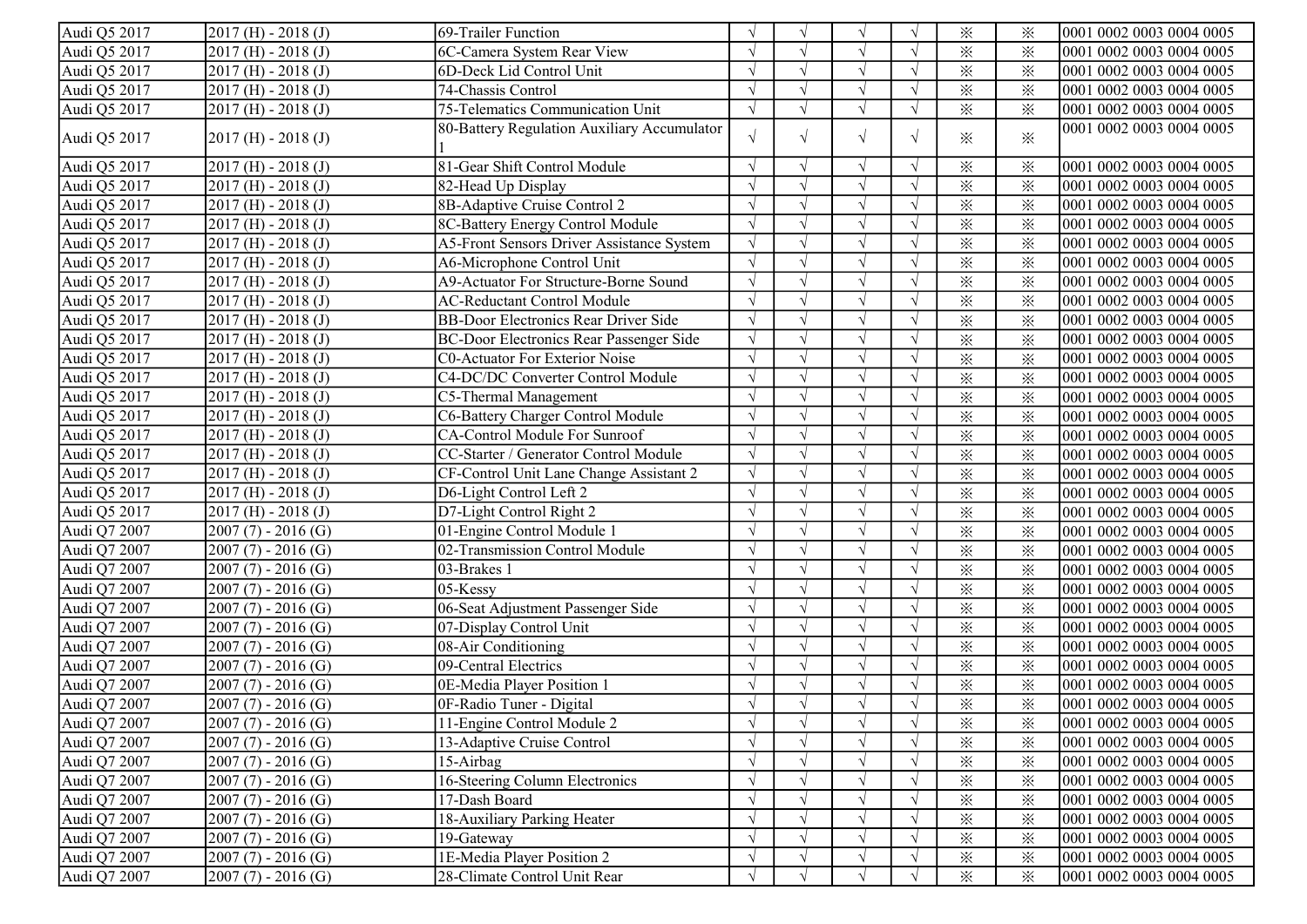| Audi Q7 2007 | $2007(7) - 2016(G)$     | 34-Ride Control System             | $\sqrt{ }$ |            | $\sqrt{ }$ |            | $\times$ | ፠        | 0001 0002 0003 0004 0005 |
|--------------|-------------------------|------------------------------------|------------|------------|------------|------------|----------|----------|--------------------------|
| Audi Q7 2007 | $2007(7) - 2016(G)$     | 36-Seat Adjustment Driver Side     |            |            |            |            | $\times$ | $\times$ | 0001 0002 0003 0004 0005 |
| Audi Q7 2007 | $2007(7) - 2016(G)$     | 37-Navigation                      |            |            |            |            | $\times$ | $\times$ | 0001 0002 0003 0004 0005 |
| Audi Q7 2007 | $2007(7) - 2016(G)$     | 3C-Lane Change Assistant           |            |            |            |            | $\times$ | $\times$ | 0001 0002 0003 0004 0005 |
| Audi Q7 2007 | $2007(7) - 2016(G)$     | 42-Door Electronics Driver Side    |            |            |            |            | $\times$ | $\times$ | 0001 0002 0003 0004 0005 |
| Audi Q7 2007 | $2007(7) - 2016(G)$     | 46-Central Module Comfort System   |            |            |            |            | $\times$ | $\times$ | 0001 0002 0003 0004 0005 |
| Audi Q7 2007 | $2007(7) - 2016(G)$     | 47-Sound System                    |            |            | $\sqrt{ }$ |            | $\times$ | $\times$ | 0001 0002 0003 0004 0005 |
| Audi Q7 2007 | $2007(7) - 2016(G)$     | 4F-Central Electrics 2             |            |            | $\sqrt{ }$ |            | $\times$ | $\times$ | 0001 0002 0003 0004 0005 |
| Audi Q7 2007 | $2007(7) - 2016(G)$     | 52-Door Electronics Passenger Side |            |            | $\sqrt{}$  |            | $\times$ | $\times$ | 0001 0002 0003 0004 0005 |
| Audi Q7 2007 | $2007(7) - 2016(G)$     | 55-Headlight Regulation            |            |            |            |            | $\times$ | $\times$ | 0001 0002 0003 0004 0005 |
| Audi Q7 2007 | $2007(7) - 2016(G)$     | 56-Radio                           |            |            |            |            | $\times$ | $\times$ | 0001 0002 0003 0004 0005 |
| Audi Q7 2007 | $2007(7) - 2016(G)$     | 57-TV Tuner                        |            |            |            | $\sqrt{ }$ | $\times$ | $\times$ | 0001 0002 0003 0004 0005 |
| Audi Q7 2007 | $2007(7) - 2016(G)$     | 5C-Lane Departure Warning System   | $\sqrt{ }$ |            |            | $\sqrt{ }$ | $\times$ | ⋇        | 0001 0002 0003 0004 0005 |
| Audi Q7 2007 | $2007(7) - 2016(G)$     | 61-Battery Regulation              | $\sqrt{ }$ |            |            | $\sqrt{ }$ | $\times$ | $\times$ | 0001 0002 0003 0004 0005 |
| Audi Q7 2007 | $2007(7) - 2016(G)$     | 62-Door Electronics Rear Left      |            |            | $\sqrt{ }$ | $\sqrt{ }$ | $\times$ | $\times$ | 0001 0002 0003 0004 0005 |
| Audi Q7 2007 | $2007(7) - 2016(G)$     | 65-Tire Pressure Monitoring 1      | $\sqrt{ }$ |            | $\sqrt{ }$ |            | $\times$ | $\times$ | 0001 0002 0003 0004 0005 |
| Audi Q7 2007 | $2007(7) - 2016(G)$     | 67-Voice Control                   | $\sqrt{ }$ | $\sim$     | $\sqrt{ }$ | $\sqrt{ }$ | $\times$ | $\times$ | 0001 0002 0003 0004 0005 |
| Audi Q7 2007 | $2007(7) - 2016(G)$     | 69-Trailer Function                | $\sqrt{ }$ |            | $\sqrt{ }$ |            | $\times$ | ⋇        | 0001 0002 0003 0004 0005 |
| Audi Q7 2007 | $2007(7) - 2016(G)$     | 6C-Camera System Rear View         |            |            |            |            | $\times$ | $\times$ | 0001 0002 0003 0004 0005 |
| Audi Q7 2007 | $2007(7) - 2016(G)$     | 6D-Deck Lid Control Unit           |            |            |            |            | $\times$ | $\times$ | 0001 0002 0003 0004 0005 |
| Audi Q7 2007 | $2007(7) - 2016(G)$     | 6F-Central Module Comfort System 2 |            |            |            |            | $\times$ | $\times$ | 0001 0002 0003 0004 0005 |
| Audi Q7 2007 | $2007(7) - 2016(G)$     | 72-Door Electronics Rear Right     |            |            | $\sqrt{ }$ |            | $\times$ | $\times$ | 0001 0002 0003 0004 0005 |
| Audi Q7 2007 | $2007(7) - 2016(G)$     | 76-Parking Assistance              |            |            | $\sqrt{ }$ |            | $\times$ | $\times$ | 0001 0002 0003 0004 0005 |
| Audi Q7 2007 | $2007(7) - 2016(G)$     | 77-Telephone                       |            |            | $\sqrt{ }$ |            | $\times$ | $\times$ | 0001 0002 0003 0004 0005 |
| Audi Q7 2007 | $2007(7) - 2016(G)$     | 10-Parking Assistance 2            |            |            | $\sqrt{ }$ |            | $\times$ | $\times$ | 0001 0002 0003 0004 0005 |
| Audi Q7 2007 | $2007(7) - 2016(G)$     | 14-Wheel Dampening Electronics     |            |            | $\sqrt{ }$ |            | $\times$ | $\times$ | 0001 0002 0003 0004 0005 |
| Audi Q7 2007 | $2007(7) - 2016(G)$     | 20-High Beam Assistance            |            |            |            |            | $\times$ | $\times$ | 0001 0002 0003 0004 0005 |
| Audi Q7 2007 | $2007(7) - 2016(G)$     | 2E-Media Player Position 3         | $\sqrt{ }$ | $\sqrt{ }$ | $\sqrt{ }$ | $\sqrt{ }$ | $\times$ | $\times$ | 0001 0002 0003 0004 0005 |
| Audi Q7 2007 | $2007(7) - 2016(G)$     | 3D-Special Function                | $\sqrt{ }$ | $\sim$     | $\sqrt{ }$ | $\sqrt{ }$ | $\times$ | $\times$ | 0001 0002 0003 0004 0005 |
| Audi Q7 2007 | $2007(7) - 2016(G)$     | 4C-Tire Pressure Monitoring 2      | $\sqrt{ }$ |            | $\sqrt{ }$ | $\sqrt{ }$ | $\times$ | $\times$ | 0001 0002 0003 0004 0005 |
| Audi Q7 2007 | $2007(7) - 2016(G)$     | 53-Parking Brake                   | $\sqrt{ }$ | $\gamma$   |            | $\sqrt{ }$ | $\times$ | $\times$ | 0001 0002 0003 0004 0005 |
| Audi Q7 2007 | $2007(7) - 2016(G)$     | 5F-Information Control Unit 1      | $\sqrt{ }$ | $\sim$     | $\sqrt{ }$ | $\sqrt{ }$ | $\times$ | $\times$ | 0001 0002 0003 0004 0005 |
| Audi Q7 2016 | $2015$ (F) - $2018$ (J) | 01-Engine Control Module 1         | $\sqrt{ }$ | $\gamma$   | $\sqrt{ }$ | $\sqrt{ }$ | $\times$ | $\times$ | 0001 0002 0003 0004 0005 |
| Audi Q7 2016 | $2015$ (F) - $2018$ (J) | 02-Transmission Control Module     | $\sqrt{ }$ |            | $\sqrt{}$  | $\sqrt{ }$ | $\times$ | $\times$ | 0001 0002 0003 0004 0005 |
| Audi Q7 2016 | $2015$ (F) - $2018$ (J) | 03-Brakes 1                        |            |            |            |            | $\times$ | ⋇        | 0001 0002 0003 0004 0005 |
| Audi Q7 2016 | $2015$ (F) - $2018$ (J) | 06-Seat Adjustment Passenger Side  |            |            |            |            | $\times$ | $\times$ | 0001 0002 0003 0004 0005 |
| Audi Q7 2016 | $2015$ (F) - 2018 (J)   | 08-Air Conditioning                | V          | $\sqrt{ }$ | V          | $\sqrt{}$  | $\times$ | $\times$ | 0001 0002 0003 0004 0005 |
| Audi Q7 2016 | $2015$ (F) - $2018$ (J) | 09-Central Electrics               | $\sqrt{ }$ |            | $\sqrt{ }$ | $\sqrt{ }$ | $\times$ | ⋇        | 0001 0002 0003 0004 0005 |
| Audi Q7 2016 | $2015$ (F) - $2018$ (J) | 0E-Media Player Position 1         |            |            |            |            | $\times$ | $\times$ | 0001 0002 0003 0004 0005 |
| Audi Q7 2016 | $2015$ (F) - $2018$ (J) | 13-Adaptive Cruise Control         |            |            |            |            | $\times$ | $\times$ | 0001 0002 0003 0004 0005 |
| Audi Q7 2016 | $2015$ (F) - $2018$ (J) | 15-Airbag                          |            |            | $\sqrt{ }$ |            | $\times$ | $\times$ | 0001 0002 0003 0004 0005 |
| Audi Q7 2016 | $2015$ (F) - $2018$ (J) | 16-Steering Column Electronics     | $\sqrt{}$  |            | $\sqrt{}$  |            | $\times$ | $\times$ | 0001 0002 0003 0004 0005 |
| Audi Q7 2016 | $2015$ (F) - $2018$ (J) | 17-Dash Board                      |            |            |            |            | $\times$ | $\times$ | 0001 0002 0003 0004 0005 |
| Audi Q7 2016 | $2015$ (F) - $2018$ (J) | 18-Auxiliary Parking Heater        |            |            |            |            | $\times$ | $\times$ | 0001 0002 0003 0004 0005 |
| Audi Q7 2016 | $2015$ (F) - $2018$ (J) | 19-Gateway                         | $\sqrt{ }$ |            | $\sqrt{ }$ | $\sqrt{ }$ | $\times$ | $\times$ | 0001 0002 0003 0004 0005 |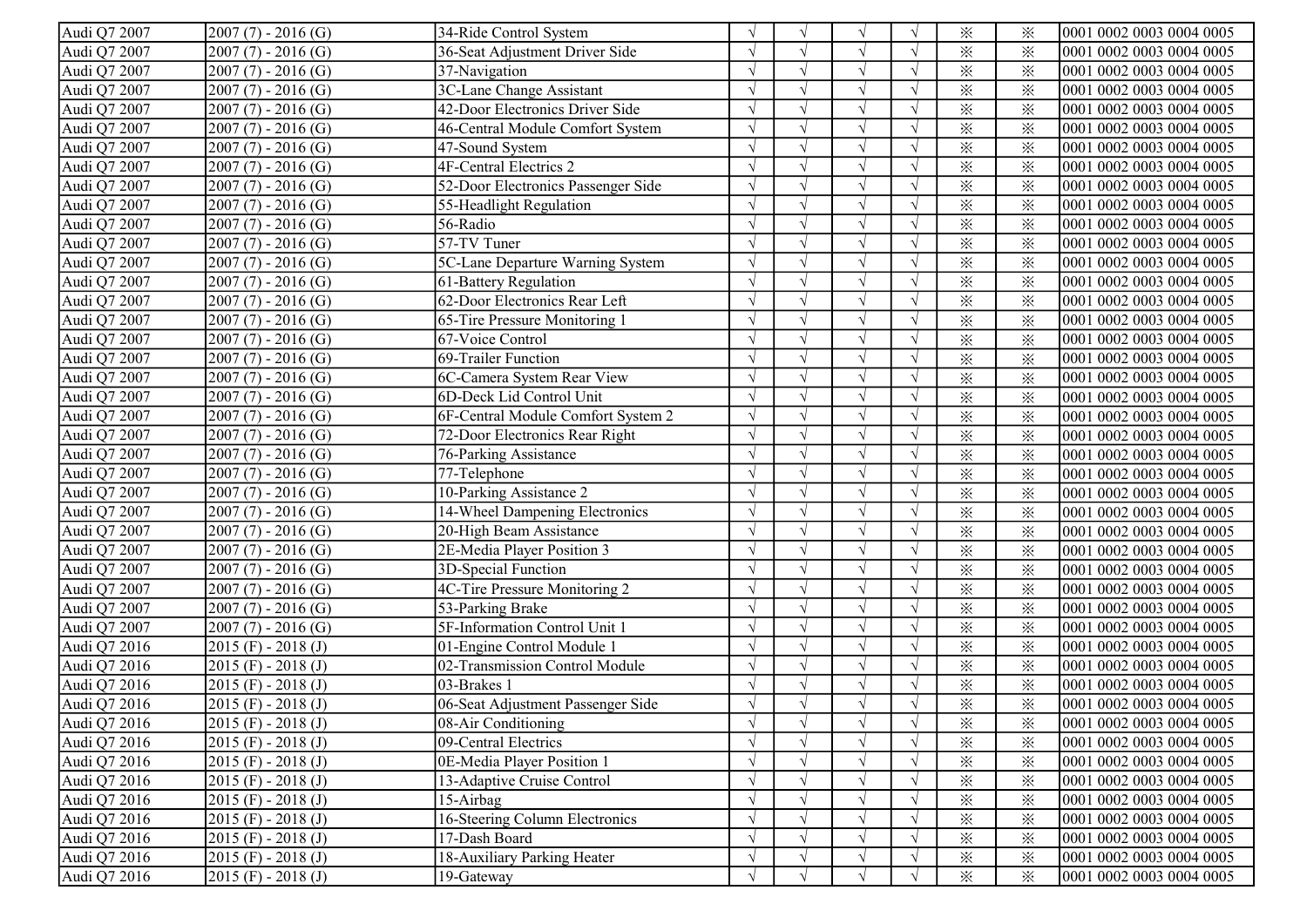| Audi Q7 2016 | $2015$ (F) - 2018 (J)   | 20-High Beam Assistance                     |               | $\sqrt{ }$    | N             |            | $\times$                | ⋇        | 0001 0002 0003 0004 0005 |
|--------------|-------------------------|---------------------------------------------|---------------|---------------|---------------|------------|-------------------------|----------|--------------------------|
| Audi Q7 2016 | $2015$ (F) - $2018$ (J) | 21-Battery Energy Control Module 2          |               |               |               |            | $\times$                | $\times$ | 0001 0002 0003 0004 0005 |
| Audi Q7 2016 | $2015$ (F) - 2018 (J)   | 23-Brake Boost                              |               |               |               |            | $\times$                | $\times$ | 0001 0002 0003 0004 0005 |
| Audi Q7 2016 | $2015$ (F) - 2018 (J)   | 28-Climate Control Unit Rear                |               |               |               |            | $\times$                | $\times$ | 0001 0002 0003 0004 0005 |
| Audi Q7 2016 | $2015$ (F) - $2018$ (J) | 29-Light Control Left                       |               |               | N             |            | $\times$                | $\times$ | 0001 0002 0003 0004 0005 |
| Audi Q7 2016 | $2015$ (F) - $2018$ (J) | 2B-Steering Column Locking                  |               |               |               |            | $\times$                | $\times$ | 0001 0002 0003 0004 0005 |
| Audi Q7 2016 | $2015$ (F) - 2018 (J)   | 32-Lock Electronics                         |               | $\Delta$      | $\sqrt{ }$    |            | $\times$                | $\times$ | 0001 0002 0003 0004 0005 |
| Audi Q7 2016 | $2015$ (F) - 2018 (J)   | 36-Seat Adjustment Driver Side              |               | $\sqrt{2}$    | $\sqrt{ }$    |            | $\times$                | $\times$ | 0001 0002 0003 0004 0005 |
| Audi Q7 2016 | $2015$ (F) - 2018 (J)   | 39-Light Control Right                      |               | $\sqrt{ }$    | $\sqrt{ }$    |            | $\times$                | $\times$ | 0001 0002 0003 0004 0005 |
| Audi Q7 2016 | $2015$ (F) - 2018 (J)   | 3C-Lane Change Assistant                    |               |               |               |            | $\times$                | $\times$ | 0001 0002 0003 0004 0005 |
| Audi Q7 2016 | $2015$ (F) - 2018 (J)   | 42-Door Electronics Driver Side             |               | $\sqrt{ }$    |               |            | $\times$                | $\times$ | 0001 0002 0003 0004 0005 |
| Audi Q7 2016 | $2015$ (F) - 2018 (J)   | 44-Steering Assistance                      |               | $\sqrt{ }$    |               |            | $\times$                | $\times$ | 0001 0002 0003 0004 0005 |
| Audi Q7 2016 | $2015$ (F) - 2018 (J)   | 46-Central Module Comfort System            | $\gamma$      | $\sqrt{ }$    |               | $\sqrt{ }$ | $\times$                | ⋇        | 0001 0002 0003 0004 0005 |
| Audi Q7 2016 | $2015$ (F) - 2018 (J)   | 47-Sound System                             |               | $\sqrt{ }$    |               | $\sqrt{ }$ | $\times$                | $\times$ | 0001 0002 0003 0004 0005 |
| Audi Q7 2016 | $2015$ (F) - $2018$ (J) | 4E-Control Head Rear Right                  |               | $\sqrt{ }$    |               |            | $\times$                | $\times$ | 0001 0002 0003 0004 0005 |
| Audi Q7 2016 | $2015$ (F) - $2018$ (J) | 50-Seat Adjustment 3rd Row                  |               | $\sqrt{ }$    |               |            | $\times$                | $\times$ | 0001 0002 0003 0004 0005 |
| Audi Q7 2016 | $2015$ (F) - 2018 (J)   | 51-Drive Motor Control Module               |               | $\sqrt{ }$    | $\sqrt{ }$    | $\Delta$   | $\times$                | $\times$ | 0001 0002 0003 0004 0005 |
| Audi Q7 2016 | $2015$ (F) - $2018$ (J) | 52-Door Electronics Passenger Side          |               | $\sqrt{ }$    |               |            | $\times$                | $\times$ | 0001 0002 0003 0004 0005 |
| Audi Q7 2016 | $2015$ (F) - 2018 (J)   | 57-TV Tuner                                 |               |               |               |            | $\times$                | $\times$ | 0001 0002 0003 0004 0005 |
| Audi Q7 2016 | $2015$ (F) - $2018$ (J) | 5E-Control Head Rear Left                   |               | $\sqrt{ }$    |               |            | $\times$                | $\times$ | 0001 0002 0003 0004 0005 |
| Audi Q7 2016 | $2015$ (F) - $2018$ (J) | 5F-Information Control Unit 1               |               | $\sqrt{ }$    |               |            | $\times$                | $\times$ | 0001 0002 0003 0004 0005 |
| Audi Q7 2016 | $2015$ (F) - $2018$ (J) | 65-Tire Pressure Monitoring 1               |               | $\sqrt{ }$    | N             |            | $\times$                | $\times$ | 0001 0002 0003 0004 0005 |
| Audi Q7 2016 | $2015$ (F) - 2018 (J)   | 69-Trailer Function                         |               | $\mathcal{L}$ | $\mathcal{N}$ |            | $\times$                | $\times$ | 0001 0002 0003 0004 0005 |
| Audi Q7 2016 | $2015$ (F) - 2018 (J)   | 6C-Camera System Rear View                  |               | $\sqrt{ }$    | $\sqrt{ }$    |            | $\times$                | $\times$ | 0001 0002 0003 0004 0005 |
| Audi Q7 2016 | $2015$ (F) - 2018 (J)   | 6D-Deck Lid Control Unit                    |               | $\sqrt{ }$    | $\sqrt{ }$    |            | $\times$                | $\times$ | 0001 0002 0003 0004 0005 |
| Audi Q7 2016 | $2015$ (F) - 2018 (J)   | 74-Chassis Control                          |               | $\mathcal{L}$ |               |            | $\times$                | $\times$ | 0001 0002 0003 0004 0005 |
| Audi Q7 2016 | $2015$ (F) - 2018 (J)   | 81-Gear Shift Control Module                |               |               |               |            | $\times$                | $\times$ | 0001 0002 0003 0004 0005 |
| Audi Q7 2016 | $2015$ (F) - 2018 (J)   | 82-Head Up Display                          |               | $\sqrt{ }$    |               |            | $\overline{\mathbf{x}}$ | $\times$ | 0001 0002 0003 0004 0005 |
| Audi Q7 2016 | $2015$ (F) - 2018 (J)   | 84-Night Vision                             | $\gamma$      | $\sqrt{ }$    |               | $\sqrt{ }$ | $\times$                | $\times$ | 0001 0002 0003 0004 0005 |
| Audi Q7 2016 | $2015$ (F) - 2018 (J)   | 8B-Adaptive Cruise Control 2                | $\sqrt{ }$    | $\sqrt{ }$    |               | $\sqrt{ }$ | $\times$                | $\times$ | 0001 0002 0003 0004 0005 |
| Audi Q7 2016 | $2015$ (F) - 2018 (J)   | 8C-Battery Energy Control Module            |               | $\sqrt{ }$    |               |            | $\times$                | $\times$ | 0001 0002 0003 0004 0005 |
| Audi Q7 2016 | $2015$ (F) - 2018 (J)   | A5-Front Sensors Driver Assistance System   |               | $\sqrt{ }$    |               |            | $\times$                | $\times$ | 0001 0002 0003 0004 0005 |
| Audi Q7 2016 | $2015$ (F) - $2018$ (J) | A9-Actuator For Structure-Borne Sound       | $\mathcal{L}$ | $\sqrt{ }$    | $\sqrt{ }$    |            | $\times$                | $\times$ | 0001 0002 0003 0004 0005 |
| Audi Q7 2016 | $2015$ (F) - $2018$ (J) | <b>AC-Reductant Control Module</b>          |               | $\sqrt{ }$    | $\sqrt{ }$    |            | $\times$                | $\times$ | 0001 0002 0003 0004 0005 |
| Audi Q7 2016 | $2015$ (F) - $2018$ (J) | <b>BA-Assembly Mounting</b>                 |               |               |               |            | $\times$                | $\times$ | 0001 0002 0003 0004 0005 |
| Audi Q7 2016 | $2015$ (F) - 2018 (J)   | <b>BB-Door Electronics Rear Driver Side</b> |               |               |               |            | $\times$                | $\times$ | 0001 0002 0003 0004 0005 |
| Audi Q7 2016 | $ 2015(F) - 2018(J) $   | BC-Door Electronics Rear Passenger Side     | V             | V             | V             | V          | $\times$                | ፠        | 0001 0002 0003 0004 0005 |
| Audi Q7 2016 | $2015$ (F) - $2018$ (J) | <b>C0-Actuator For Exterior Noise</b>       | $\sqrt{ }$    | $\sqrt{ }$    |               |            | $\times$                | $\times$ | 0001 0002 0003 0004 0005 |
| Audi Q7 2016 | $2015$ (F) - $2018$ (J) | C4-DC/DC Converter Control Module           |               |               |               |            | $\times$                | $\times$ | 0001 0002 0003 0004 0005 |
| Audi Q7 2016 | $2015$ (F) - 2018 (J)   | C5-Thermal Management                       |               |               |               |            | $\times$                | $\times$ | 0001 0002 0003 0004 0005 |
| Audi Q7 2016 | $2015$ (F) - 2018 (J)   | C6-Battery Charger Control Module           |               | $\sqrt{ }$    |               |            | $\times$                | $\times$ | 0001 0002 0003 0004 0005 |
| Audi Q7 2016 | $2015$ (F) - 2018 (J)   | CA-Control Module For Sunroof               |               | $\sqrt{ }$    |               |            | $\times$                | $\times$ | 0001 0002 0003 0004 0005 |
| Audi Q7 2016 | $2015$ (F) - 2018 (J)   | CB-Rear Axle Steering                       |               |               |               |            | $\times$                | $\times$ | 0001 0002 0003 0004 0005 |
| Audi Q7 2016 | $2015$ (F) - 2018 (J)   | CC-Starter / Generator Control Module       |               | $\sqrt{ }$    |               |            | $\times$                | $\times$ | 0001 0002 0003 0004 0005 |
| Audi Q7 2016 | $2015$ (F) - 2018 (J)   | CD-Laser Scanner                            | $\sqrt{ }$    |               |               |            | $\times$                | $\times$ | 0001 0002 0003 0004 0005 |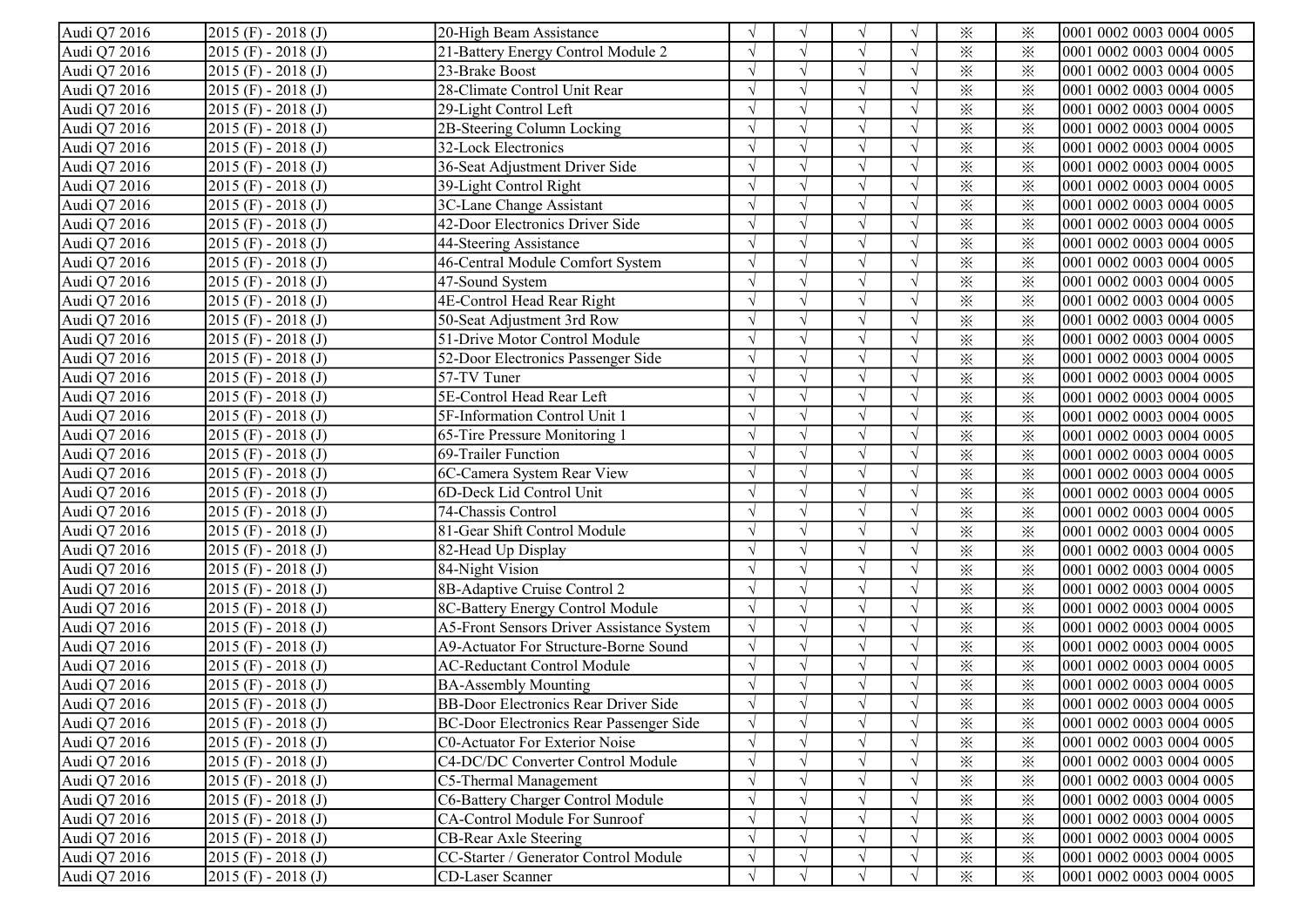| Audi Q7 2016 | $2015$ (F) - 2018 (J)   | CF-Control Unit Lane Change Assistant 2 |               | $\sqrt{ }$    | N             |            | $\times$                | ⋇        | 0001 0002 0003 0004 0005 |
|--------------|-------------------------|-----------------------------------------|---------------|---------------|---------------|------------|-------------------------|----------|--------------------------|
| Audi Q7 2016 | $2015$ (F) - $2018$ (J) | D4-Roll Control System 1                |               |               |               |            | $\times$                | $\times$ | 0001 0002 0003 0004 0005 |
| Audi Q7 2016 | $2015$ (F) - 2018 (J)   | D5-Roll Control System 2                |               |               |               |            | $\times$                | $\times$ | 0001 0002 0003 0004 0005 |
| Audi Q7 2016 | $2015$ (F) - 2018 (J)   | D6-Light Control Left 2                 |               |               |               |            | $\times$                | $\times$ | 0001 0002 0003 0004 0005 |
| Audi Q7 2016 | $2015$ (F) - $2018$ (J) | D7-Light Control Right 2                |               |               | $\mathcal{N}$ |            | $\times$                | $\times$ | 0001 0002 0003 0004 0005 |
| Audi Q7 2016 | $2015$ (F) - $2018$ (J) | DB-Front Corner Radar 1                 |               |               |               |            | $\times$                | $\times$ | 0001 0002 0003 0004 0005 |
| Audi Q7 2016 | $2015$ (F) - 2018 (J)   | DC-Front Corner Radar 2                 |               |               | $\sqrt{ }$    |            | $\times$                | $\times$ | 0001 0002 0003 0004 0005 |
| Audi R8 2007 | $2007(7) - 2016(G)$     | 01-Engine Control Module 1              |               |               | $\sim$        |            | $\times$                | $\times$ | 0001 0002 0003 0004 0005 |
| Audi R8 2007 | $2007(7) - 2016(G)$     | 02-Transmission Control Module          |               | $\sqrt{ }$    | $\sqrt{ }$    |            | $\times$                | $\times$ | 0001 0002 0003 0004 0005 |
| Audi R8 2007 | $2007(7) - 2016(G)$     | 03-Brakes 1                             |               |               |               |            | $\times$                | $\times$ | 0001 0002 0003 0004 0005 |
| Audi R8 2007 | $2007(7) - 2016(G)$     | 08-Air Conditioning                     |               | $\sqrt{ }$    |               |            | $\times$                | $\times$ | 0001 0002 0003 0004 0005 |
| Audi R8 2007 | $2007(7) - 2016(G)$     | 09-Central Electrics                    |               | $\sqrt{ }$    |               |            | $\times$                | $\times$ | 0001 0002 0003 0004 0005 |
| Audi R8 2007 | $2007(7) - 2016(G)$     | 11-Engine Control Module 2              |               | $\sqrt{ }$    |               |            | $\times$                | ⋇        | 0001 0002 0003 0004 0005 |
| Audi R8 2007 | $2007(7) - 2016(G)$     | 14-Wheel Dampening Electronics          |               | $\sqrt{ }$    |               |            | $\times$                | $\times$ | 0001 0002 0003 0004 0005 |
| Audi R8 2007 | $2007(7) - 2016(G)$     | 15-Airbag                               |               | $\sqrt{ }$    |               |            | $\times$                | $\times$ | 0001 0002 0003 0004 0005 |
| Audi R8 2007 | $2007(7) - 2016(G)$     | 16-Steering Column Electronics          |               | $\sqrt{ }$    |               |            | $\times$                | $\times$ | 0001 0002 0003 0004 0005 |
| Audi R8 2007 | $2007(7) - 2016(G)$     | 17-Dash Board                           |               | $\sqrt{ }$    | $\sqrt{ }$    | $\Delta$   | $\times$                | $\times$ | 0001 0002 0003 0004 0005 |
| Audi R8 2007 | $2007(7) - 2016(G)$     | 19-Gateway                              |               |               |               |            | $\times$                | $\times$ | 0001 0002 0003 0004 0005 |
| Audi R8 2007 | $2007(7) - 2016(G)$     | 25-Immobilizer                          |               |               |               |            | $\times$                | $\times$ | 0001 0002 0003 0004 0005 |
| Audi R8 2007 | $2007(7) - 2016(G)$     | 37-Navigation                           |               |               |               |            | $\times$                | $\times$ | 0001 0002 0003 0004 0005 |
| Audi R8 2007 | $2007(7) - 2016(G)$     | 42-Door Electronics Driver Side         |               |               |               |            | $\times$                | $\times$ | 0001 0002 0003 0004 0005 |
| Audi R8 2007 | $2007(7) - 2016(G)$     | 46-Central Module Comfort System        |               | $\mathcal{L}$ | $\mathcal{N}$ |            | $\times$                | $\times$ | 0001 0002 0003 0004 0005 |
| Audi R8 2007 | $2007(7) - 2016(G)$     | 47-Sound System                         |               | $\mathcal{L}$ |               |            | $\times$                | $\times$ | 0001 0002 0003 0004 0005 |
| Audi R8 2007 | $2007(7) - 2016(G)$     | 52-Door Electronics Passenger Side      |               | $\sqrt{ }$    | $\sqrt{ }$    |            | $\times$                | $\times$ | 0001 0002 0003 0004 0005 |
| Audi R8 2007 | $2007(7) - 2016(G)$     | 56-Radio                                |               | $\sqrt{ }$    | $\sqrt{ }$    |            | $\times$                | $\times$ | 0001 0002 0003 0004 0005 |
| Audi R8 2007 | $2007(7) - 2016(G)$     | 65-Tire Pressure Monitoring 1           |               |               |               |            | $\times$                | $\times$ | 0001 0002 0003 0004 0005 |
| Audi R8 2007 | $2007(7) - 2016(G)$     | 6C-Camera System Rear View              |               |               |               |            | $\times$                | $\times$ | 0001 0002 0003 0004 0005 |
| Audi R8 2007 | $2007(7) - 2016(G)$     | 76-Parking Assistance                   |               | $\sqrt{ }$    |               |            | $\overline{\mathbf{x}}$ | $\times$ | 0001 0002 0003 0004 0005 |
| Audi R8 2007 | $2007(7) - 2016(G)$     | 77-Telephone                            | $\gamma$      | $\sqrt{ }$    |               | $\sqrt{ }$ | $\times$                | $\times$ | 0001 0002 0003 0004 0005 |
| Audi R8 2007 | $2007(7) - 2016(G)$     | 0F-Radio Tuner - Digital                | $\mathcal{L}$ | $\sqrt{ }$    |               | $\sqrt{ }$ | $\times$                | $\times$ | 0001 0002 0003 0004 0005 |
| Audi R8 2007 | $2007(7) - 2016(G)$     | 10-Parking Assistance 2                 |               | $\sqrt{ }$    |               |            | $\times$                | $\times$ | 0001 0002 0003 0004 0005 |
| Audi R8 2007 | $2007(7) - 2016(G)$     | 3D-Special Function                     |               | $\sqrt{ }$    |               |            | $\times$                | $\times$ | 0001 0002 0003 0004 0005 |
| Audi R8 2007 | $2007(7) - 2016(G)$     | 0E-Media Player Position 1              |               | $\sqrt{ }$    | $\sqrt{ }$    |            | $\times$                | $\times$ | 0001 0002 0003 0004 0005 |
| Audi R8 2007 | $2007(7) - 2016(G)$     | 18-Auxiliary Parking Heater             |               | $\sqrt{ }$    | $\sqrt{ }$    |            | $\times$                | $\times$ | 0001 0002 0003 0004 0005 |
| Audi R8 2007 | $2007(7) - 2016(G)$     | 20-High Beam Assistance                 |               |               |               |            | $\times$                | $\times$ | 0001 0002 0003 0004 0005 |
| Audi R8 2007 | $2007(7) - 2016(G)$     | 22-All Wheel Control                    |               |               |               |            | $\times$                | $\times$ | 0001 0002 0003 0004 0005 |
| Audi R8 2007 | $[2007 (7) - 2016 (G)]$ | 26-Electronic Roof Control              | V             | V             | V             | V          | $\times$                | ፠        | 0001 0002 0003 0004 0005 |
| Audi R8 2007 | $2007(7) - 2016(G)$     | 2E-Media Player Position 3              |               | $\sqrt{ }$    |               |            | $\times$                | $\times$ | 0001 0002 0003 0004 0005 |
| Audi R8 2007 | $2007(7) - 2016(G)$     | 44-Steering Assistance                  |               |               |               |            | $\times$                | $\times$ | 0001 0002 0003 0004 0005 |
| Audi R8 2007 | $2007(7) - 2016(G)$     | 4C-Tire Pressure Monitoring 2           |               |               |               |            | $\times$                | $\times$ | 0001 0002 0003 0004 0005 |
| Audi R8 2007 | $2007(7) - 2016(G)$     | 55-Headlight Regulation                 |               | $\sqrt{ }$    |               |            | $\times$                | $\times$ | 0001 0002 0003 0004 0005 |
| Audi R8 2007 | $2007(7) - 2016(G)$     | 57-TV Tuner                             |               | $\sqrt{ }$    | $\sqrt{ }$    |            | $\times$                | $\times$ | 0001 0002 0003 0004 0005 |
| Audi R8 2007 | $2007(7) - 2016(G)$     | 61-Battery Regulation                   |               |               |               |            | $\times$                | $\times$ | 0001 0002 0003 0004 0005 |
| Audi R8 2007 | $2007(7) - 2016(G)$     | 62-Door Electronics Rear Left           |               | $\sqrt{ }$    |               |            | $\times$                | $\times$ | 0001 0002 0003 0004 0005 |
| Audi R8 2007 | $2007(7) - 2016(G)$     | 69-Trailer Function                     | $\sqrt{ }$    |               |               |            | $\times$                | $\times$ | 0001 0002 0003 0004 0005 |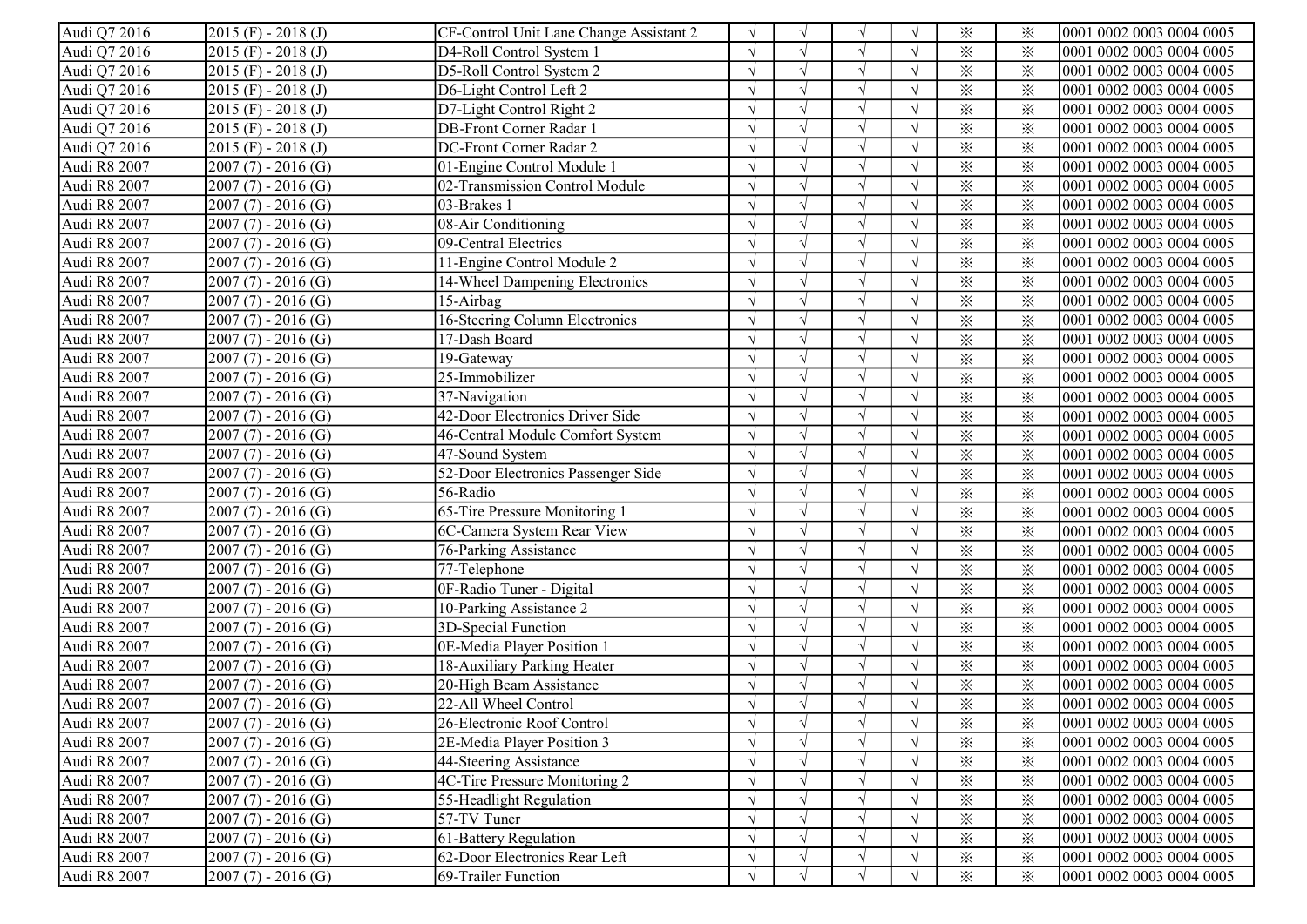| Audi R8 2007 | $2007(7) - 2016(G)$     | 72-Door Electronics Rear Right        |               | $\sqrt{ }$ | $\sqrt{ }$    |            | $\times$                | ⋇        | 0001 0002 0003 0004 0005 |
|--------------|-------------------------|---------------------------------------|---------------|------------|---------------|------------|-------------------------|----------|--------------------------|
| Audi R8 2007 | $2007(7) - 2016(G)$     | 7D-Auxiliary Heater                   |               |            |               |            | $\times$                | $\times$ | 0001 0002 0003 0004 0005 |
| Audi R8 2007 | $2007(7) - 2016(G)$     | A6-Microphone Control Unit            |               |            |               |            | $\times$                | $\times$ | 0001 0002 0003 0004 0005 |
| Audi R8 2007 | $2007(7) - 2016(G)$     | C2-Transmission Control Module 2      |               |            |               |            | $\times$                | $\times$ | 0001 0002 0003 0004 0005 |
| Audi R8 2015 | $2015$ (F) - $2018$ (J) | 01-Engine Control Module 1            |               |            | $\mathcal{N}$ |            | $\times$                | $\times$ | 0001 0002 0003 0004 0005 |
| Audi R8 2015 | $2015$ (F) - $2018$ (J) | 02-Transmission Control Module        |               |            |               |            | $\times$                | $\times$ | 0001 0002 0003 0004 0005 |
| Audi R8 2015 | $2015$ (F) - 2018 (J)   | 03-Brakes 1                           |               |            | $\sqrt{ }$    |            | $\times$                | $\times$ | 0001 0002 0003 0004 0005 |
| Audi R8 2015 | $2015$ (F) - 2018 (J)   | 05-Kessy                              |               |            | $\sim$        |            | $\times$                | $\times$ | 0001 0002 0003 0004 0005 |
| Audi R8 2015 | $2015$ (F) - 2018 (J)   | 06-Seat Adjustment Passenger Side     |               | $\sqrt{ }$ | $\sqrt{ }$    |            | $\times$                | $\times$ | 0001 0002 0003 0004 0005 |
| Audi R8 2015 | $2015$ (F) - 2018 (J)   | 08-Air Conditioning                   |               |            |               |            | $\times$                | $\times$ | 0001 0002 0003 0004 0005 |
| Audi R8 2015 | $2015$ (F) - 2018 (J)   | 09-Central Electrics                  |               | $\sqrt{ }$ |               |            | $\times$                | $\times$ | 0001 0002 0003 0004 0005 |
| Audi R8 2015 | $2015$ (F) - 2018 (J)   | 11-Engine Control Module 2            |               | $\sqrt{ }$ |               |            | $\times$                | $\times$ | 0001 0002 0003 0004 0005 |
| Audi R8 2015 | $2015$ (F) - $2018$ (J) | 14-Wheel Dampening Electronics        | $\mathcal{L}$ | $\sqrt{ }$ |               |            | $\times$                | ⋇        | 0001 0002 0003 0004 0005 |
| Audi R8 2015 | $2015$ (F) - $2018$ (J) | 15-Airbag                             |               | $\sqrt{ }$ |               | $\sqrt{ }$ | $\times$                | $\times$ | 0001 0002 0003 0004 0005 |
| Audi R8 2015 | $2015$ (F) - $2018$ (J) | 16-Steering Column Electronics        |               | $\sqrt{ }$ |               |            | $\times$                | $\times$ | 0001 0002 0003 0004 0005 |
| Audi R8 2015 | $2015$ (F) - $2018$ (J) | 17-Dash Board                         |               | $\sqrt{ }$ |               |            | $\times$                | $\times$ | 0001 0002 0003 0004 0005 |
| Audi R8 2015 | $2015$ (F) - $2018$ (J) | 19-Gateway                            |               | $\sqrt{ }$ | $\sqrt{ }$    | $\Delta$   | $\times$                | $\times$ | 0001 0002 0003 0004 0005 |
| Audi R8 2015 | $2015$ (F) - $2018$ (J) | 1B-Active Steering                    |               |            |               |            | $\times$                | $\times$ | 0001 0002 0003 0004 0005 |
| Audi R8 2015 | $2015$ (F) - $2018$ (J) | 20-High Beam Assistance               |               |            |               |            | $\times$                | $\times$ | 0001 0002 0003 0004 0005 |
| Audi R8 2015 | $2015$ (F) - $2018$ (J) | 22-All Wheel Control                  |               | $\sqrt{ }$ |               |            | $\times$                | $\times$ | 0001 0002 0003 0004 0005 |
| Audi R8 2015 | $2015$ (F) - $2018$ (J) | 26-Electronic Roof Control            |               |            |               |            | $\times$                | $\times$ | 0001 0002 0003 0004 0005 |
| Audi R8 2015 | $2015$ (F) - $2018$ (J) | 30-Special Function 2                 |               | $\sqrt{ }$ | $\mathcal{N}$ |            | $\times$                | $\times$ | 0001 0002 0003 0004 0005 |
| Audi R8 2015 | $2015$ (F) - 2018 (J)   | 36-Seat Adjustment Driver Side        |               |            |               |            | $\times$                | $\times$ | 0001 0002 0003 0004 0005 |
| Audi R8 2015 | $2015$ (F) - 2018 (J)   | 3B-Sensor Electronics                 |               | $\sqrt{ }$ | $\sqrt{ }$    |            | $\times$                | $\times$ | 0001 0002 0003 0004 0005 |
| Audi R8 2015 | $2015$ (F) - 2018 (J)   | 42-Door Electronics Driver Side       |               | $\sqrt{ }$ | $\sqrt{ }$    |            | $\times$                | $\times$ | 0001 0002 0003 0004 0005 |
| Audi R8 2015 | $2015$ (F) - 2018 (J)   | 44-Steering Assistance                |               |            |               |            | $\times$                | $\times$ | 0001 0002 0003 0004 0005 |
| Audi R8 2015 | $2015$ (F) - 2018 (J)   | 46-Central Module Comfort System      |               |            |               |            | $\times$                | $\times$ | 0001 0002 0003 0004 0005 |
| Audi R8 2015 | $2015$ (F) - 2018 (J)   | 47-Sound System                       | $\mathcal{L}$ | $\sqrt{ }$ |               |            | $\overline{\mathbf{x}}$ | $\times$ | 0001 0002 0003 0004 0005 |
| Audi R8 2015 | $2015$ (F) - 2018 (J)   | 52-Door Electronics Passenger Side    | $\sqrt{ }$    | $\sqrt{ }$ |               | $\sqrt{ }$ | $\times$                | $\times$ | 0001 0002 0003 0004 0005 |
| Audi R8 2015 | $2015$ (F) - 2018 (J)   | 53-Parking Brake                      | $\mathcal{L}$ | $\sqrt{ }$ |               | $\sqrt{ }$ | $\times$                | $\times$ | 0001 0002 0003 0004 0005 |
| Audi R8 2015 | $2015$ (F) - 2018 (J)   | 55-Headlight Regulation               |               | $\sqrt{ }$ |               |            | $\times$                | $\times$ | 0001 0002 0003 0004 0005 |
| Audi R8 2015 | $2015$ (F) - $2018$ (J) | 57-TV Tuner                           |               | $\sqrt{ }$ |               |            | $\times$                | $\times$ | 0001 0002 0003 0004 0005 |
| Audi R8 2015 | $2015$ (F) - $2018$ (J) | 5F-Information Control Unit 1         |               | $\sqrt{ }$ | $\sqrt{ }$    |            | $\times$                | $\times$ | 0001 0002 0003 0004 0005 |
| Audi R8 2015 | $2015$ (F) - $2018$ (J) | 65-Tire Pressure Monitoring 1         |               | $\sqrt{ }$ | $\sqrt{ }$    |            | $\times$                | $\times$ | 0001 0002 0003 0004 0005 |
| Audi R8 2015 | $2015$ (F) - $2018$ (J) | 6C-Camera System Rear View            |               |            |               |            | $\times$                | $\times$ | 0001 0002 0003 0004 0005 |
| Audi R8 2015 | $2015$ (F) - $2018$ (J) | 75-Telematics Communication Unit      |               |            |               |            | $\times$                | $\times$ | 0001 0002 0003 0004 0005 |
| Audi R8 2015 | $ 2015(F) - 2018(J) $   | [81-Gear Shift Control Module         | V             | V          | V             | V          | $\times$                | ፠        | 0001 0002 0003 0004 0005 |
| Audi R8 2015 | $2015$ (F) - $2018$ (J) | A6-Microphone Control Unit            | $\sqrt{ }$    | $\sqrt{ }$ |               |            | $\times$                | ⋇        | 0001 0002 0003 0004 0005 |
| Audi R8 2015 | $2015$ (F) - $2018$ (J) | A9-Actuator For Structure-Borne Sound |               |            |               |            | $\times$                | $\times$ | 0001 0002 0003 0004 0005 |
| Audi R8 2015 | $2015$ (F) - $2018$ (J) | C2-Transmission Control Module 2      |               |            |               |            | $\times$                | $\times$ | 0001 0002 0003 0004 0005 |
| Audi TT 1999 | 1999 $(X)$ - 2006 $(6)$ | 01-Engine Control Module 1            |               | $\sqrt{ }$ |               |            | $\times$                | $\times$ | 0001 0002 0003 0004 0005 |
| Audi TT 1999 | 1999 $(X)$ - 2006 $(6)$ | 03-Brakes 1                           |               | $\sqrt{ }$ |               |            | $\times$                | $\times$ | 0001 0002 0003 0004 0005 |
| Audi TT 1999 | 1999 $(X)$ - 2006 $(6)$ | 08-Air Conditioning                   |               |            |               |            | $\times$                | $\times$ | 0001 0002 0003 0004 0005 |
| Audi TT 1999 | 1999 $(X)$ - 2006 $(6)$ | 15-Airbag                             |               |            |               |            | $\times$                | $\times$ | 0001 0002 0003 0004 0005 |
| Audi TT 1999 | 1999 $(X)$ - 2006 $(6)$ | 17-Dash Board                         |               |            |               |            | $\times$                | $\times$ | 0001 0002 0003 0004 0005 |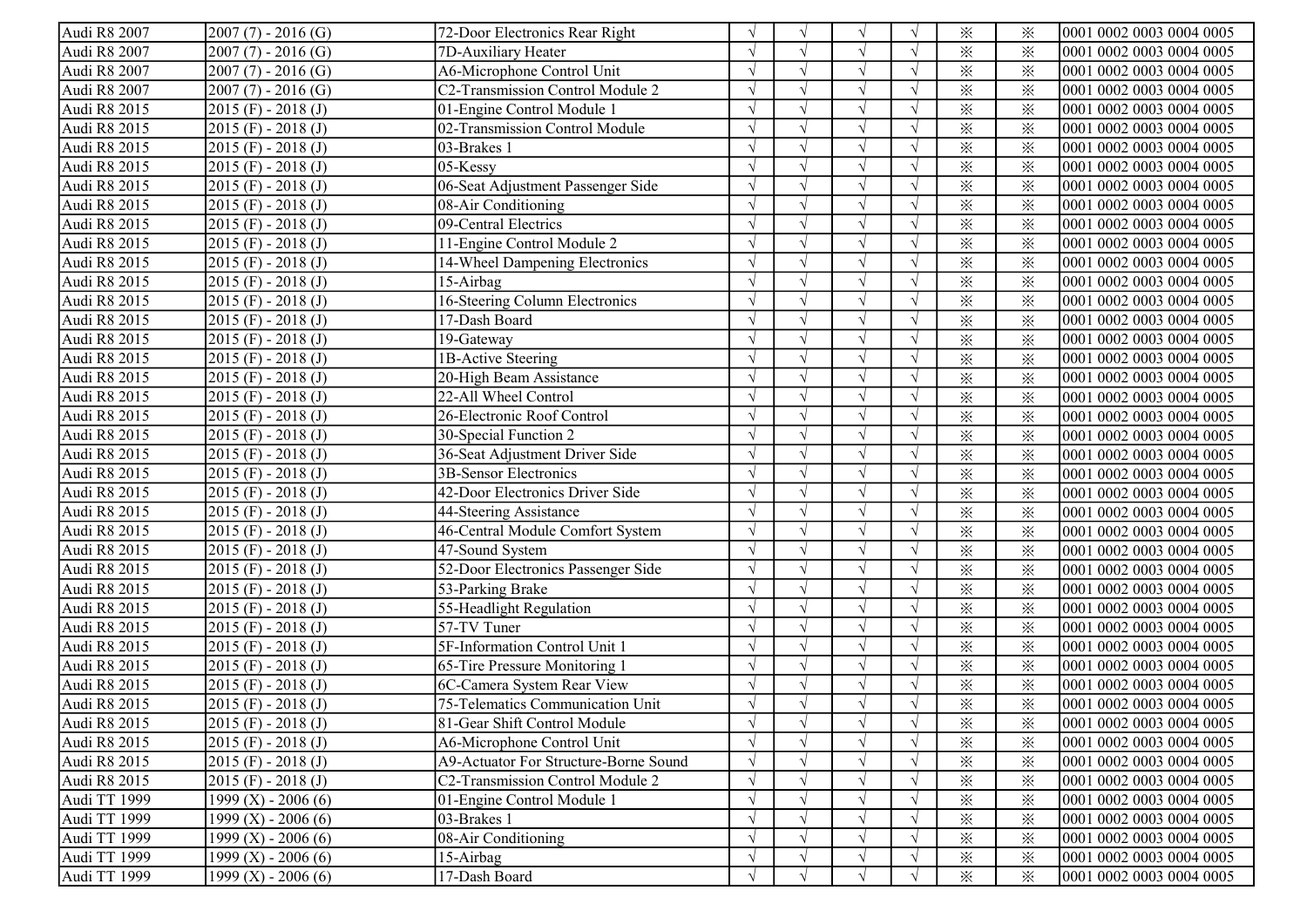| Audi TT 1999 | $1999$ (X) - 2006 (6)   | 22-All Wheel Control               |            | $\sqrt{ }$    | V             |            | $\times$                | ⋇        | 0001 0002 0003 0004 0005 |
|--------------|-------------------------|------------------------------------|------------|---------------|---------------|------------|-------------------------|----------|--------------------------|
| Audi TT 1999 | 1999 (X) - 2006 (6)     | 25-Immobilizer                     |            |               |               |            | $\times$                | $\times$ | 0001 0002 0003 0004 0005 |
| Audi TT 1999 | $1999 (X) - 2006 (6)$   | 35-Central Locking Control Module  |            |               |               |            | $\times$                | $\times$ | 0001 0002 0003 0004 0005 |
| Audi TT 1999 | 1999 $(X)$ - 2006 $(6)$ | 45-Interior Monitoring             |            |               |               |            | $\times$                | $\times$ | 0001 0002 0003 0004 0005 |
| Audi TT 1999 | $1999$ (X) - 2006 (6)   | 55-Headlight Regulation            |            |               | $\mathcal{L}$ |            | $\times$                | $\times$ | 0001 0002 0003 0004 0005 |
| Audi TT 1999 | $1999$ (X) - 2006 (6)   | 56-Radio                           |            |               |               |            | $\times$                | $\times$ | 0001 0002 0003 0004 0005 |
| Audi TT 1999 | $1999 (X) - 2006 (6)$   | 37-Navigation                      |            |               |               |            | $\times$                | $\times$ | 0001 0002 0003 0004 0005 |
| Audi TT 1999 | 1999 $(X)$ - 2006 $(6)$ | 76-Parking Assistance              |            |               | $\sqrt{ }$    |            | $\times$                | $\times$ | 0001 0002 0003 0004 0005 |
| Audi TT 1999 | 1999 $(X)$ - 2006 $(6)$ | 02-Transmission Control Module     |            |               | $\sqrt{ }$    |            | $\times$                | $\times$ | 0001 0002 0003 0004 0005 |
| Audi TT 1999 | $1999$ (X) - 2006 (6)   | 77-Telephone                       |            |               |               |            | $\times$                | $\times$ | 0001 0002 0003 0004 0005 |
| Audi TT 2007 | $2007(7) - 2015(F)$     | 01-Engine Control Module 1         |            |               |               |            | $\times$                | $\times$ | 0001 0002 0003 0004 0005 |
| Audi TT 2007 | $2007(7) - 2015(F)$     | 02-Transmission Control Module     |            |               |               |            | $\times$                | $\times$ | 0001 0002 0003 0004 0005 |
| Audi TT 2007 | $2007(7) - 2015(F)$     | 03-Brakes 1                        |            | $\sqrt{ }$    |               |            | $\times$                | $\times$ | 0001 0002 0003 0004 0005 |
| Audi TT 2007 | $2007(7) - 2015(F)$     | 08-Air Conditioning                |            | $\sqrt{ }$    |               | $\sqrt{ }$ | $\times$                | $\times$ | 0001 0002 0003 0004 0005 |
| Audi TT 2007 | $2007(7) - 2015(F)$     | 09-Central Electrics               |            | $\sqrt{ }$    |               |            | $\times$                | $\times$ | 0001 0002 0003 0004 0005 |
| Audi TT 2007 | $2007(7) - 2015(F)$     | 0F-Radio Tuner - Digital           |            |               |               |            | $\times$                | $\times$ | 0001 0002 0003 0004 0005 |
| Audi TT 2007 | $2007(7) - 2015(F)$     | 14-Wheel Dampening Electronics     | $\sqrt{ }$ | $\sqrt{ }$    | $\sqrt{ }$    | $\sqrt{ }$ | $\times$                | $\times$ | 0001 0002 0003 0004 0005 |
| Audi TT 2007 | $2007(7) - 2015(F)$     | 15-Airbag                          |            |               |               |            | $\times$                | $\times$ | 0001 0002 0003 0004 0005 |
| Audi TT 2007 | $2007(7) - 2015(F)$     | 16-Steering Column Electronics     |            |               |               |            | $\times$                | $\times$ | 0001 0002 0003 0004 0005 |
| Audi TT 2007 | $2007(7) - 2015(F)$     | 17-Dash Board                      |            |               |               |            | $\times$                | $\times$ | 0001 0002 0003 0004 0005 |
| Audi TT 2007 | $2007(7) - 2015(F)$     | 18-Auxiliary Parking Heater        |            |               |               |            | $\times$                | $\times$ | 0001 0002 0003 0004 0005 |
| Audi TT 2007 | $2007(7) - 2015(F)$     | 19-Gateway                         |            | $\mathcal{L}$ | $\mathcal{L}$ |            | $\times$                | $\times$ | 0001 0002 0003 0004 0005 |
| Audi TT 2007 | $2007(7) - 2015(F)$     | 22-All Wheel Control               |            |               |               |            | $\times$                | $\times$ | 0001 0002 0003 0004 0005 |
| Audi TT 2007 | $2007(7) - 2015(F)$     | 25-Immobilizer                     |            | $\sqrt{ }$    | $\sqrt{ }$    |            | $\times$                | $\times$ | 0001 0002 0003 0004 0005 |
| Audi TT 2007 | $2007(7) - 2015(F)$     | 26-Electronic Roof Control         |            | $\sqrt{ }$    | $\sqrt{ }$    |            | $\times$                | $\times$ | 0001 0002 0003 0004 0005 |
| Audi TT 2007 | $2007(7) - 2015(F)$     | 37-Navigation                      |            |               |               |            | $\times$                | $\times$ | 0001 0002 0003 0004 0005 |
| Audi TT 2007 | $2007(7) - 2015(F)$     | 42-Door Electronics Driver Side    |            |               |               |            | $\times$                | $\times$ | 0001 0002 0003 0004 0005 |
| Audi TT 2007 | $2007(7) - 2015(F)$     | 44-Steering Assistance             | $\sqrt{ }$ | $\sqrt{ }$    |               |            | $\overline{\mathbf{x}}$ | $\times$ | 0001 0002 0003 0004 0005 |
| Audi TT 2007 | $2007(7) - 2015(F)$     | 46-Central Module Comfort System   | $\sqrt{ }$ | $\sqrt{ }$    |               | $\sqrt{ }$ | $\times$                | $\times$ | 0001 0002 0003 0004 0005 |
| Audi TT 2007 | $2007(7) - 2015(F)$     | 47-Sound System                    | $\sqrt{ }$ | $\sqrt{ }$    |               | $\sqrt{ }$ | $\times$                | $\times$ | 0001 0002 0003 0004 0005 |
| Audi TT 2007 | $2007(7) - 2015(F)$     | 4C-Tire Pressure Monitoring 2      |            | $\sqrt{ }$    |               | $\sqrt{ }$ | $\times$                | $\times$ | 0001 0002 0003 0004 0005 |
| Audi TT 2007 | $2007(7) - 2015(F)$     | 52-Door Electronics Passenger Side |            | $\sqrt{ }$    |               |            | $\times$                | $\times$ | 0001 0002 0003 0004 0005 |
| Audi TT 2007 | $2007(7) - 2015(F)$     | 55-Headlight Regulation            |            | $\sqrt{ }$    | $\sqrt{ }$    | $\sqrt{ }$ | $\times$                | $\times$ | 0001 0002 0003 0004 0005 |
| Audi TT 2007 | $2007(7) - 2015(F)$     | 56-Radio                           |            | $\sqrt{ }$    | $\sqrt{ }$    | $\sqrt{ }$ | $\times$                | $\times$ | 0001 0002 0003 0004 0005 |
| Audi TT 2007 | $2007(7) - 2015(F)$     | 57-TV Tuner                        |            |               |               |            | $\times$                | $\times$ | 0001 0002 0003 0004 0005 |
| Audi TT 2007 | $2007(7) - 2015(F)$     | 65-Tire Pressure Monitoring 1      |            |               |               |            | $\times$                | $\times$ | 0001 0002 0003 0004 0005 |
| Audi TT 2007 | $2007(7) - 2015(F)$     | 76-Parking Assistance              | V          | V             | V             | $\sqrt{}$  | $\times$                | ⋇        | 0001 0002 0003 0004 0005 |
| Audi TT 2007 | $2007(7) - 2015(F)$     | 77-Telephone                       | $\sqrt{ }$ |               |               |            | $\times$                | $\times$ | 0001 0002 0003 0004 0005 |
| Audi TT 2007 | $2007(7) - 2015(F)$     | 0E-Media Player Position 1         |            |               |               |            | $\times$                | $\times$ | 0001 0002 0003 0004 0005 |
| Audi TT 2007 | $2007(7) - 2015(F)$     | 10-Parking Assistance 2            |            |               |               |            | $\times$                | $\times$ | 0001 0002 0003 0004 0005 |
| Audi TT 2007 | $2007(7) - 2015(F)$     | 11-Engine Control Module 2         |            |               |               |            | $\times$                | $\times$ | 0001 0002 0003 0004 0005 |
| Audi TT 2007 | $2007(7) - 2015(F)$     | 20-High Beam Assistance            |            |               | $\sqrt{ }$    |            | $\times$                | $\times$ | 0001 0002 0003 0004 0005 |
| Audi TT 2007 | $2007(7) - 2015(F)$     | 2E-Media Player Position 3         |            |               |               |            | $\times$                | $\times$ | 0001 0002 0003 0004 0005 |
| Audi TT 2007 | $2007(7) - 2015(F)$     | 3D-Special Function                |            |               |               |            | $\times$                | $\times$ | 0001 0002 0003 0004 0005 |
| Audi TT 2007 | $2007(7) - 2015(F)$     | 61-Battery Regulation              | $\sqrt{ }$ |               | $\sqrt{ }$    | $\sqrt{ }$ | $\times$                | $\times$ | 0001 0002 0003 0004 0005 |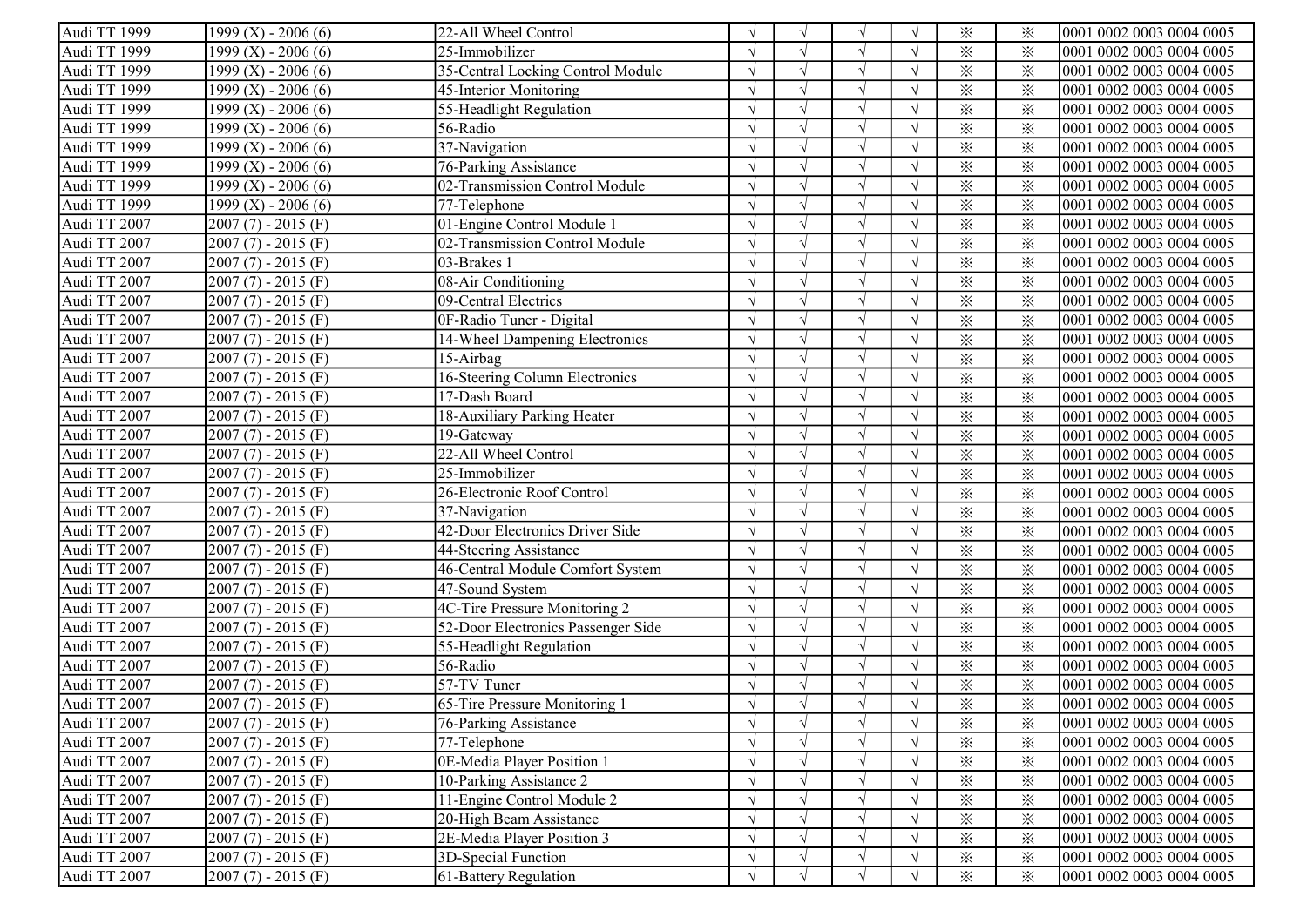| Audi TT 2007 | $2007(7) - 2015(F)$     | 62-Door Electronics Rear Left      |            | $\sqrt{ }$ | V             |            | $\times$                | ⋇        | 0001 0002 0003 0004 0005 |
|--------------|-------------------------|------------------------------------|------------|------------|---------------|------------|-------------------------|----------|--------------------------|
| Audi TT 2007 | $2007(7) - 2015(F)$     | 69-Trailer Function                |            |            |               |            | $\times$                | $\times$ | 0001 0002 0003 0004 0005 |
| Audi TT 2007 | $2007(7) - 2015(F)$     | 6C-Camera System Rear View         |            |            |               |            | $\times$                | $\times$ | 0001 0002 0003 0004 0005 |
| Audi TT 2007 | $2007(7) - 2015(F)$     | 72-Door Electronics Rear Right     |            |            |               |            | $\times$                | $\times$ | 0001 0002 0003 0004 0005 |
| Audi TT 2007 | $2007(7) - 2015(F)$     | 7D-Auxiliary Heater                |            |            | $\mathcal{L}$ |            | $\times$                | $\times$ | 0001 0002 0003 0004 0005 |
| Audi TT 2007 | $2007(7) - 2015(F)$     | A6-Microphone Control Unit         |            |            |               |            | $\times$                | $\times$ | 0001 0002 0003 0004 0005 |
| Audi TT 2007 | $2007(7) - 2015(F)$     | C2-Transmission Control Module 2   |            |            | $\sqrt{ }$    |            | $\times$                | $\times$ | 0001 0002 0003 0004 0005 |
| Audi TT 2015 | $2015$ (F) - $2018$ (J) | 01-Engine Control Module 1         |            |            | $\sqrt{ }$    |            | $\times$                | $\times$ | 0001 0002 0003 0004 0005 |
| Audi TT 2015 | $2015$ (F) - $2018$ (J) | 02-Transmission Control Module     |            | $\sqrt{ }$ | $\sqrt{ }$    |            | $\times$                | $\times$ | 0001 0002 0003 0004 0005 |
| Audi TT 2015 | $2015$ (F) - $2018$ (J) | 03-Brakes 1                        |            |            |               |            | $\times$                | $\times$ | 0001 0002 0003 0004 0005 |
| Audi TT 2015 | $2015$ (F) - $2018$ (J) | 06-Seat Adjustment Passenger Side  |            | $\sqrt{ }$ |               |            | $\times$                | $\times$ | 0001 0002 0003 0004 0005 |
| Audi TT 2015 | $2015$ (F) - $2018$ (J) | 08-Air Conditioning                |            |            |               |            | $\times$                | $\times$ | 0001 0002 0003 0004 0005 |
| Audi TT 2015 | $2015$ (F) - $2018$ (J) | 09-Central Electrics               | $\sqrt{ }$ | $\sqrt{ }$ |               | $\sqrt{ }$ | $\times$                | $\times$ | 0001 0002 0003 0004 0005 |
| Audi TT 2015 | $2015$ (F) - $2018$ (J) | 13-Adaptive Cruise Control         |            | $\sqrt{ }$ |               | $\sqrt{ }$ | $\times$                | $\times$ | 0001 0002 0003 0004 0005 |
| Audi TT 2015 | $2015$ (F) - $2018$ (J) | 14-Wheel Dampening Electronics     |            | $\sqrt{ }$ |               |            | $\times$                | $\times$ | 0001 0002 0003 0004 0005 |
| Audi TT 2015 | $2015$ (F) - $2018$ (J) | 15-Airbag                          |            | $\sqrt{ }$ |               |            | $\times$                | $\times$ | 0001 0002 0003 0004 0005 |
| Audi TT 2015 | $2015$ (F) - $2018$ (J) | 16-Steering Column Electronics     | $\sqrt{ }$ | $\sqrt{ }$ | $\sqrt{ }$    | $\sqrt{ }$ | $\times$                | $\times$ | 0001 0002 0003 0004 0005 |
| Audi TT 2015 | $2015$ (F) - $2018$ (J) | 17-Dash Board                      |            |            |               |            | $\times$                | $\times$ | 0001 0002 0003 0004 0005 |
| Audi TT 2015 | $2015$ (F) - $2018$ (J) | 18-Auxiliary Parking Heater        |            |            |               |            | $\times$                | $\times$ | 0001 0002 0003 0004 0005 |
| Audi TT 2015 | $2015$ (F) - $2018$ (J) | 19-Gateway                         |            |            |               |            | $\times$                | $\times$ | 0001 0002 0003 0004 0005 |
| Audi TT 2015 | $2015$ (F) - $2018$ (J) | 20-High Beam Assistance            |            |            |               |            | $\times$                | $\times$ | 0001 0002 0003 0004 0005 |
| Audi TT 2015 | $2015$ (F) - $2018$ (J) | 22-All Wheel Control               |            | $\sqrt{ }$ | $\mathcal{L}$ |            | $\times$                | $\times$ | 0001 0002 0003 0004 0005 |
| Audi TT 2015 | $2015$ (F) - $2018$ (J) | 23-Brake Boost                     |            |            |               |            | $\times$                | $\times$ | 0001 0002 0003 0004 0005 |
| Audi TT 2015 | $2015$ (F) - $2018$ (J) | 26-Electronic Roof Control         |            | $\sqrt{ }$ | $\sqrt{ }$    |            | $\times$                | $\times$ | 0001 0002 0003 0004 0005 |
| Audi TT 2015 | $2015$ (F) - $2018$ (J) | 29-Light Control Left              |            | $\sqrt{ }$ | $\sqrt{ }$    |            | $\times$                | $\times$ | 0001 0002 0003 0004 0005 |
| Audi TT 2015 | $2015$ (F) - $2018$ (J) | 2B-Steering Column Locking         |            |            |               |            | $\times$                | $\times$ | 0001 0002 0003 0004 0005 |
| Audi TT 2015 | $2015$ (F) - $2018$ (J) | 30-Special Function 2              |            |            |               |            | $\times$                | $\times$ | 0001 0002 0003 0004 0005 |
| Audi TT 2015 | $2015$ (F) - 2018 (J)   | 36-Seat Adjustment Driver Side     | $\sqrt{ }$ | $\sqrt{ }$ |               |            | $\overline{\mathbf{x}}$ | $\times$ | 0001 0002 0003 0004 0005 |
| Audi TT 2015 | $2015$ (F) - $2018$ (J) | 39-Light Control Right             | $\sqrt{ }$ | $\sqrt{ }$ |               | $\sqrt{ }$ | $\times$                | $\times$ | 0001 0002 0003 0004 0005 |
| Audi TT 2015 | $2015$ (F) - $2018$ (J) | 3C-Lane Change Assistant           | $\sqrt{ }$ | $\sqrt{ }$ |               | $\sqrt{ }$ | $\times$                | $\times$ | 0001 0002 0003 0004 0005 |
| Audi TT 2015 | $2015$ (F) - $2018$ (J) | 3D-Special Function                |            | $\sqrt{ }$ |               | $\sqrt{ }$ | $\times$                | $\times$ | 0001 0002 0003 0004 0005 |
| Audi TT 2015 | $2015$ (F) - $2018$ (J) | 42-Door Electronics Driver Side    |            | $\sqrt{ }$ |               |            | $\times$                | $\times$ | 0001 0002 0003 0004 0005 |
| Audi TT 2015 | $2015$ (F) - $2018$ (J) | 44-Steering Assistance             | $\sqrt{ }$ | $\sqrt{ }$ | $\sqrt{ }$    | $\sqrt{ }$ | $\times$                | $\times$ | 0001 0002 0003 0004 0005 |
| Audi TT 2015 | $2015$ (F) - $2018$ (J) | 47-Sound System                    |            | $\sqrt{ }$ | $\sqrt{ }$    | $\sqrt{ }$ | $\times$                | $\times$ | 0001 0002 0003 0004 0005 |
| Audi TT 2015 | $2015$ (F) - $2018$ (J) | 4B-Multifunction Module            |            |            |               |            | $\times$                | $\times$ | 0001 0002 0003 0004 0005 |
| Audi TT 2015 | $2015$ (F) - $2018$ (J) | 51-Drive Motor Control Module      |            |            |               |            | $\times$                | $\times$ | 0001 0002 0003 0004 0005 |
| Audi TT 2015 | $2015$ (F) - 2018 (J)   | 52-Door Electronics Passenger Side | V          | $\sqrt{ }$ | V             | $\sqrt{}$  | $\times$                | ⋇        | 0001 0002 0003 0004 0005 |
| Audi TT 2015 | $2015$ (F) - $2018$ (J) | 55-Headlight Regulation            |            | $\sqrt{ }$ |               |            | $\times$                | $\times$ | 0001 0002 0003 0004 0005 |
| Audi TT 2015 | $2015$ (F) - $2018$ (J) | 57-TV Tuner                        |            |            |               |            | $\times$                | $\times$ | 0001 0002 0003 0004 0005 |
| Audi TT 2015 | $2015$ (F) - $2018$ (J) | 5F-Information Control Unit 1      |            |            |               |            | $\times$                | $\times$ | 0001 0002 0003 0004 0005 |
| Audi TT 2015 | $2015$ (F) - 2018 (J)   | 65-Tire Pressure Monitoring 1      |            |            |               |            | $\times$                | $\times$ | 0001 0002 0003 0004 0005 |
| Audi TT 2015 | $2015$ (F) - 2018 (J)   | 69-Trailer Function                |            | $\sqrt{ }$ | $\sqrt{ }$    |            | $\times$                | $\times$ | 0001 0002 0003 0004 0005 |
| Audi TT 2015 | $2015$ (F) - $2018$ (J) | 6C-Camera System Rear View         |            |            |               |            | $\times$                | $\times$ | 0001 0002 0003 0004 0005 |
| Audi TT 2015 | $2015$ (F) - $2018$ (J) | 6D-Deck Lid Control Unit           |            |            |               |            | $\times$                | $\times$ | 0001 0002 0003 0004 0005 |
| Audi TT 2015 | $2015$ (F) - $2018$ (J) | 75-Telematics Communication Unit   | $\sqrt{ }$ |            | $\sqrt{ }$    | $\sqrt{ }$ | $\times$                | $\times$ | 0001 0002 0003 0004 0005 |